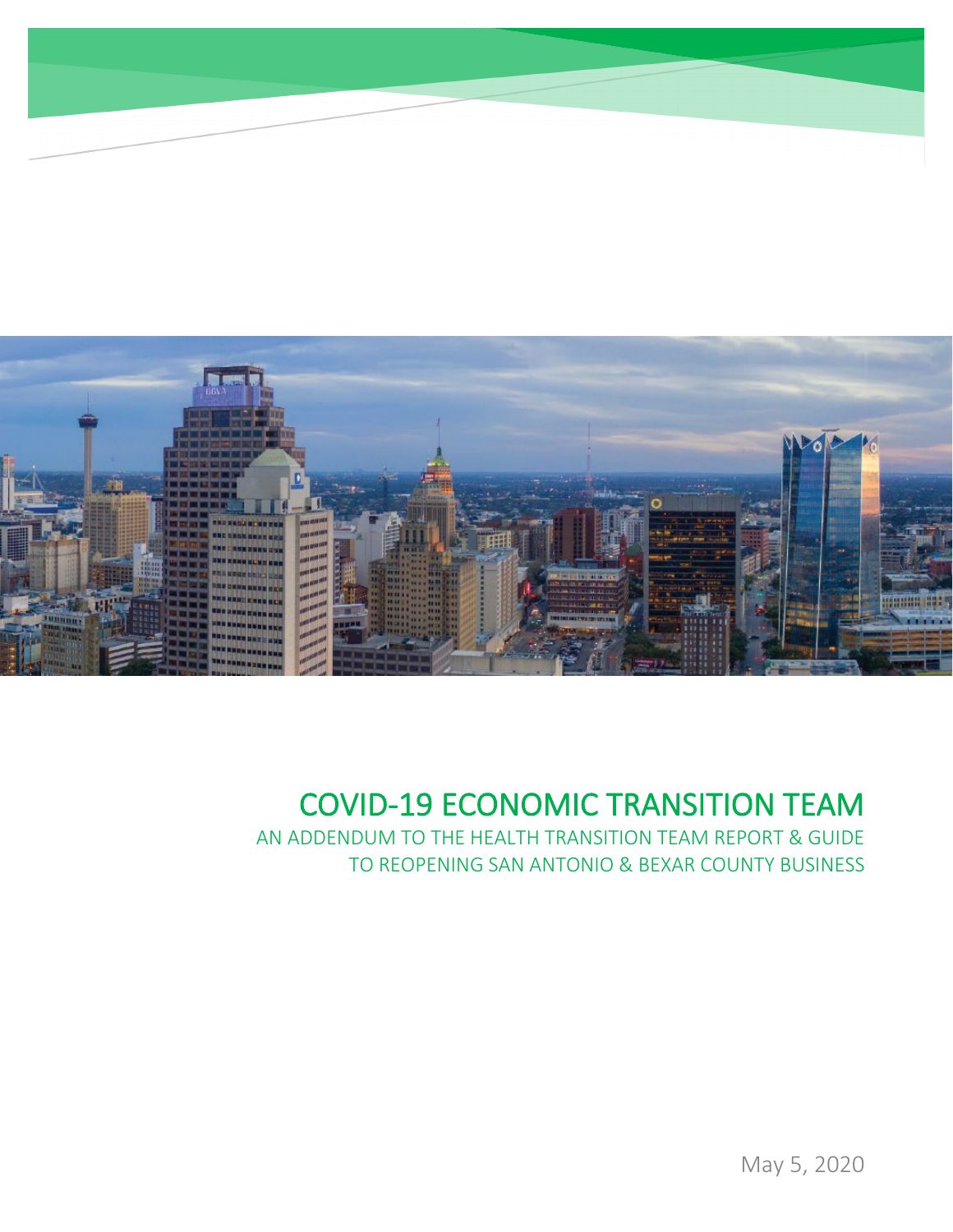An Addendum to the Health Transition Team Report & Guide to Reopening San Antonio & Bexar County Business

## TABLE OF CONTENTS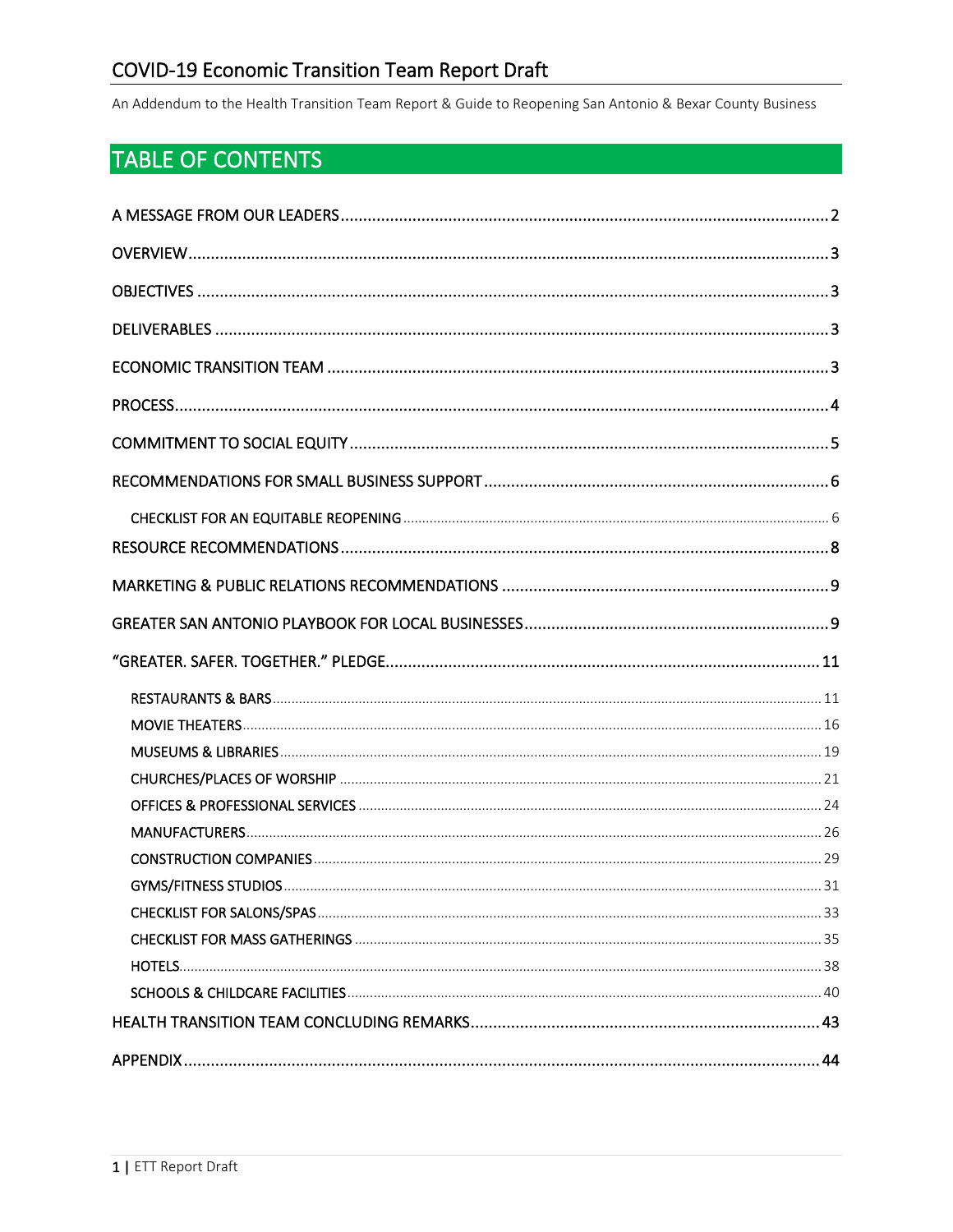An Addendum to the Health Transition Team Report & Guide to Reopening San Antonio & Bexar County Business

## <span id="page-2-0"></span>A MESSAGE FROM OUR LEADERS

On behalf of the San Antonio City Council and the Bexar County Commissioners, we would like to thank the business community for their tireless pursuit to initiate an equitable and safe reopening of our economy.

Our region is resilient. Our heritage makes us strong. We are made of something that even the greatest challenges cannot degrade. And none of us should ever have to choose between physical safety and economic health. It is that idea—that every person deserves a chance to recover from this pandemic that is at the heart of our economic transition plan.

Through careful, deliberate consideration, and informed by the brilliant minds of our medical community, our business and economic development leaders have constructed a thoughtful path forward, intentionally designed to support businesses most in need. The report takes medical advice one step further and provides guidance and resources for our unique industries to assist with a safe return to business. As an addendum to the health transition report, this plan intends to be a single resource for reopening the economy. It contains state guidelines included in the Governor's ["Open Texas"](https://gov.texas.gov/uploads/files/organization/opentexas/OpenTexas-Report.pdf) plan as well as specific recommendations and resources provided by local experts and organizations invested in reopening our economy safely, for businesses of all sizes, and from every corner of the region.

Each one of us is responsible for the safety and well-being of our community. That is precisely why we, as a region, must commit to more than minimum standards set by federal and state officials. Together, we are stronger. Together, we will stay safe. Join us in taking the "Greater. SAfer. Together." pledge, and do your part to help open San Antonio safely. By committing to our collective well-being, you may receive access to supplies, marketing material, and other resources to tell the world with one voice, that Greater San Antonio cares about its people, and is opening its doors responsibly.

Nothing is more important than you. Together, we will stay safe. Together, we will be GREATER than ever.



Nulson WWal

NELSON WOLFF, County Judge RON NIRENBERG, Mayor Bexar County, Texas City of San Antonio, Texas

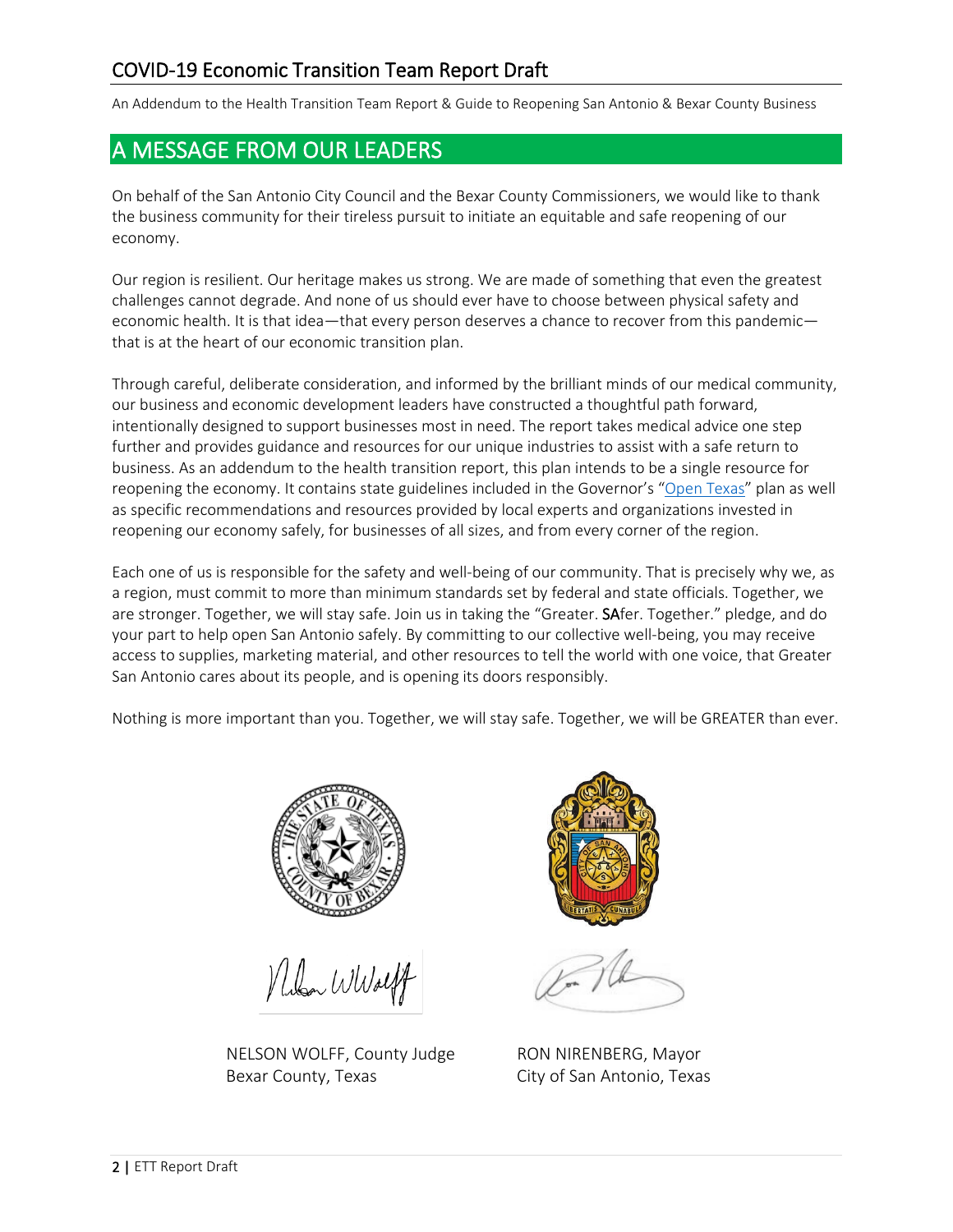An Addendum to the Health Transition Team Report & Guide to Reopening San Antonio & Bexar County Business

## <span id="page-3-0"></span>**OVERVIEW**

Mayor Nirenberg and Judge Wolff assembled the Economic Transition Team (ETT) Thursday, April 23, to lend broad-ranging business perspective to the Health Transition Team (HTT)'s Advisory Guidelines to reopen the local economy. The ETT is tasked with providing a report of recommendations and resources specifically for local businesses to reopen and operate safely within the parameters set by the State of Texas. The work assigned to the ETT is even more timely and critical given Governor Abbott's move to reopen business in Texas on May 1. This economic addendum to the health report will help San Antonio and Bexar County businesses identify appropriate safety protocols to mitigate risk as they reopen. Consumer confidence depends directly on trust in the guidance. Transparency, equity, and clear communication will be critical to successfully reopening the San Antonio and Bexar County economy.

Please Note: Centers for Disease Control and Prevention (CDC) guidance on return to work and isolation has evolved over the course of the COVID-19 pandemic. Business owners and employers should stay informed of updates from the CDC, as guidance will likely continue to change throughout the epidemic.

## <span id="page-3-1"></span>**OBJECTIVES**

- 1) Collaborate with HTT to prioritize public health as we develop guidance to protect employees, consumers, and visitors.
- 2) Apply a social equity lens to all guidance and recommendations.
- 3) Consider and include the diverse industry set and their unique needs.
- 4) Supplement the Governor's guidance by evaluating best practices and levels of risk by industry.
- 5) Maintain flexibility and ability to pivot as environment changes.

### <span id="page-3-2"></span>**DELIVERABLES**

- $\checkmark$  Feedback on Health Transition Team's Initial Report
- **-** Develop a local playbook. The "playbook" includes additional guidance and safe reopening recommendations over and beyond the minimum standards outlined in Governor Abbott's "Open Texas" plan, including checklists for companies in key industries in San Antonio and Bexar County.
- **-** Create a marketing & PR plan. Put forth recommendations for a community-wide marketing and communication campaign to ensure consumer and visitor confidence.
- **-** Identify & facilitate access to business resources. In response to small business need, develop a set of guidelines to help businesses ensure the safety of their employees and customers, in response to COVID-19.

## <span id="page-3-3"></span>ECONOMIC TRANSITION TEAM

#### Co-Chair Co-Chair

Kevin Voelkel **Voelkel** Julissa Carielo *President, Toyota Motor Manufacturing Texas, Inc. President, Tejas Premier Building Contractor, Inc.*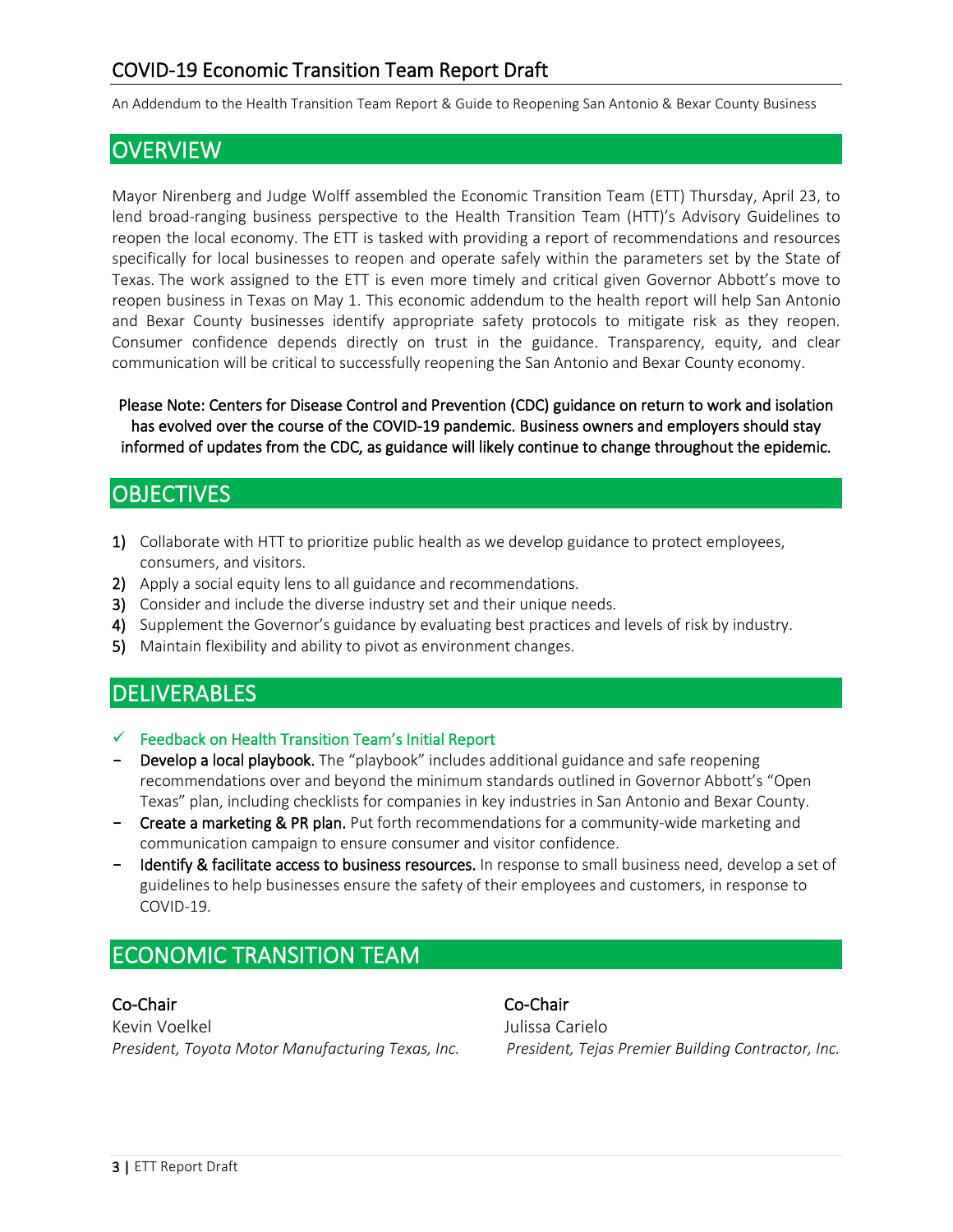An Addendum to the Health Transition Team Report & Guide to Reopening San Antonio & Bexar County Business

#### City of San Antonio Liaison **Bexar County Liaison**

*City Council District 3 County Precinct 1*

Councilwoman Rebecca Viagran Commissioner Sergio "Chico" Rodriguez

| <b>NAME</b>            | <b>ORGANIZATION</b>                        | <b>SECTOR</b>                   |
|------------------------|--------------------------------------------|---------------------------------|
| <b>Bede Ramcharan</b>  | Indatech                                   | Supply Chain, Logistics         |
| <b>Bobby Perez</b>     | Spurs Sports & Entertainment               | Sports, Events, Mass Gatherings |
| <b>Buddy Morris</b>    | Spire Risk Management                      | Insurance, Benefits             |
| <b>David Smith</b>     | Bexar County Manger                        | Public Sector, County           |
| Erik Walsh             | San Antonio City Manager                   | Public Sector, City             |
| Jenna Saucedo-Herrera  | SA Economic Development Foundation         | Economic Development            |
| Jennifer Delgado       | <b>Stability Staffing &amp; Consulting</b> | <b>Professional Services</b>    |
| Jody Bailey-Newman     | The Friendly Spot Ice House                | Bars, Entrepreneurs             |
| Dr. Kenneth Kemp       | Antioch Missionary Baptist Church          | Churches, Medical               |
| <b>Leonard Aguilar</b> | Southwest Pipe Trades Association          | <b>Trades Advocacy</b>          |
| Lisa Tatum             | LM Tatum, PLLC                             | Legal                           |
| Magaly Chocano         | Sweb Development                           | Digital Advertising             |
| <b>Melanie Tawil</b>   | SwipeTrack                                 | Technology, eCommerce           |
| Dr. Pedro Martinez     | SA Independent School District             | Education                       |
| <b>Pete Cortez</b>     | La Familia Cortez                          | Restaurants                     |
| <b>Suzy Hart</b>       | Marriott                                   | Hotels, Hospitality             |
| <b>Tuesdae Knight</b>  | SA for Growth on the Eastside              | Economic Development            |
| <b>Wayne Terry</b>     | Terranalia Consulting                      | <b>Strategic Planning</b>       |

### <span id="page-4-0"></span>**PROCESS**

The ETT is comprised of a diverse set of leaders spanning sectors, disciplines, business size, geography, and demographics. Each member brought expertise, perspective, and network to this fast-paced, handson process. The entire ETT would like to thank everyone who enriched the process, especially the HTT and our respective support staffs.

#### Methodology

Ahead of receiving the HTT report, the team started by collecting and reviewing source documents from industry organizations, private companies, executive branches of government, and its own operational experience to develop a baseline for recovery guidance.

The team then divided into subgroups to review the HTT report, provide feedback, and develop a matrix of possible controls by industry that could be implemented to mitigate health, operational, and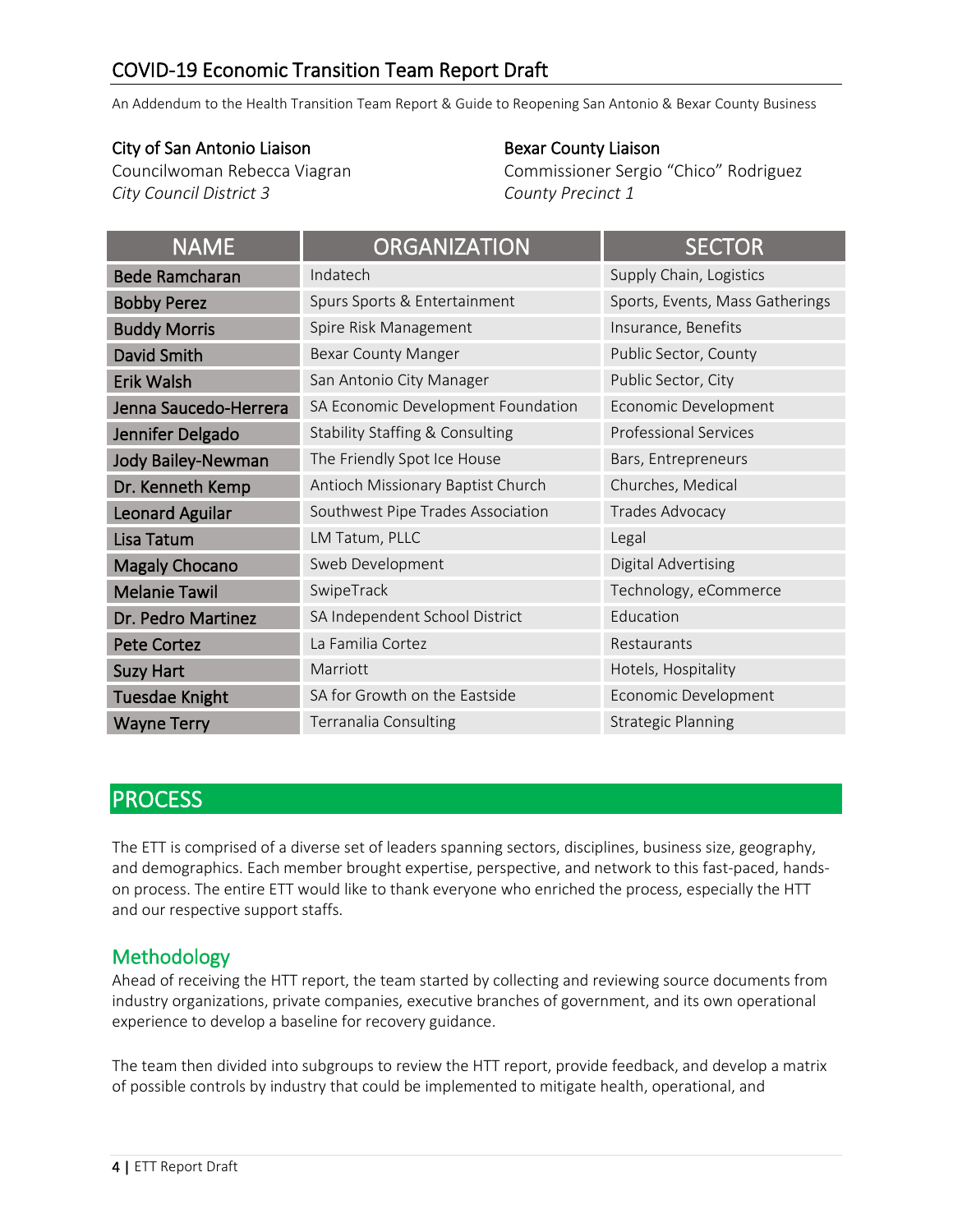An Addendum to the Health Transition Team Report & Guide to Reopening San Antonio & Bexar County Business

reputation risks as companies reopen. The larger team continued to meet remotely to maintain clarity as we adapted to the fluctuating environment.

Scope shifted slightly as the Governor released his report, driving the ETT to pivot direction and develop specific resources and guidance for local companies within the parameters of State Mandates. Our subgroups divided work by industry, with the goal of identifying gaps in the State's guidance and providing a layer of specificity to make the guidance more relevant and useful to local businesses.

As we gathered sources and developed strategies to meet our objectives, we validated our suggestions with stakeholders across sectors and potential end-users of the final products of these efforts.

## **Timeline**



## <span id="page-5-0"></span>COMMITMENT TO SOCIAL EQUITY

The COVID-19 pandemic has highlighted many of the disparities in our region, our business community included. Small businesses, particularly minority-owned, are faced with decisions no business owner should have to contemplate. The HTT and ETT are committed to bringing forth challenges faced by our marginalized populations and recommending short- and long-term solutions so that San Antonio and Bexar County residents never have to choose between physical and economic health. The HTT and ETT believe that the health of residents will also be improved by providing increased support for small minority and women-owned businesses, who are the heart of our economy, and increasing the capacity of our workforce development programs.

Through national sources and a March survey conducted locally by the San Antonio Economic Development Foundation (SAEDF), we know that several small businesses do not have a banking relationship, automatically eliminating them from access to Small Business Association (SBA) loans and Paycheck Protection Program (PPP) funds. Our community is not alone in this challenge, in the U.S., approximately 95% of Black-owned businesses, 91% of Latino-owned businesses, 91% of Native Hawaiian or Pacific Islander-owned businesses, and 75% of Asian-owned businesses are unlikely to receive a PPP loan through a mainstream bank or credit union.

In April, the U.S. Hispanic Chamber of Commerce, estimated that 1 in 4 Latinx/Hispanic owned enterprises may never reopen, and we know that the health and well-being of our marginalized communities is heavily intertwined with their economic well-being. It is probable that these estimates are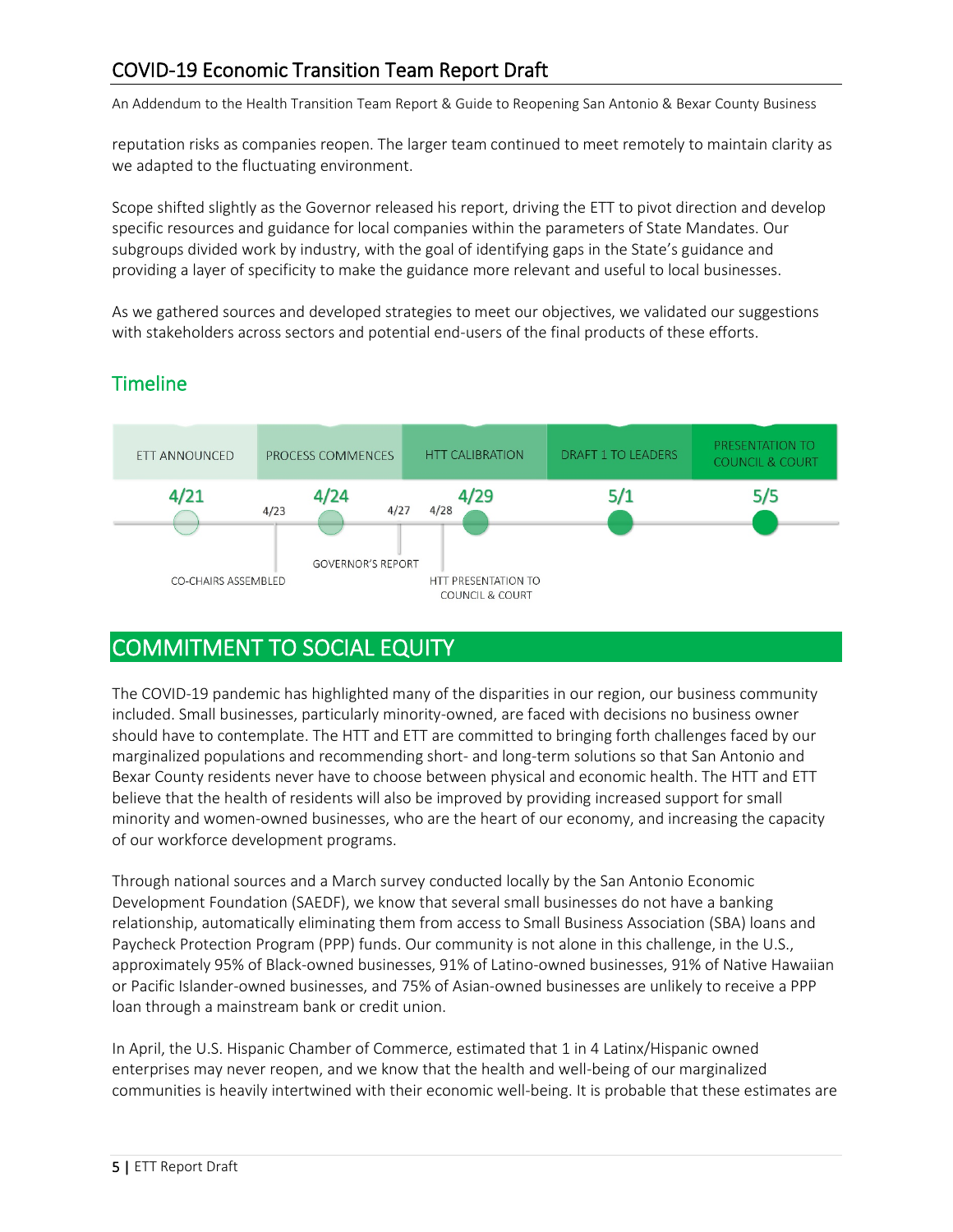An Addendum to the Health Transition Team Report & Guide to Reopening San Antonio & Bexar County Business

considerably higher now, and also higher in San Antonio specifically, based on the high number of Latinx/Hispanic-owned enterprises in our city that routinely operate with tight margins.

The HTT and ETT believe that our community can lead the way to recovery in the short term, and affect permanent change for the small business community moving forward and serve as a model for cities around the U.S. Economic equity can be advanced by adopting needs-based triage support efforts, which prioritizes the micro-businesses (<50 employees), owned by women and/or minorities, and their employees. This means meeting the small business community where they are, determining their immediate and long-term needs, and providing a network of advisors, programs, and other assistance to recover from the pandemic and grow in the future.

## <span id="page-6-0"></span>RECOMMENDATIONS FOR SMALL BUSINESS SUPPORT

Near term, the ETT recommends that the SAEDF Business Response & Recovery Team work with other economic development leaders, small business owners, small business programs, and advocacy organizations to continue identifying immediate needs, determine which organizations are bestpositioned to address these needs, and continue to focus operational efforts toward the more than 50,000 small businesses in Bexar County.

Action: The ETT also recommends that SAEDF work with city and county officials to develop a sustained, centralized body or "task force" specific to addressing small local business needs for future disaster and pandemic preparedness and equity concerns by improving small business growth. This task force will help scale and maximize efforts to reach businesses across the region by utilizing local chambers, small business assistance centers, and economic development groups. Strategic activity should be measured and progress reported to the City, County, and private-sector stakeholders invested in any operations driven by the task force. This body will work directly with small businesses in the county to promote equitable access to programs in multiple languages and formats.

## <span id="page-6-1"></span>CHECKLIST FOR AN EQUITABLE REOPENING

#### Short-term recommendations:

Many businesses have been affected by the COVID-19 pandemic to the point of complete shutdown. According the SAEDF survey, the two largest local concerns are financial security and the safety and wellbeing of employees. The ETT recommends the approaches below, and has compiled a list of reputable local organizations equipped to assist with immediate needs.

- 
- $\Box$  Develop new programs, and scale existing ones that provide targeted financial relief, loans, and guidance on how to implement ongoing best practices for business.
- $\Box$  Provide tailored and as-needed, in-person assistance in registering for PPP and other loans.
	- Develop assistance for assuring proper insurance coverages to operate in a COVID-19 environment.
	- Assistance with legal advice to navigate issues such as arrearages and deferment, etc.
	- Provide free guidance and training in best practices to prevent the spread of COVID-19.
	- Provide access to cleaning supplies, and safety products (See Page 8).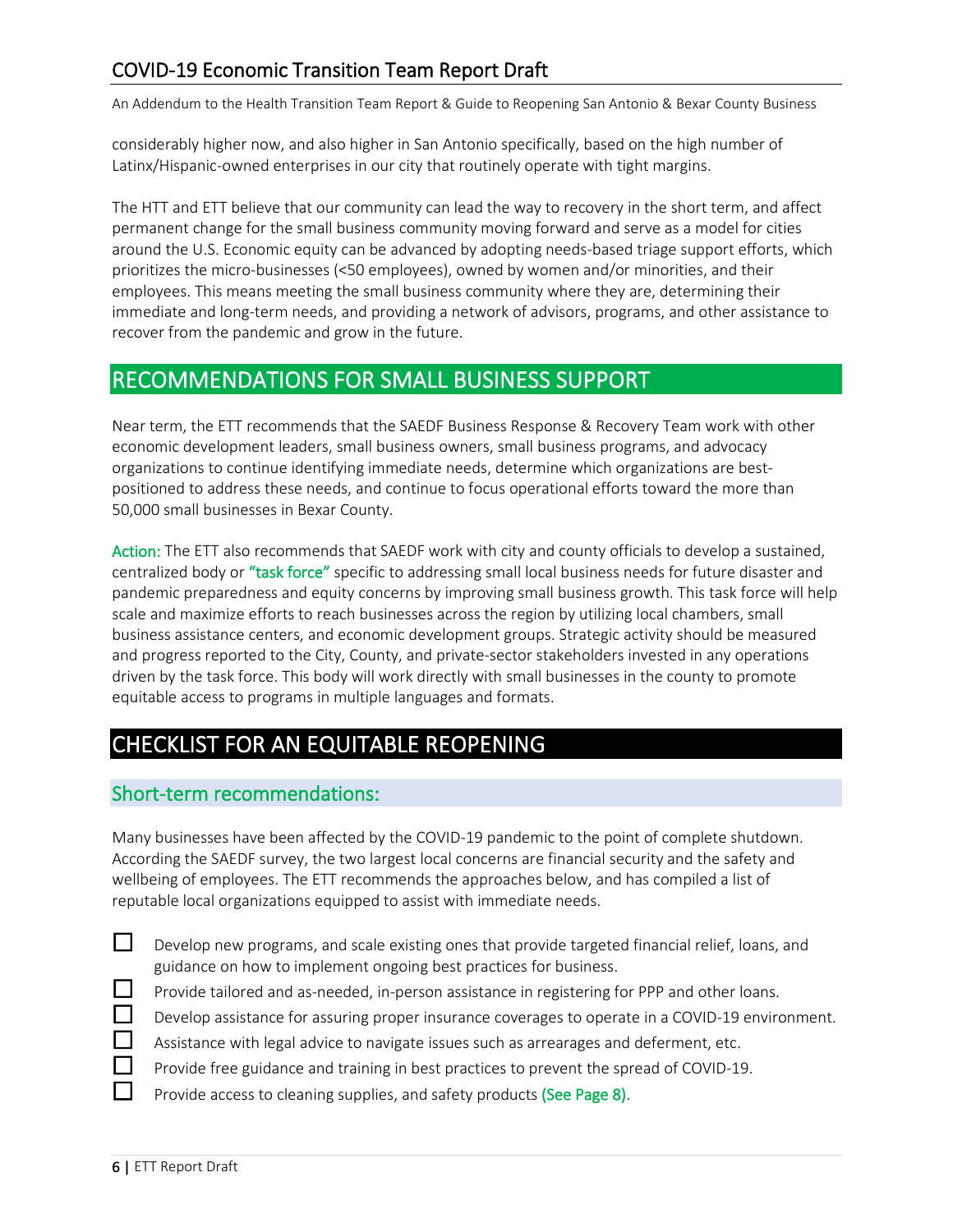An Addendum to the Health Transition Team Report & Guide to Reopening San Antonio & Bexar County Business

- $\Box$  Marketing, education and understanding that small and minority businesses have the largest potential to scale up quickly to hire and grow if being included in contract opportunities with local corporate and public sector organizations (See Page 9).  $\Box$  Identify business access to capital in different scales with financial literacy planning and loan readiness assistance.  $\Box$  Identify small business assistance centers immediate needs to help support our local businesses (See Table 1). Free and low-cost telehealth and COVID-19 testing. Develop new and grow existing ["Buy Local"](https://maestrocenter.org/buy-local-grow-sa-overview/) initiatives designed to promote and boost small business.  $\square$  Develop and implement free or low-cost business continuity and risk-management educational training in on: **-** Financial literacy **-** Financial planning and forecasting **-** Financial management **-** Cost pricing for profits **-** How to develop an emergency funding plan
	- **-** Loan Readiness Planning
	- **-** Business Continuity
	- **-** Risk Management planning
	- **-** Strategic Planning

#### Table 1

| <b>ORGANIZATION</b>                              | <b>BY PHONE</b> | <b>ON THE WEB</b>                                   |
|--------------------------------------------------|-----------------|-----------------------------------------------------|
| <b>Centro San Antonio</b>                        | 510-501-0434    | https://centrosanantonio.org/                       |
| Launch SA                                        | 210-885-5914    | https://launchsa.org/                               |
| <b>LiftFund</b>                                  | 210-685-8377    | https://www.liftfund.com/                           |
| <b>LISC</b>                                      | 210-867-2065    | https://www.lisc.org/                               |
| <b>Maestro Entrepreneur Center</b>               | 210-693-8345    | https://maestrocenter.org/                          |
| <b>SAGE</b>                                      | 210-464-1355    | https://www.sagesa.org/                             |
| Small Business Development Center at UTSA        | 210-458-2744    | https://sasbdc.org/                                 |
| <b>SouthSide First</b>                           | 210-718-8347    | https://www.southsidefirst.org/                     |
| <b>Westside Development Corporation</b>          | 210-501-0192    | https://westsidedevcorp.com/                        |
| U.S. Small Business Administration - S.A. Office | 210-517-7377    | https://www.sba.gov/offices/district/tx/san-antonio |

For a full list of small business resources and advocacy organizations (See Table 2, Page 45).

#### Long-term recommendations:

The ETT recommends the task force of leaders defined in the previous section not only continue COVID-19 small business support efforts going forward, but also invest in permanent operations to support local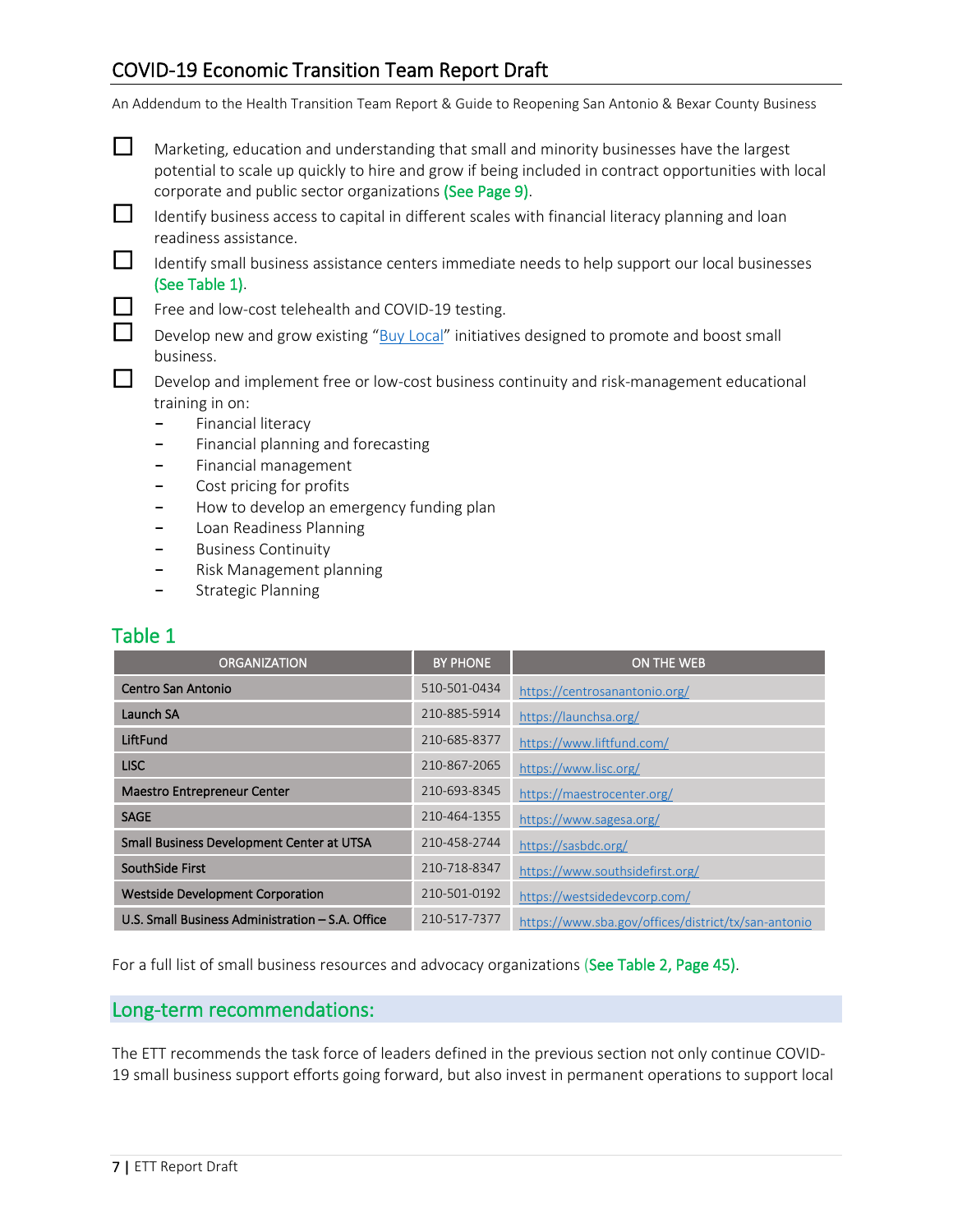An Addendum to the Health Transition Team Report & Guide to Reopening San Antonio & Bexar County Business

business needs. It is important for long-term strategic plans of the economic development entities in the task force to address the small business needs and workforce opportunities. The task force should measure and report progress regularly to City Council's Economic and Workforce Development Committee. In addition to making the ETT's short-term recommendations permanent, the team suggests the following:



- $\Box$  Promote equitable access to capital beyond the pandemic.
- $\Box$  Assist in developing business-to-bank relationships and protocols for SBA Loans to encourage relationships.
- $\Box$  Identify and track equity indicators for improving business and economic strategies to address areas of high unemployment or low income.
- $\Box$  Develop local capacity-building programs with community partners to address challenges.
- $\Box$  Advocate for equitable access to healthcare beyond the pandemic.
- Develop long-term "Buy-Local" campaigns.
	- Identify and implement business development strategies to promote and connect local businesses to new opportunities.
- $\Box$  Identify and help build small business ecosystem to track the needs of small business assistance centers and incubators serving low income areas.

## <span id="page-8-0"></span>RESOURCE RECOMMENDATIONS

#### Resource Access Plan

As the Bexar County and San Antonio business community begins to restart, success will depend on employee health and consumer confidence; in the ability to keep customers safe. The primary factor to keep the public safe, is the ability to adhere to the standards and guidelines set forth by governmental and regulatory agencies, as well as industry best practices. However, the supplies most businesses will need for safe operation are scarce. This is somewhat mitigated when purchases are made in very large quantities, however small business owners lack this buying power.

#### Strategy and Sourcing

The City and County propose to collaboratively use their buying power to source globally scarce supplies that are critical for businesses to reopen and operate in compliance with the relevant Governor's Executive Orders and related local directives.

To facilitate this sourcing strategy, the City and County propose to identify reliable sources (including from local manufacturers where available and appropriate) for the following compliance-critical items:

- No-touch thermometers
- Disposable or durable non-medical face coverings
- Hand sanitizer for employee and customer use

This City and County sourcing process will also seek to identify reliable sources for the following important items, and to sustain some level of availability until the normal business supply chains stabilize and businesses can return to their usual procurement channels:

Nitrile gloves or other types appropriate to the business environment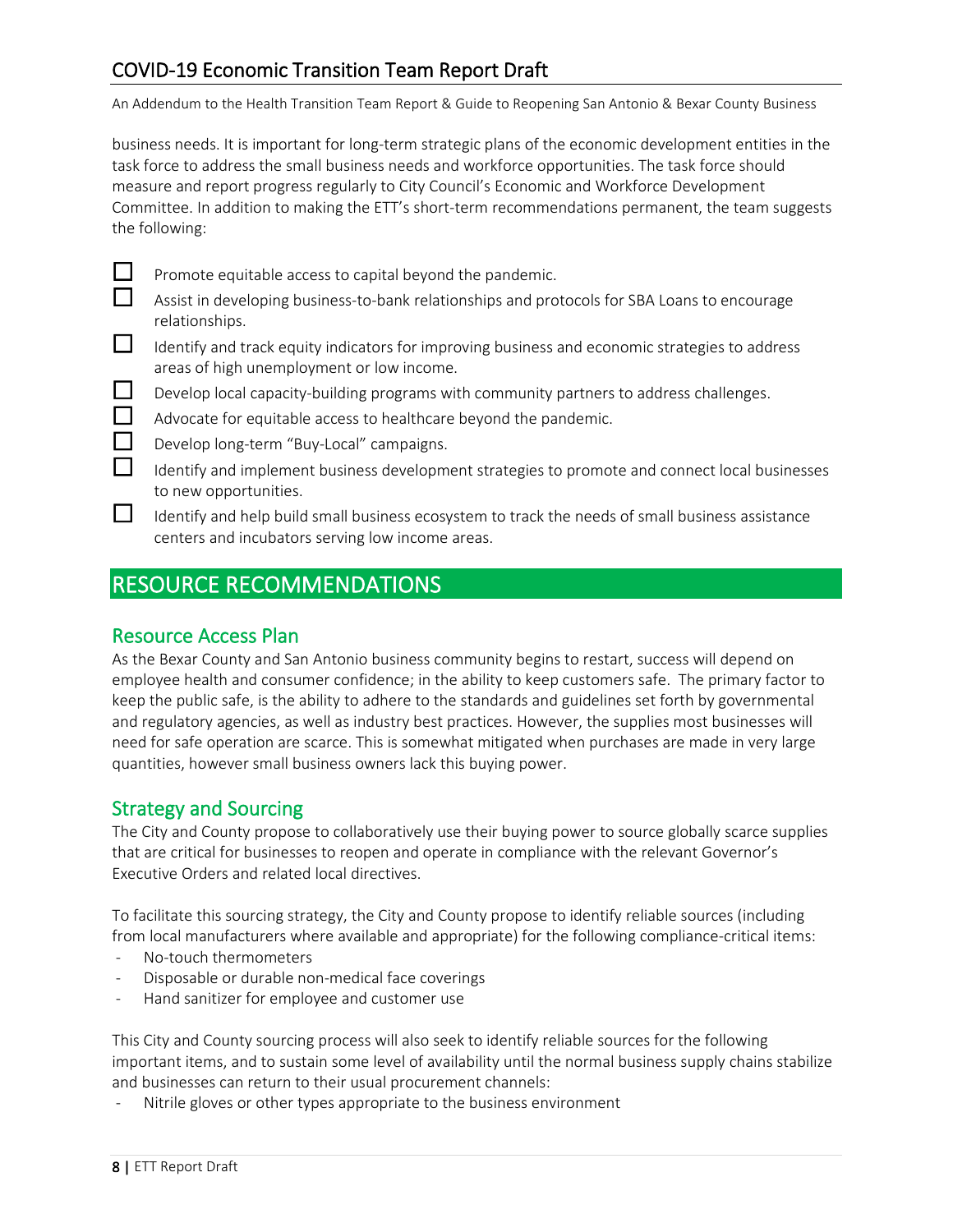An Addendum to the Health Transition Team Report & Guide to Reopening San Antonio & Bexar County Business

- Tape or other material to place "physical distancing" markers as a guide to customers
- Surface cleaning products
- Face coverings

#### **Distribution**

The City and County will develop short-term processes by which those items can be procured and distributed to businesses with 25 employees or less in San Antonio and Bexar County. The City and County will also investigate the use of City and County procurement channels on a short-term basis to ensure local businesses have another reliable local supply by which they can acquire the items they need to operate in compliance with the Governor Orders for COVID-19 and related local directives.

#### <span id="page-9-0"></span>MARKETING & PUBLIC RELATIONS RECOMMENDATIONS

The ETT recommends a regional, equity-based and collaborative effort to 1) Define, 2) Develop, and 3) Distribute a cohesive message for reopening the economy safely. This strategic approach should be led by a diverse group of the area's marketing experts under the advisement of the City of San Antonio Equity Office, and approved by the City of San Antonio and Bexar County.

We recommend that shared resources go toward the strategic planning, tactical planning, creative development, production, and distribution of campaign materials. This approach would enable businesses to acquire assets on a sliding scale of cost and ensure all businesses who want to participate can. A centralized message and distribution plan not only instill confidence among the community, but also saves resources and decreases message confusion.

Concept: Greater. SAfer. Together.

Messaging: Emphasis on Greater. The Greater San Antonio Region is resilient. Our inclusive culture and diverse economy sustain us and make us stronger through the hardest times. Together, we will stay SAfe. Together, we will be GREATER than ever.

Distribution: This multi-channel campaign will provide businesses of all sizes with messaging, social media tools, and signage to show they have pledged to keep our region SAfe.

Launch: Website and messaging preview Tuesday, May 5, 2020.

## <span id="page-9-1"></span>GREATER SAN ANTONIO PLAYBOOK FOR LOCAL BUSINESSES

The guidance in this section intends to expand on the minimum standards outlined in Governor Abbott's "Open Texas" report issued on April 27, 2020. It includes a checklist for companies within key industries in San Antonio and Bexar County to open safely according to the state's mandates and also local health and business expert recommendations. While the Governor's report addresses citizens "at risk" from a health perspective, local guidance also recommends measures to mitigate health risks for marginalized populat[i](#page-44-1)ons living within Bexar County.<sup>i</sup>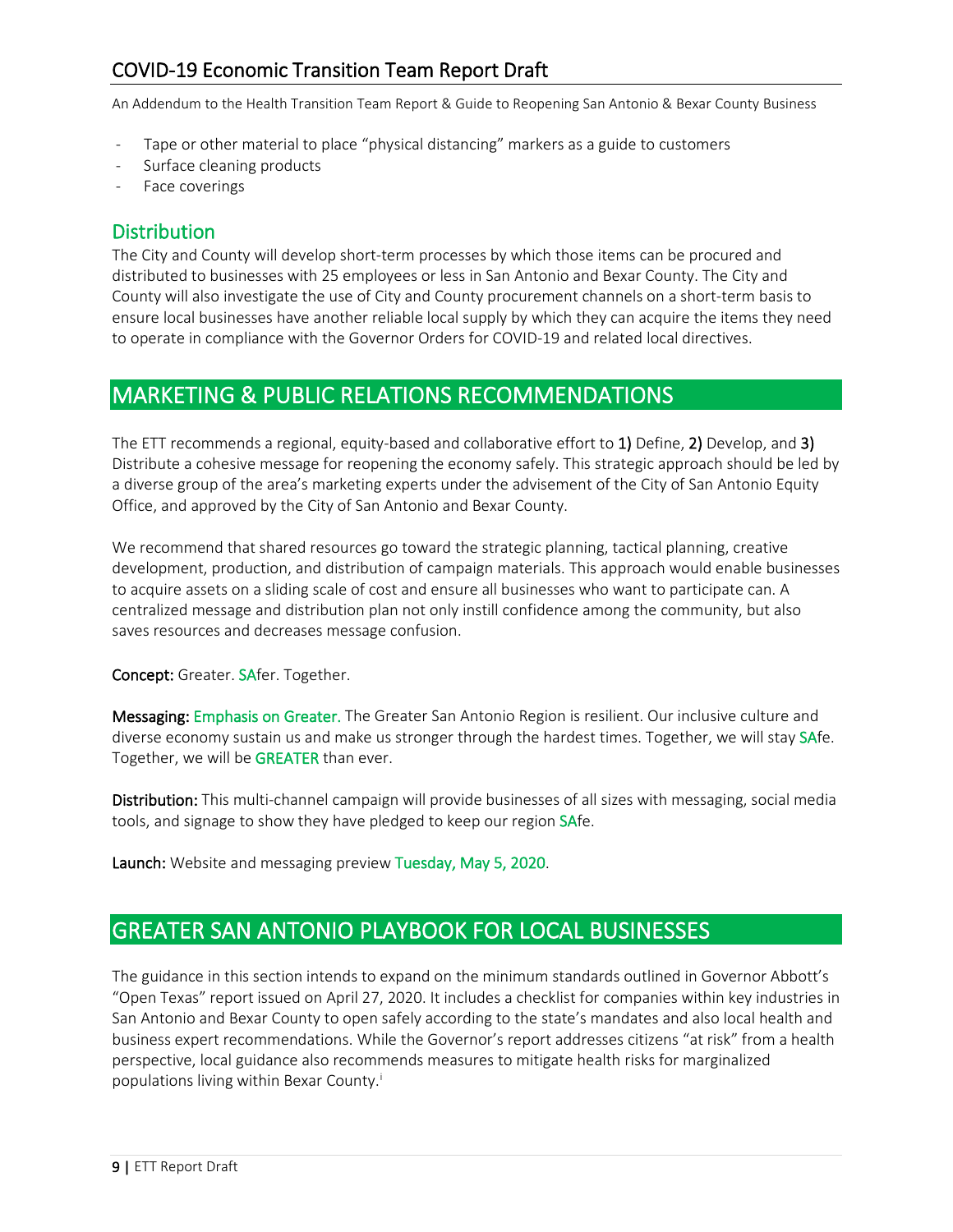An Addendum to the Health Transition Team Report & Guide to Reopening San Antonio & Bexar County Business

#### *Disclaimer*

*The information provided in this report does not, and is not intended to, constitute business, legal or medical advice; instead, the information and content provided in this report is for general informational purposes and serves to make recommendations to the governing boards of the City and County. It is not meant to reflect or convey the views, opinions, or positions of, any individual authors, contributors, committee members, or their respective employers, nor is it intended to convey specific investment, business strategy,*  tax, or legal advice. This report is also not intended to create, and receipt of it does not constitute, any client *relationship with the recipient. The information provided herein may not be applicable to any particular business or place of work.* 

*Website links and related business resources are included only for the convenience of the reader, and may not constitute the most up-to-date information given the fluidity of this COVID-19 environment. The City, County and its agents or representatives do not endorse any entity or individual identified in the included*  resource material. The listed resources have been found to be reliable sources from which additional *education may be gained independently. You are encouraged to research and verify information found in this report.*

*Readers and users of this report and its guidance are strongly encouraged to carefully evaluate the information provided, in view of individual and unique business needs, and to consult with business and/or legal counsel and/or an environment, health, and safety professionals before implementing any of the recommendations which may be contained herein.* 

*No responsibility or liability under any theory of law (contract, tort, negligence, or otherwise) is assumed, accepted, or assigned for any circumstances arising from or related to the information, recommendations, or resources contained in this report. The information in this report is provided "AS IS" and is not guaranteed to be complete, accurate, or up-to-date. No representations or warranties of any kind, express or implied, are made as to the information in this report. All guarantees, warranties, conditions, and representations of any kind, either express or implied, whether arising under any statute, law, commercial use, or otherwise, including implied warranties of merchantability, fitness for a particular purpose, and non-infringement, are hereby expressly disclaimed.* 

#### Note:

The "Open Texas" report included minimum standard health protocols for a small number of Texas industries, divided into the following categories: Health protocols for serving your customers, health protocols for your employees, and health protocols for your facilities.

In addition, the ETT identified the need to add several industries not covered by the "Open Texas" report. For each of these industries, where there was no industry-specific guidance from the State, the ETT utilized the "Open Texas" guidance for "all employers" as a baseline and expanded from there.

Above and beyond the State's guidance, below are the seven health and safety protocols the ETT recommends San Antonio and Bexar County businesses commit to upholding. The following "Greater. SAfer. Together." pledge (in accordance with Centers for Disease Control and Prevention (CDC) guidance) aims to protect the health and safety of employees and customers, and instill community confidence.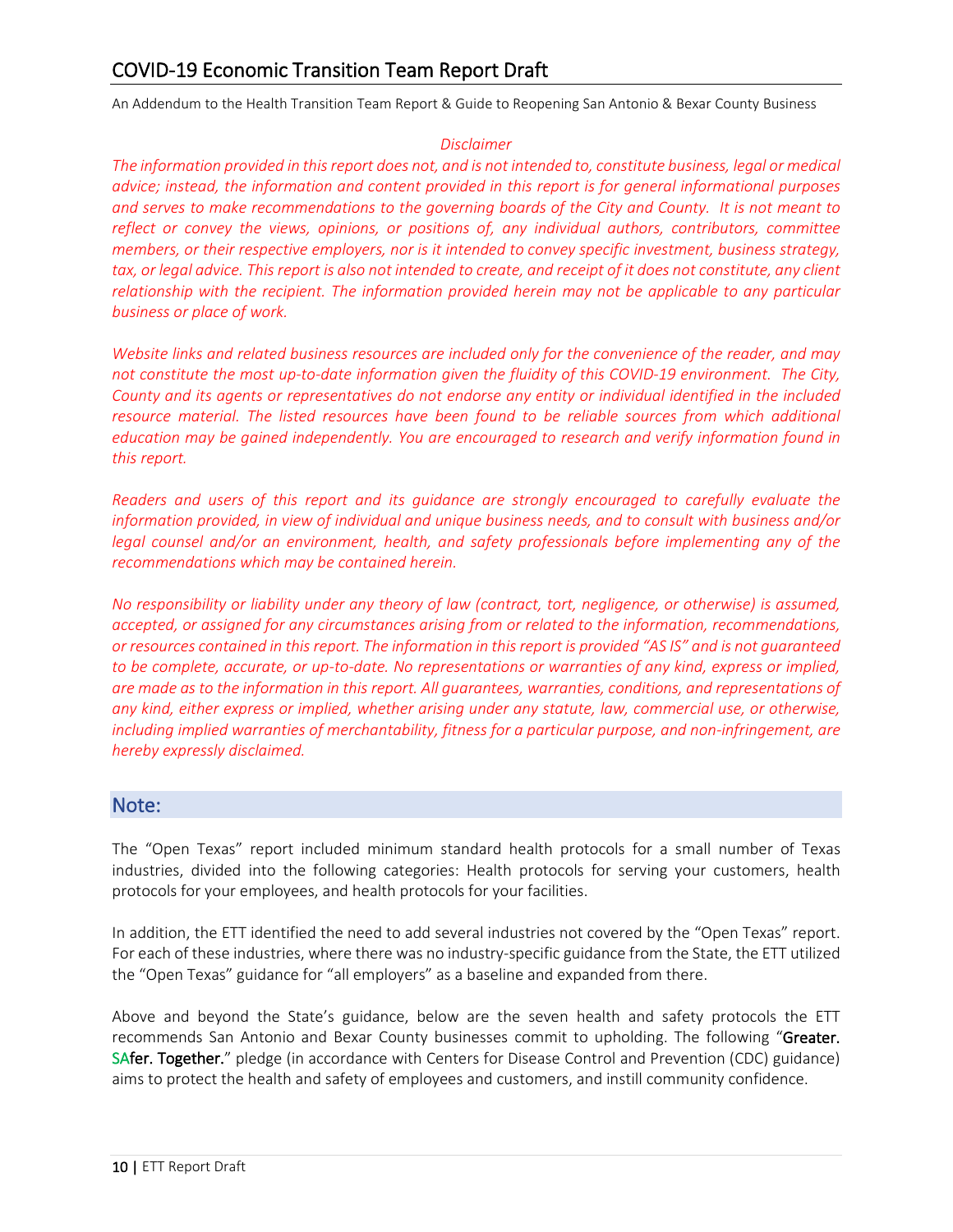An Addendum to the Health Transition Team Report & Guide to Reopening San Antonio & Bexar County Business

## <span id="page-11-0"></span>"GREATER. SAFER. TOGETHER." PLEDGE

#### As Greater San Antonio business owners, we PLEDGE to:

- 1) Use face coverings
- 2) Practice physical distancing
- 3) Conduct temperature checks[ii](#page-44-2)
- 4) Provide hand sanitizer
- 5) Follow CDC cleaning protocols
- 6) Implement contactless payment when possible
- 7) General COVID-19 awareness training for employees

#### << REPEAT >>

## <span id="page-11-1"></span>CHECKLIST FOR RESTAURANTS & BARS

### STATE OF TEXAS MINIMUM STANDARD HEALTH PROTOCOLS

As outlined in Governor Abbott's executive order GA-18, restaurants may operate for dine-in service up to 25% of the total listed occupancy of the restaurant and may not offer valet services except for vehicles with placards or plates for disabled parking. As used in executive order GA-18, this applies only to restaurants that are not required to post the 51% sign required by the Texas Alcoholic Beverage Commission. Restaurants may continue to provide to-go or delivery services.

In accordance with Governor Abbott's executive order GA-18, the following are the minimum recommended health protocols for all restaurants choosing to operate in Texas. Restaurants may adopt additional protocols consistent with their specific needs and circumstances to help protect the health and safety of all employees and customers.

Please note, public health guidance cannot anticipate every unique situation. Restaurants should stay informed and take actions based on common sense and wise judgment that will protect health and support economic revitalization. Restaurants should also be mindful of federal and state employment laws and workplace safety standards.

#### Note:

To supplement the state's minimum guidance, we have included additional resources for San Antonio and Bexar County restaurants to open safely. The full checklist (state and local guidance) is available below.

#### Health protocols for serving your customers:

 $\Box$  Parties maintain at least 6 feet distance apart from other parties at all times, including while waiting to be seated in the restaurant.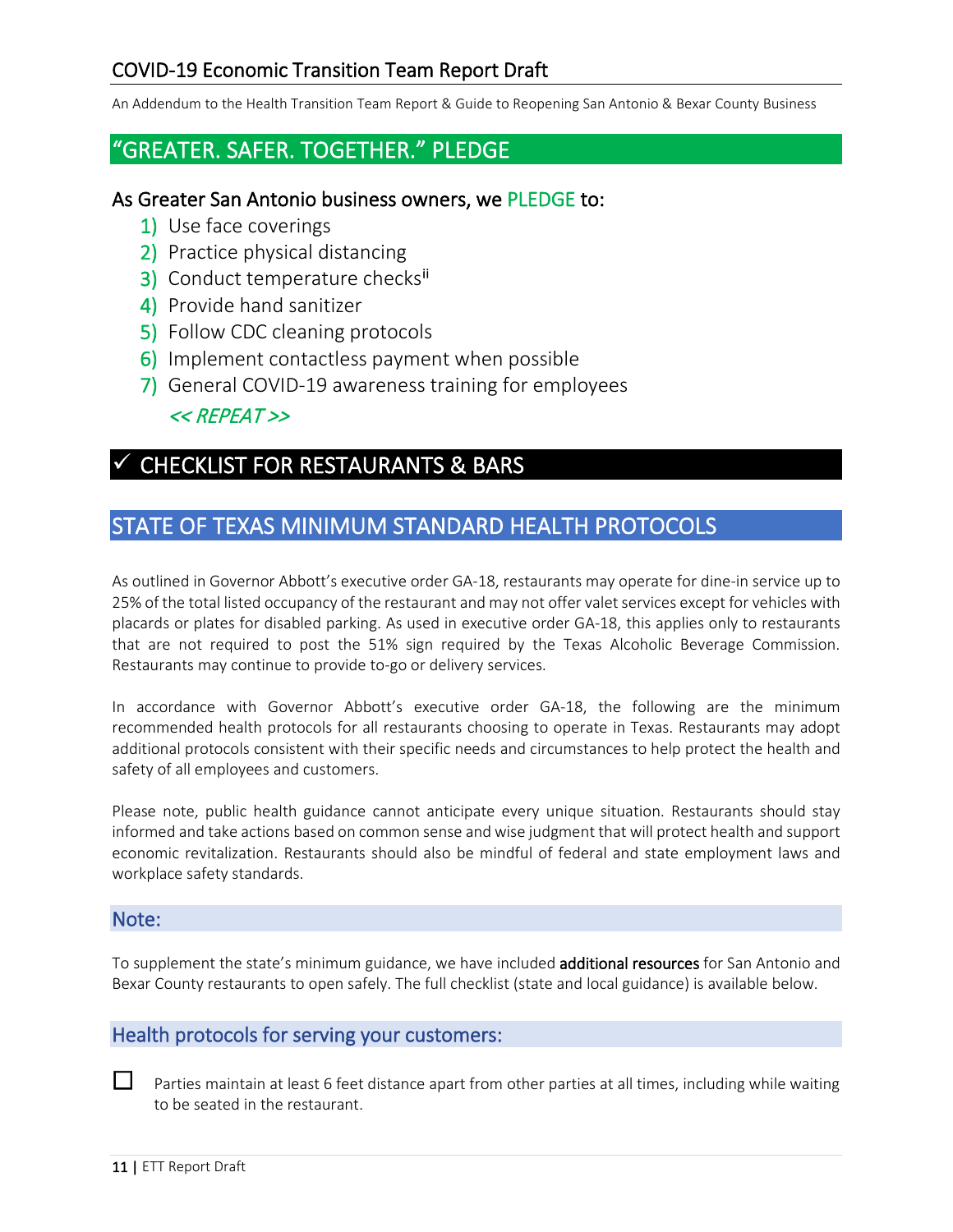An Addendum to the Health Transition Team Report & Guide to Reopening San Antonio & Bexar County Business

Make a hand sanitizing station available upon entry to the restaurant.

No tables of more than 6 people.

 $\Box$  Dining:

- Do not leave condiments, silverware, flatware, glassware, or other traditional table top items on an unoccupied table.
- Provide condiments only upon request, and in single use (non-reusable) portions.
- Use disposable menus (new for each patron).
- If a buffet is offered, restaurant employees serve the food to customers.

 $\Box$  Contactless payment is encouraged. Where not available, contact should be minimized.

#### Health protocols for your employees:

Train all employees on appropriate cleaning/ disinfection, hand hygiene, and respiratory etiquette.

Screen employees before coming into the restaurant:

 Send home any employee who has any of the following new or worsening signs or symptoms of possible COVID-19:

- Cough
- Shortness of breath or difficulty breathing
- Chills
- Repeated shaking with chills
- Muscle pain
- Headache
- Sore throat
- Loss of taste or smell
- Diarrhea
- Feeling feverish or a measured temperature greater than or equal to 100.0 degrees Fahrenheit
- Known close contact with a person who is lab confirmed to have COVID-19

 $\Box$  Do not allow employees with the new or worsening signs or symptoms listed above to returnto work until:

- In the case of an employee who was diagnosed with COVID-19, the individual may return to work when all three of the following criteria are met: at least 3 days (72 hours) have passed *since recovery* (resolution of fever without the use of fever-reducing medications); and the individual has improvement in respiratory symptoms (e.g., cough, shortness of breath); and at least 7 days have passed *since symptoms first appeared*; or
- In the case of an employee who has symptoms that could be COVID-19 and does not get evaluated by a medical professional or tested for COVID-19, the individual is assumed to have COVID-19, and the individual may not return to work until the individual has completed the same three-step criteria listed above; or
- If the employee has symptoms that could be COVID-19 and wants to return to work before completing the above self-isolation period, the individual must obtain a medical professional's note clearing the individual for return based on an alternative diagnosis.

 $\Box$  Do not allow an employee with known close contact to a person who is lab-confirmed to have COVID-19 to return to work until the end of the 14-day self-quarantine period from the last date of exposure (with an exception granted for healthcare workers and critical infrastructure workers).

 $\Box$  Have employees wash or sanitize their hands upon entering the restaurant, and between interactions with customers.

Have employees maintain at least 6 feet separation from other individuals. If such distancing is not feasible, measures such as face covering, hand hygiene, cough etiquette, cleanliness, and sanitation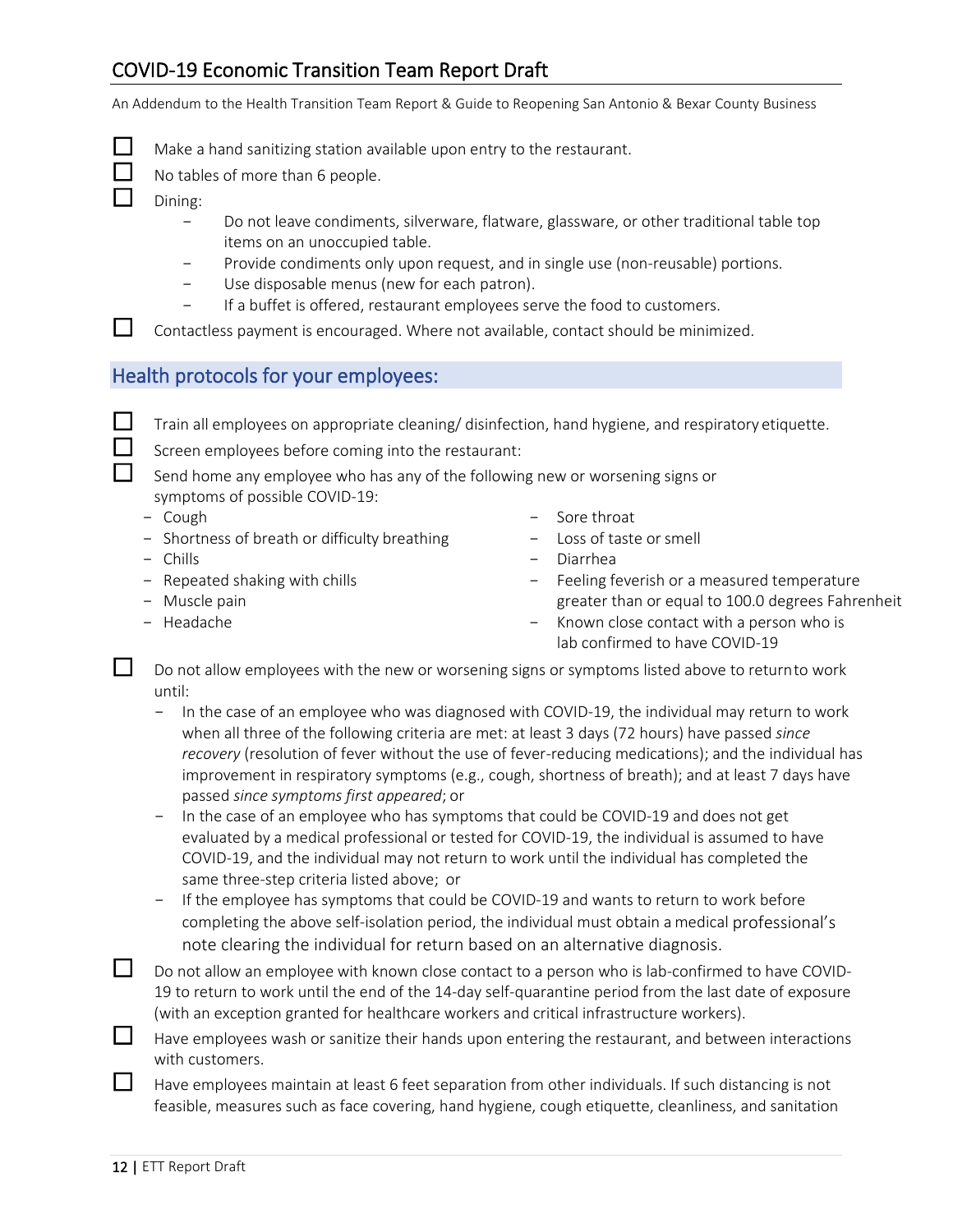An Addendum to the Health Transition Team Report & Guide to Reopening San Antonio & Bexar County Business

should be rigorously practiced.

 $\Box$  Consistent with the actions taken by many restaurants across the state, consider having all employees wear cloth face coverings (over the nose and mouth). If available, employees should consider wearing non-medical grade face masks.

#### Health protocols for your facilities:

- $\Box$  Consider having an employee manage and control access to the restaurant, including opening doors to prevent patrons from touching door handles.
- $\Box$  Regularly and frequently clean and disinfect any regularly touched surfaces, such as doorknobs, tables, and chairs.
- $\Box$  Regularly and frequently clean restrooms, and document the cleanings.
	- Disinfect any items that come into contact with customers.
	- Make hand sanitizer, disinfecting wipes, soap and water, or similar disinfectant readily available to employees and customers.
- $\Box$  Place readily visible signage at the restaurant to remind everyone of best hygiene practices.
	- Clean and disinfect the area used for dining (table, etc.) after each group of customers depart, including the disinfecting of tables, chairs, stalls, and countertops.
- $\Box$  Clean and sanitize restaurants daily.

### ADDITIONAL LOCAL RESOURCES & RECOMMENDATIONS

#### Business Guidelines & Industry Best Practices:

- $\Box$  Pre-screening and temperature checks (depending on legal guidance) or health surveys for each employee and guest before entry.
- $\Box$  All facilities have a ServSafe Certified person, with Food Manager Certification in charge and on site during open hours. All employees have a Food Handlers permit.
- $\Box$  Clean high-contact surfaces more than twice daily.
	- In addition to the "Greater. SAfer. Together." pledge, restaurants should post the Texas Restaurant Promise at entrances, so everyone understands the mutual steps that both restaurants and patrons must take to keep the community safe.
- Safety equipment: Ensure the use of face covers and gloves by all employees.
	- Physical barriers and one-way foot traffic (Entry and Exit) where applicable.
	- Touchless: Doors open where applicable; contactless payment/ordering/delivering options.

#### Business & Industry Best Practice Links:

- [https://txrestaurant.org/news/coronavirus-guidance-resources?mc\\_cid=320cd38375&mc\\_eid=fabc467de3](https://urldefense.proofpoint.com/v2/url?u=https-3A__txrestaurant.org_news_coronavirus-2Dguidance-2Dresources-3Fmc-5Fcid-3D320cd38375-26mc-5Feid-3Dfabc467de3&d=DwMFAg&c=DDPRwrN9uYSNUDpKqPeD1g&r=4BbO_OeFo4Ssx5HHOCM6TZNSYrQFSbxNoRriW7aEeNE&m=nLtnEJ-Ft2DAD4kay_c4JM3E_HRyIpT6pnvQvShwDVI&s=hWHo-yx9I0B_6SBfDAZ1qiphlH1nhARPhRvh2UQjji0&e=) [Texas Restaurant Promise](https://www.txrestaurant.org/texas-restaurant-promise)
- <https://www.txrestaurant.org/SanAntonio>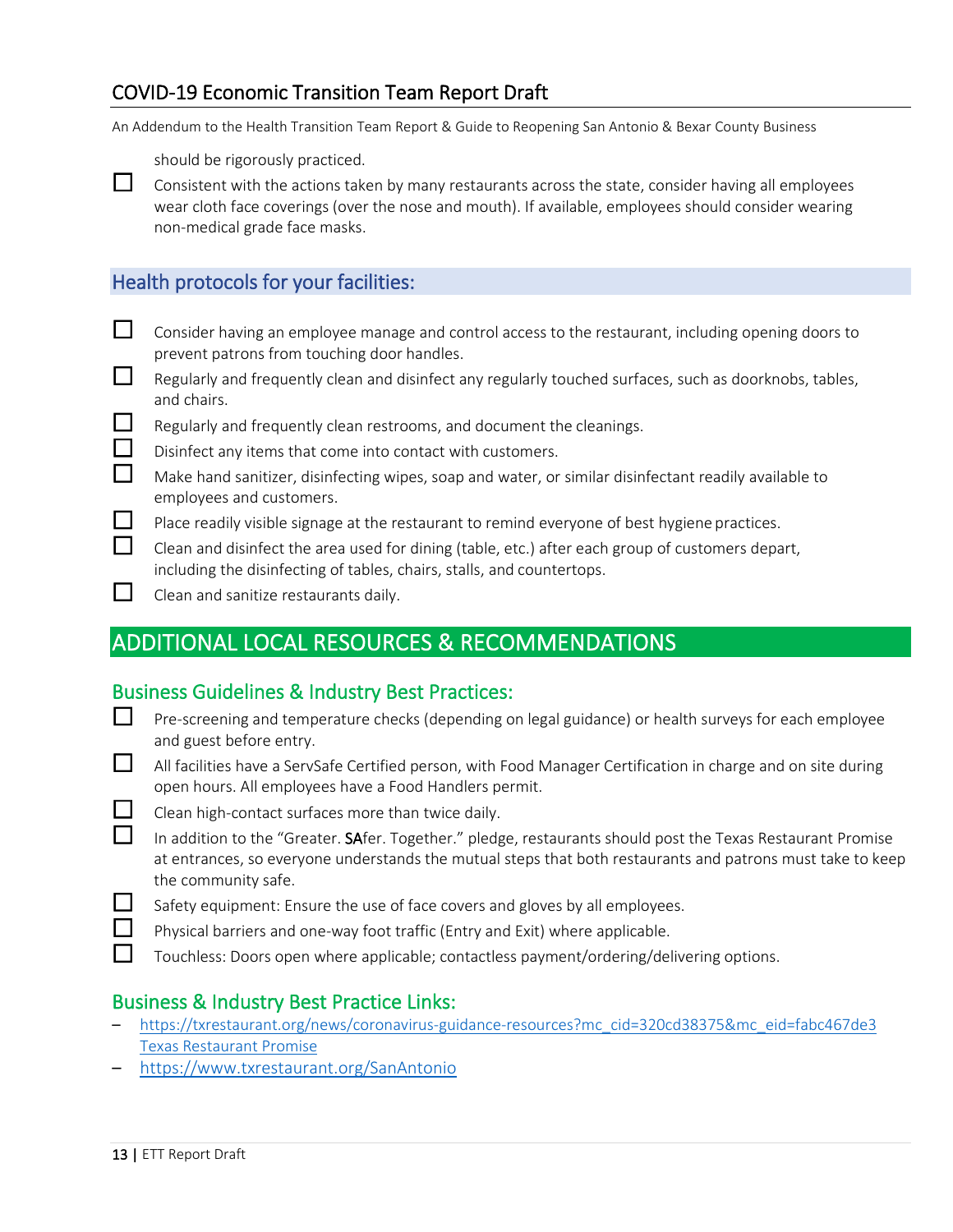An Addendum to the Health Transition Team Report & Guide to Reopening San Antonio & Bexar County Business

## CHECKLIST FOR RETAIL

## STATE OF TEXAS MINIMUM STANDARD HEALTH PROTOCOLS

As outlined in Governor Abbott's executive order GA-18, non-essential retailers may operate up to 25% of the total listed occupancy. In addition, non-essential retailers may operate through pickup, delivery by mail, or delivery to the customer's doorstep. Shopping malls may operate at up to 25% of the total listed occupancy of the shopping mall, but shopping mall food court dining areas, play areas, and interactive displays and settings must remain closed. In accordance with Governor Abbott's executive order GA-18, the following are the minimum recommended health protocols for all retailers choosing to operate in Texas. Retailers may adopt additional protocols consistent with their specific needs and circumstances to help protect the health and safety of all employees and customers.

Please note, public health guidance cannot anticipate every unique situation. Retailers should stay informed and take actions based on common sense and wise judgment that will protect health and support economic revitalization. Retailers should also be mindful of federal and state employment laws and workplace safety standards.

#### Note:

To supplement the state's minimum guidance, we have included additional resources for San Antonio and Bexar County retailers to open safely. The full checklist (state and local guidance) is available below.

#### Health protocols for serving your customers:

- $\Box$  Retailers are encouraged to consider dedicating a certain period of time each day for only at-risk customers or deliver purchased goods to vehicles to reduce the need for at-risk customers to enter the store.
- $\Box$  If practical, monitor what items customers touch to clean or disinfect when the customer leaves the retail establishment.

 $\Box$  Contactless payment is encouraged. Where not available, contact should be minimized.

#### Health protocols for your employees:

 $\Box$  Train all employees on appropriate cleaning and disinfection, hand hygiene, and respiratory etiquette.

Screen employees before coming into the retailer:

Send home any employee who has any of the following new or worsening signs or symptoms of possible COVID-19:

- Cough
- Shortness of breath or difficulty breathing
- Chills
- Repeated shaking with chills
- Muscle pain
- Headache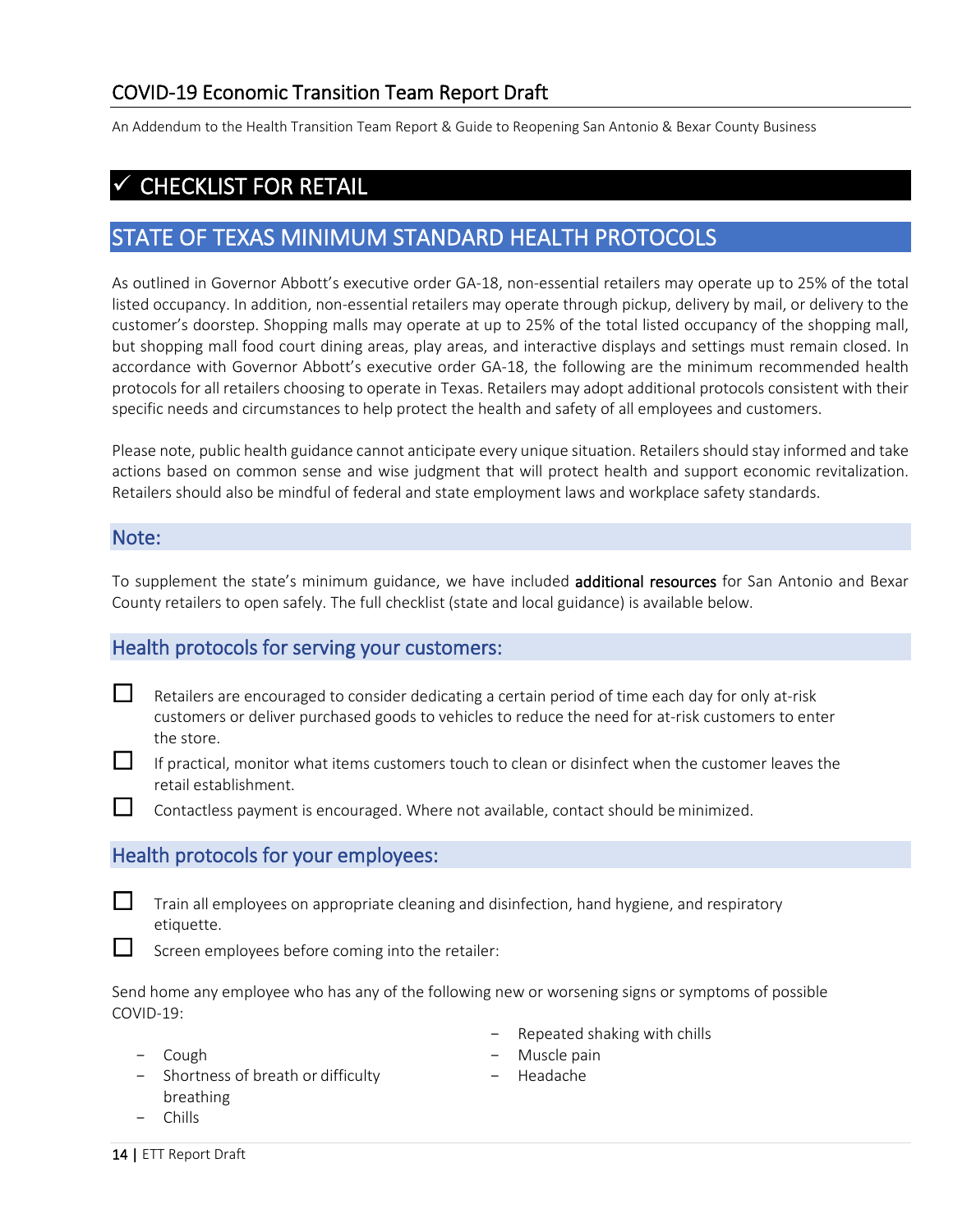An Addendum to the Health Transition Team Report & Guide to Reopening San Antonio & Bexar County Business

- Sore throat
- Loss of taste or smell
- Diarrhea
- Feeling feverish or a measured temperature greater than or equal to 100.0 degrees Fahrenheit
- Known close contact with a person who is lab confirmed to have COVID-19
- $\Box$  Do not allow employees with the new or worsening signs or symptoms listed above to return to work until:
	- In the case of an employee who was diagnosed with COVID-19, the individual may return to work when all three of the following criteria are met: at least 3 days (72 hours) have passed *since recovery* (resolution of fever without the use of fever-reducing medications); and the individual has improvement in respiratory symptoms (e.g., cough, shortness of breath); and at least 7 days have passed *since symptoms first appeared*; or
	- In the case of an employee who has symptoms that could be COVID-19 and does not get evaluated by a medical professional or tested for COVID-19, the individual is assumed to have COVID-19, and the individual may not return to work until the individual has completed the same three-step criteria listed above; or
	- If the employee has symptoms that could be COVID-19 and wants to return to work before completing the above self-isolation period, the individual must obtain a medical professional's note clearing the individual for return based on an alternative diagnosis.
- $\Box$  Do not allow an employee with known close contact to a person who is lab-confirmed to have COVID-19 to return to work until the end of the 14-day self-quarantine period from the last date of exposure (with an exception granted for healthcare workers and critical infrastructure workers).
- $\Box$  Have employees wash or sanitize their hands upon entering the retailer.
	- Have employees maintain at least 6 feet separation from other individuals. If such distancing is not feasible, other measures such as face covering, hand hygiene, cough etiquette, cleanliness, and sanitation should be rigorously practiced.
- $\Box$  If an employer provides a meal for employees, employers are recommended to have the meal individually packed for each employee.
- $\Box$  Consistent with the actions taken by many retailers across the state, consider having all employees wear cloth face coverings (over the nose and mouth). If available, employees should consider wearing non-medical grade face masks.

#### Health protocols for your facilities:

- $\Box$  Regularly and frequently clean and disinfect any regularly touched surfaces, such as doorknobs, tables, chairs, and restrooms.
- $\Box$  Disinfect any items that come into contact with customers.
	- Make hand sanitizer, disinfecting wipes, soap and water, or similar disinfectant readily available to employees and customers.
- $\Box$  Place readily visible signage at the retailer to remind everyone of best hygiene practices.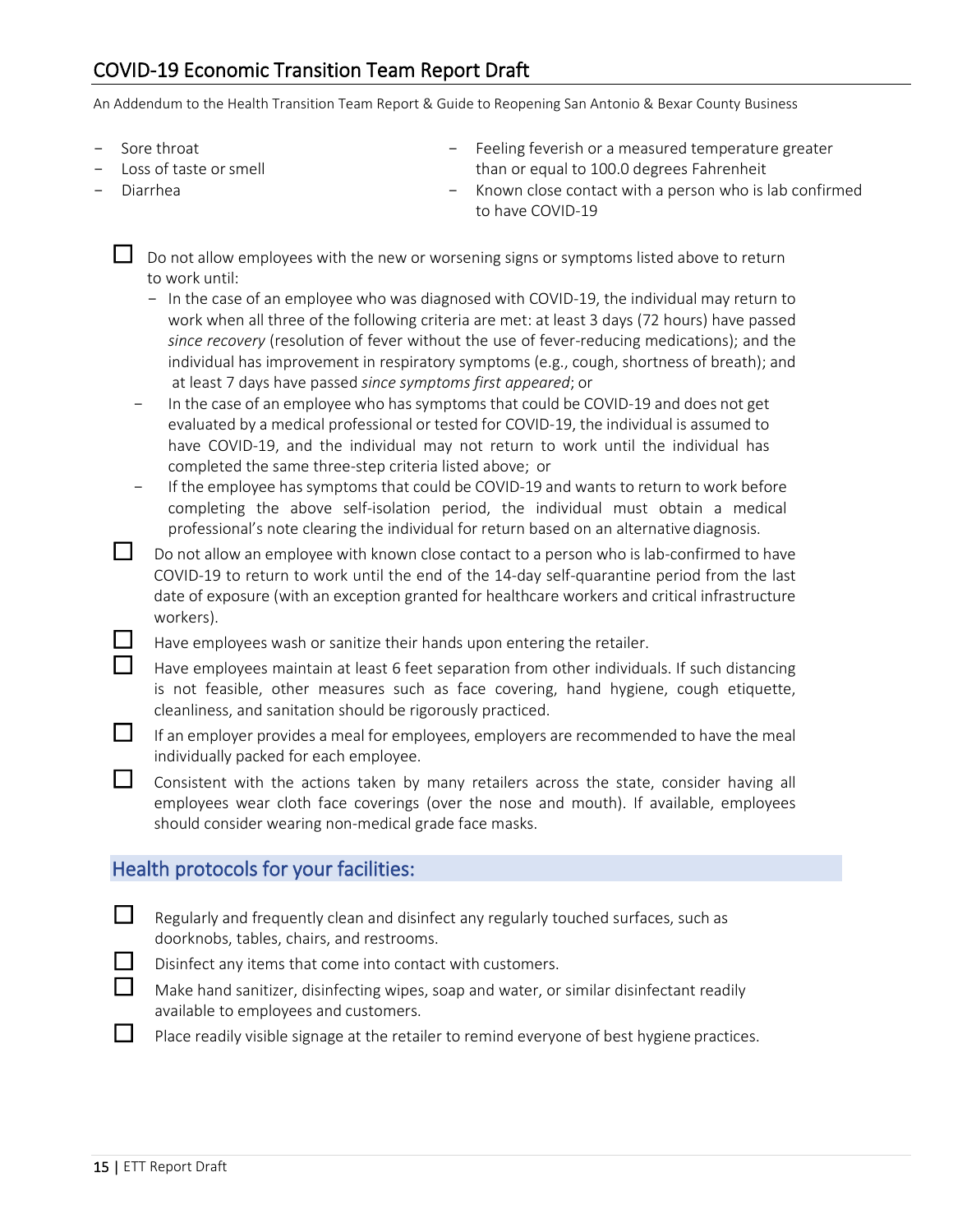An Addendum to the Health Transition Team Report & Guide to Reopening San Antonio & Bexar County Business

## ADDITIONAL LOCAL RESOURCES & RECOMMENDATIONS

#### Business Guidelines & Industry Best Practices:

- $\Box$  Pre-screening questionnaire and temperature checks for all employees prior to entering building.  $\Box$  When possible, ask each client entering shop if they have been sick or been traveling.  $\Box$  Customer hand sanitizing stations at every entrance and exit.  $\Box$  Clean high-contact surfaces more than twice daily.  $\Box$  Sanitizing wipes for carts/baskets/changing rooms; high traffic area wipe down (cash register area).  $\Box$  Sneeze guard separation (plastic shields) at cash register.
- Designate Health, Safety & COVID-19 Supervisor and train all employees daily of COVID-19 expectations.

Touchless: Doors Open where applicable; contactless payment/ordering/delivering options.

#### Business & Industry Best Practice Links:

- **-** [https://www.fda.gov/food/food-safety-during-emergencies/best-practices-retail-food-stores](https://www.fda.gov/food/food-safety-during-emergencies/best-practices-retail-food-stores-restaurants-and-food-pick-updelivery-services-during-covid-19)[restaurants-and-food-pick-updelivery-services-during-covid-19](https://www.fda.gov/food/food-safety-during-emergencies/best-practices-retail-food-stores-restaurants-and-food-pick-updelivery-services-during-covid-19)
- **-** [https://cdn.nrf.com/sites/default/files/2020-](https://url.emailprotection.link/?b57yrSQyG-9SU5qFjpaXe8iiN1D9TIi2XupV8O-Z30uCxDe5tsZN6Hloeh2QgWSyaUxP2_TPS9pegeo1qbwPyyQffG6Lb5Hz1DCc3T3HyfEVbyLuLRljdu8a4Ojphv4NQl4DcvEYvBIus6_ToWDWvUSK5olpNR3t3yRnqp1QM2KA%7E) [04/NRF%20-%20Operation%20Open%20Doors%20-%20Checklist.pdf](https://url.emailprotection.link/?b57yrSQyG-9SU5qFjpaXe8iiN1D9TIi2XupV8O-Z30uCxDe5tsZN6Hloeh2QgWSyaUxP2_TPS9pegeo1qbwPyyQffG6Lb5Hz1DCc3T3HyfEVbyLuLRljdu8a4Ojphv4NQl4DcvEYvBIus6_ToWDWvUSK5olpNR3t3yRnqp1QM2KA%7E)
- **-** [https://www.cdc.gov/coronavirus/2019-ncov/community/organizations/grocery-food-retail](https://url.emailprotection.link/?bRZ-SNKinU3f6_GUmXgG_sZ0AZwRKW7g7xpJUP_rhoXwfC7-hcc_v53nr43ynTdp1n-q3WdUj-XFLcZ5AV9fvVnPHJwh_qWfVlODcWrEgRYE6_PbZulLiEqszfg_fs6wI045tyxKtxOc_I_WNF_IDEXmyQo1fRvHvkUa3_ch8q4E%7E)[workers.html](https://url.emailprotection.link/?bRZ-SNKinU3f6_GUmXgG_sZ0AZwRKW7g7xpJUP_rhoXwfC7-hcc_v53nr43ynTdp1n-q3WdUj-XFLcZ5AV9fvVnPHJwh_qWfVlODcWrEgRYE6_PbZulLiEqszfg_fs6wI045tyxKtxOc_I_WNF_IDEXmyQo1fRvHvkUa3_ch8q4E%7E)

## <span id="page-16-0"></span> $\checkmark$  CHECKLIST FOR MOVIE THEATERS

## STATE OF TEXAS MINIMUM STANDARD HEALTH PROTOCOLS

As outlined in Governor Abbott's executive order GA-18, movie theaters may operate up to 25% of the total listed occupancy of any individual theater for any screening.

In accordance with Governor Abbott's executive order GA-18, the following are the minimum recommended health protocols for all movie theaters choosing to operate in Texas. Movie theaters may adopt additional protocols consistent with their specific needs and circumstances to help protect the health and safety of all employees and customers.

Please note, public health guidance cannot anticipate every unique situation. Movie theaters should stay informed and take actions based on common sense and wise judgment that will protect health and support economic revitalization. Movie theaters should also be mindful of federal and state employment laws and workplace safety standards.

#### Note:

To supplement the state's minimum guidance, we have included additional resources for San Antonio and Bexar County movie theaters to open safely. The full checklist (state and local guidance) is available below.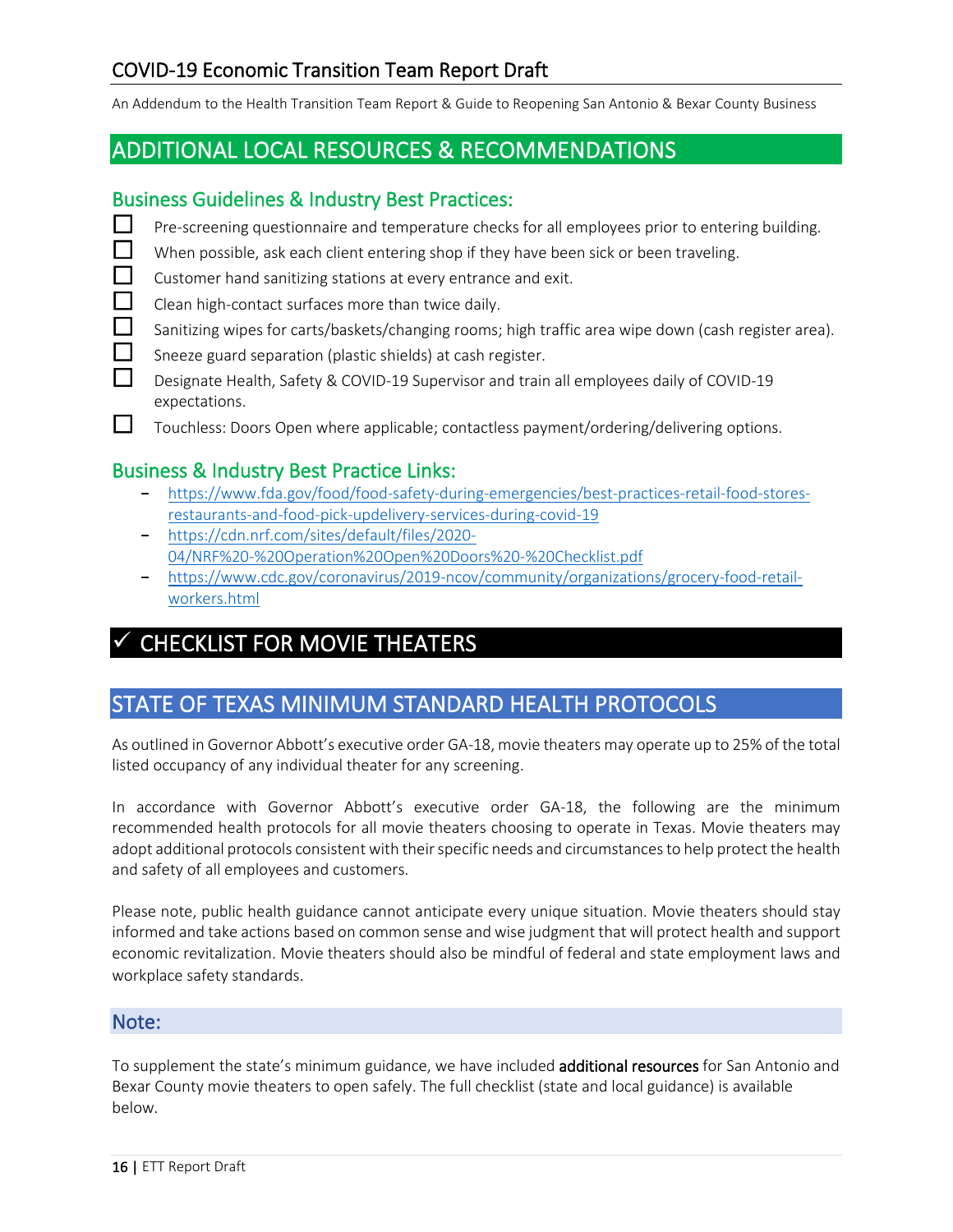An Addendum to the Health Transition Team Report & Guide to Reopening San Antonio & Bexar County Business

#### Health protocols for serving your customers:

 Movie theaters are encouraged to utilize remote ticketing options to help manage capacity limitations.

Ensure proper spacing between patrons in the movie theater:

Keep at least two empty seats (or 6 feet separation) between parties in any row, except as follows:

- Two or more members of the same household can sit adjacent to one another, with two seats (or 6 feet separation) empty on either side.
- Two individuals who are not members of the same household but who are attending together can sit adjacent to one another, with two seats (or six feet separation) empty on either side.
- Alternate rows between customers (every other row left empty).

Disinfect seats and frequently touched areas between screenings.

- For movie theaters providing food service to patrons:
- Do not leave condiments, silverware, flatware, glassware, or other traditional table top items on an unoccupied table.
- Provide condiments only upon request, and in single use (non-reusable) portions.
- Clean and disinfect the area used for dining (table, etc.) after each group of customers depart the theater.
- Use disposable menus (new for each patron).
- If the theater allows customers to write down their food orders inside the theater, provide take- home pencils and notepads that cannot be used by other customers.
- Have wait staff sanitize or wash hands between interactions with customers.

 $\Box$  Movie theaters with counter food service for patrons:

- Provide condiments or flatware only in single use, individually-wrapped items, and provide condiments only upon request.
- Have employees follow proper food-handling protocols.
- Disinfect any items that come into contact with customers.

 $\Box$  Contactless payment is encouraged. Where not available, contact should be minimized.

#### Health protocols for your employees:

 $\Box$  Train all employees on appropriate cleaning and disinfection, hand hygiene, and respiratory etiquette.

Screen employees before coming into the movie theater:

 Send home any employee who has any of the following new or worsening signs or symptoms of possible COVID-19:

- Cough
- Shortness of breath or difficulty breathing
- Chills
- Repeated shaking with chills
- Muscle Pain
- Sore throat
- Loss of taste or smell
- Diarrhea
- Feeling feverish or a measured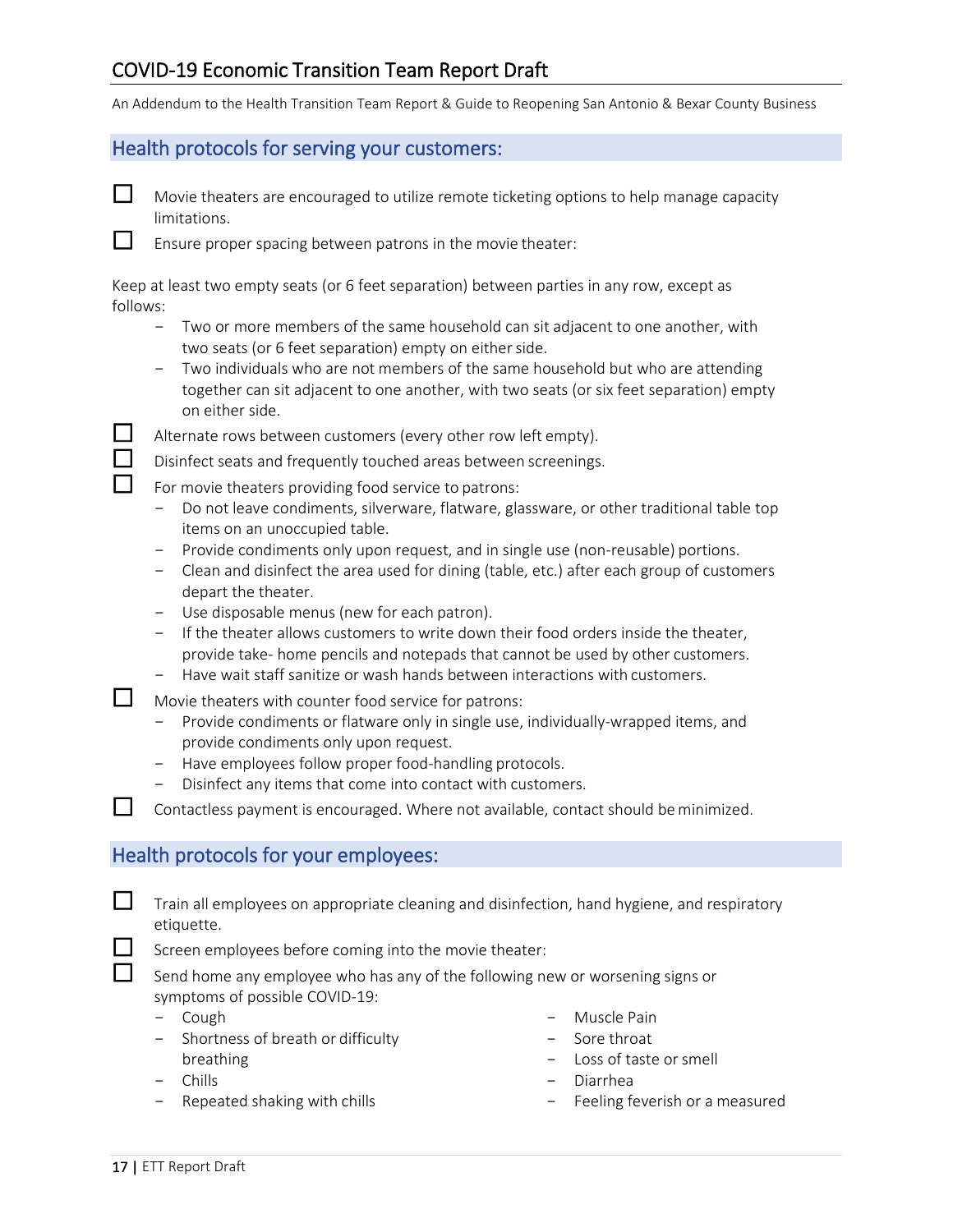An Addendum to the Health Transition Team Report & Guide to Reopening San Antonio & Bexar County Business

- **-** Temperature greater than or equal to 100 degrees F.
- Contact with confirmed COVID case

 $\Box$  Do not allow employees with the new or worsening signs or symptoms listed above to returnto work until:

– In the case of an employee who was diagnosed with COVID-19, the individual may return to work when all three of the following criteria are met:

– at least 3 days (72 hours) havepassed *since recovery* (resolution of fever without the use of fever-reducing medications); and the individual has improvement in respiratory symptoms (e.g., cough, shortness of breath); and at least 7 days have passed *since symptoms first appeared*; or

– In the case of an employee who has symptoms that could be COVID-19 and does not get evaluated by a medical professional or tested for COVID-19, the individual is assumed to have COVID-19, and the individual may not return to work until the individual has completed the same three-step criteria listed above; or

- If the employee has symptoms that could be COVID-19 and wants to return to work before completing the above self-isolation period, the individual must obtain a medical professional's note clearing the individual for return based on an alternative diagnosis.
- $\Box$  Do not allow an employee with known close contact to a person who is lab-confirmed to have COVID-19 to return to work until the end of the 14-day self-quarantine period from the last date of exposure (with an exception granted for healthcare workers and critical infrastructure workers).

 $\Box$  Have employees wash or sanitize their hands upon entering the movie theater, and between interactions with customers.

 $\Box$  Have employees maintain at least 6 feet separation from other individuals. If such distancing is not feasible, other measures such as face covering, hand hygiene, cough etiquette, cleanliness, and sanitation should be rigorously practiced.

- $\Box$  If an employer provides a meal for employees, employers are recommended to have the meal individually packed for each employee.
- $\Box$  Consistent with the actions taken by many businesses across the state, consider having all employees wear cloth face coverings (over the nose and mouth). If available, employees should consider wearing non-medical grade face masks.

#### Health protocols for your facilities:

- $\Box$  Regularly and frequently clean and disinfect any regularly touched surfaces, such as doorknobs, tables, chairs, and restrooms.
- $\Box$  Disinfect any items that come into contact with customers.
	- Make hand sanitizer, disinfecting wipes, soap and water, or similar disinfectant readily available to employees and customers.
- $\Box$  Place readily visible signage at the movie theater to remind everyone of best hygiene practices.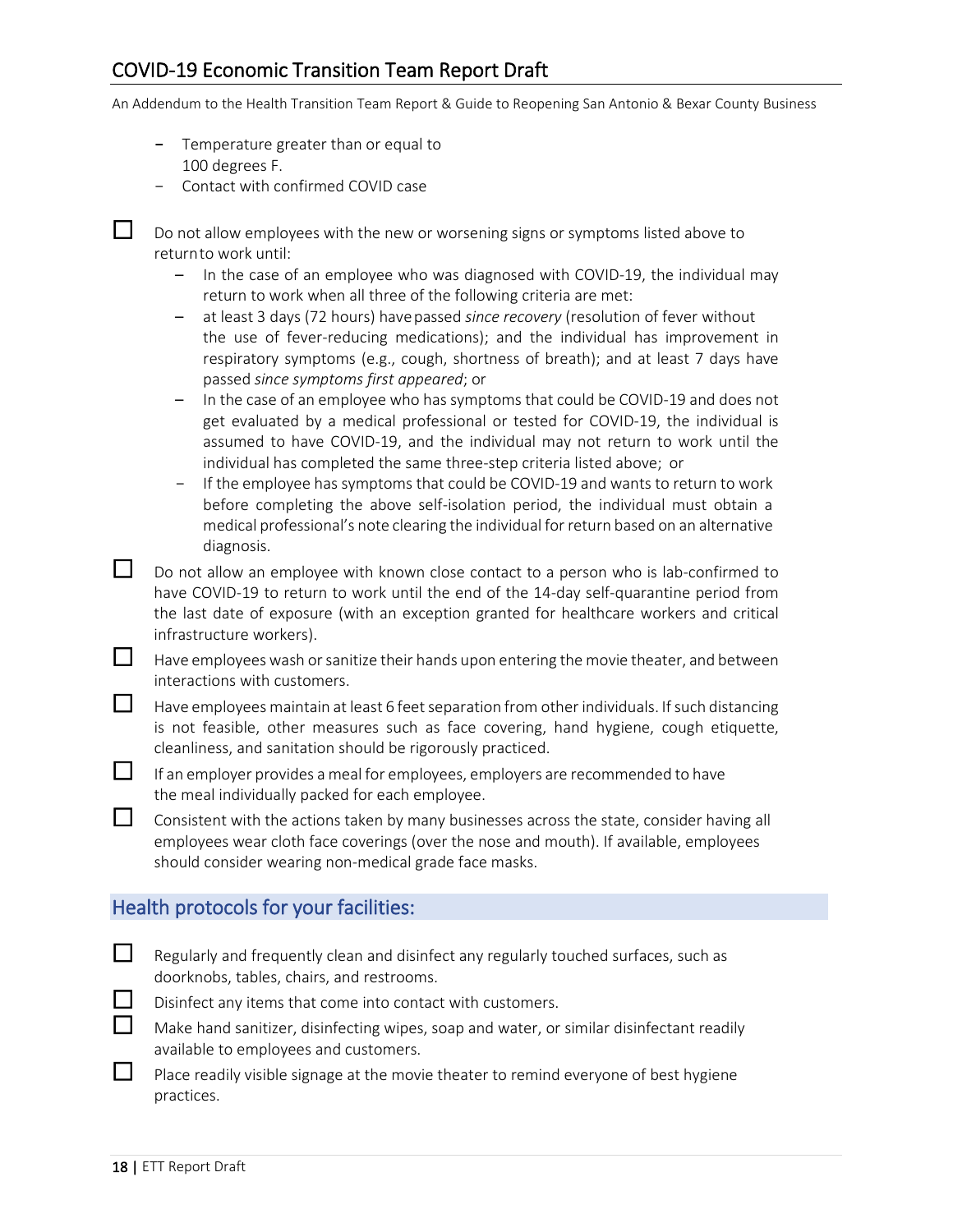An Addendum to the Health Transition Team Report & Guide to Reopening San Antonio & Bexar County Business

 $\Box$  Clean and disinfect the area used for dining (table, etc.) after each group of customers depart, including the disinfecting of tables, chairs, stalls, and countertops.

## ADDITIONAL LOCAL RESOURCES & RECOMMENDATIONS

#### Business Guidelines & Industry Best Practices:

- $\Box$  Limited capacity to adhere to Phase in guidelines.
- $\Box$  On-line paperless ticket / no ticket box.
- $\Box$  Clean high-contact surfaces more than twice daily.
- One-way foot traffic flow (Entrance / Exit) (Concessionaire).
- $\Box$  Physical distancing in all areas (6-ft demarcations).
	- Touchless: Doors Open where applicable; contactless payment/ordering options.

## <span id="page-19-0"></span> $\checkmark$  CHECKLIST FOR MUSEUMS & LIBRARIES

### STATE OF TEXAS MINIMUM STANDARD HEALTH PROTOCOLS

As outlined in Governor Abbott's executive order GA-18, museums and libraries may operate up to 25% of the total listed occupancy, and must close any components of the museum or library that have interactive functions or exhibits, including child play areas. Local public museums and libraries may operate only if permitted by the local government.

In accordance with Governor Abbott's executive order GA-18, the following are the minimum recommended health protocols for all museums and libraries choosing to operate in Texas. Museums and libraries may adopt additional protocols consistent with their specific needs and circumstances to help protect the health and safety of all employees and customers.

#### City of San Antonio Public Libraries and Museums will not open until the expiration date of the San Antonio Public Health Emergency Delectation or at the direction of the City Manager.

#### Note:

Please note, public health guidance cannot anticipate every unique situation. Museums and libraries should stay informed and take actions based on common sense and wise judgment that will protect health and support economic revitalization. Museums and libraries should also be mindful of federal and state employment laws and workplace safety standards.

To supplement the state's minimum guidance, we have included **additional resources** for San Antonio and Bexar County manufacturers to open safely. The full checklist (state and local guidance) is available below.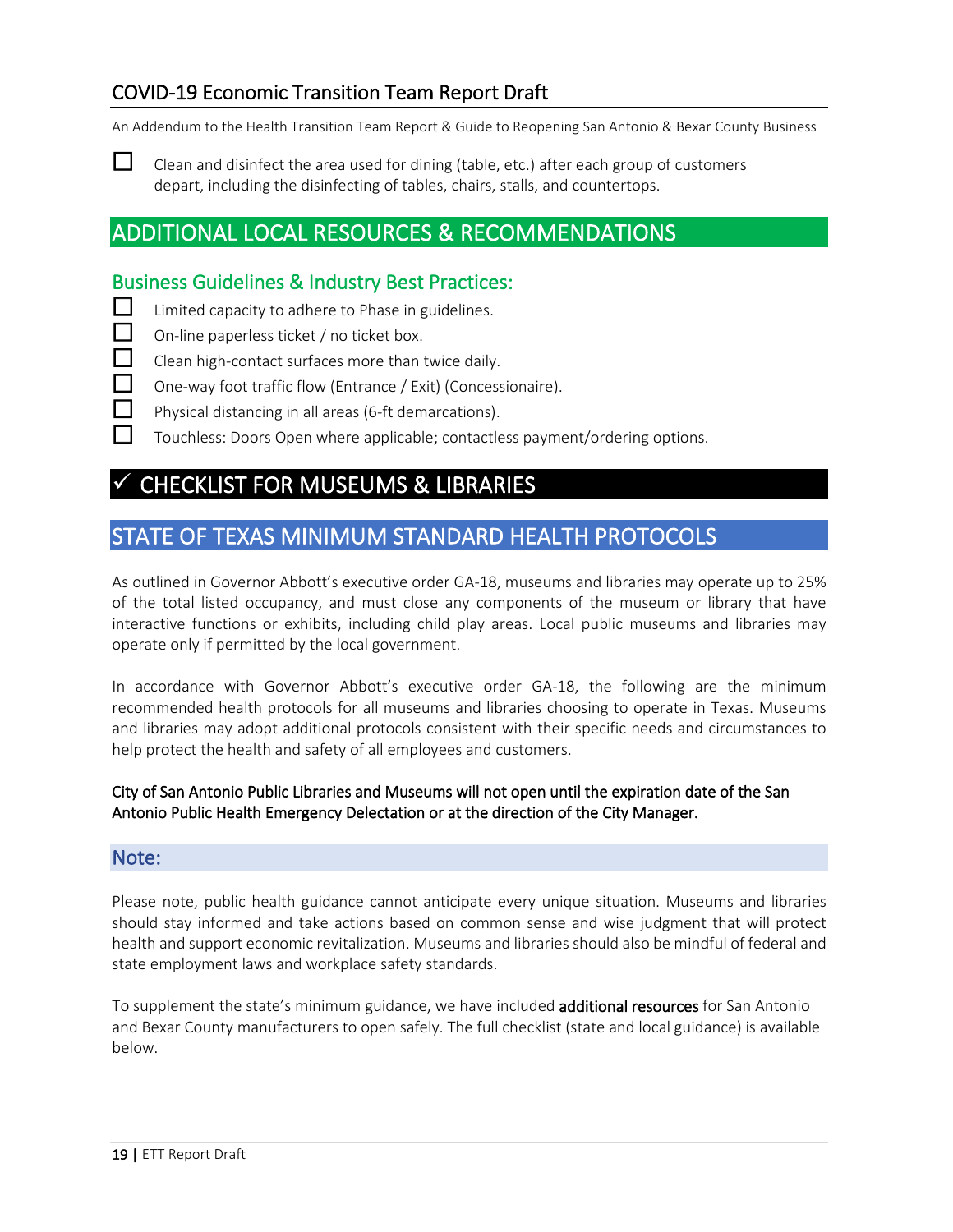An Addendum to the Health Transition Team Report & Guide to Reopening San Antonio & Bexar County Business

#### Health protocols for your employees:



 $\Box$  Train all employees on appropriate cleaning and disinfection, hand hygiene, and respiratory etiquette.

Screen employees before coming into the business.

 Send home any employee who has any of the following new or worsening signs or symptoms of possible COVID-19:

- Cough
- Shortness of breath or difficulty breathing
- Chills
- Repeated shaking with chills
- Muscle Pain
- Sore throat
- **-** Known close contact with a person who is lab confirmed to have COVID-19
- Loss of taste or smell
- Diarrhea
- Feeling feverish or a measured temperature greater than or equal to 100.0 degrees Fahrenheit

Do not allow employees with the new or worsening signs or symptoms listed above to return to work until:

- In the case of an employee who was diagnosed with COVID-19, the individual may return to work when all three of the following criteria are met: at least 3 days (72 hours) havepassed *since recovery*  (resolution of fever without the use of fever-reducing medications); and the individual has improvement in respiratory symptoms (e.g., cough, shortness of breath); and at least 7 days have passed *since symptoms first appeared*; or
- In the case of an employee who has symptoms that could be COVID-19 and does not get evaluated by a medical professional or tested for COVID-19, the individual is assumed to have COVID-19, and the individual may not return to work until the individual has completed the same three-step criteria listed above; or
- If the employee has symptoms that could be COVID-19 and wants to return to work before completing the above self-isolation period, the individual must obtain a medical professional's note clearing the individual for return based on an alternative diagnosis.
- $\Box$  Do not allow an employee with known close contact to a person who is lab-confirmed to have COVID-19 to return to work until the end of the 14-day self-quarantine period from the last date of exposure (with an exception granted for healthcare workers and critical infrastructure workers).
	- Have employees wash or sanitize their hands upon entering the business.
	- Have employees maintain at least 6 feet separation from other individuals. If such distancing is not feasible, other measures such as face covering, hand hygiene, cough etiquette, cleanliness, and sanitation should be rigorously practiced.
- $\Box$  If an employer provides a meal for employees, employers are recommended to have the meal individually packed for each employee.
- Consistent with the actions taken by many employers across the state, consider having all employees wear cloth face coverings (over the nose and mouth). If available, employees should consider wearing non-medical grade face masks.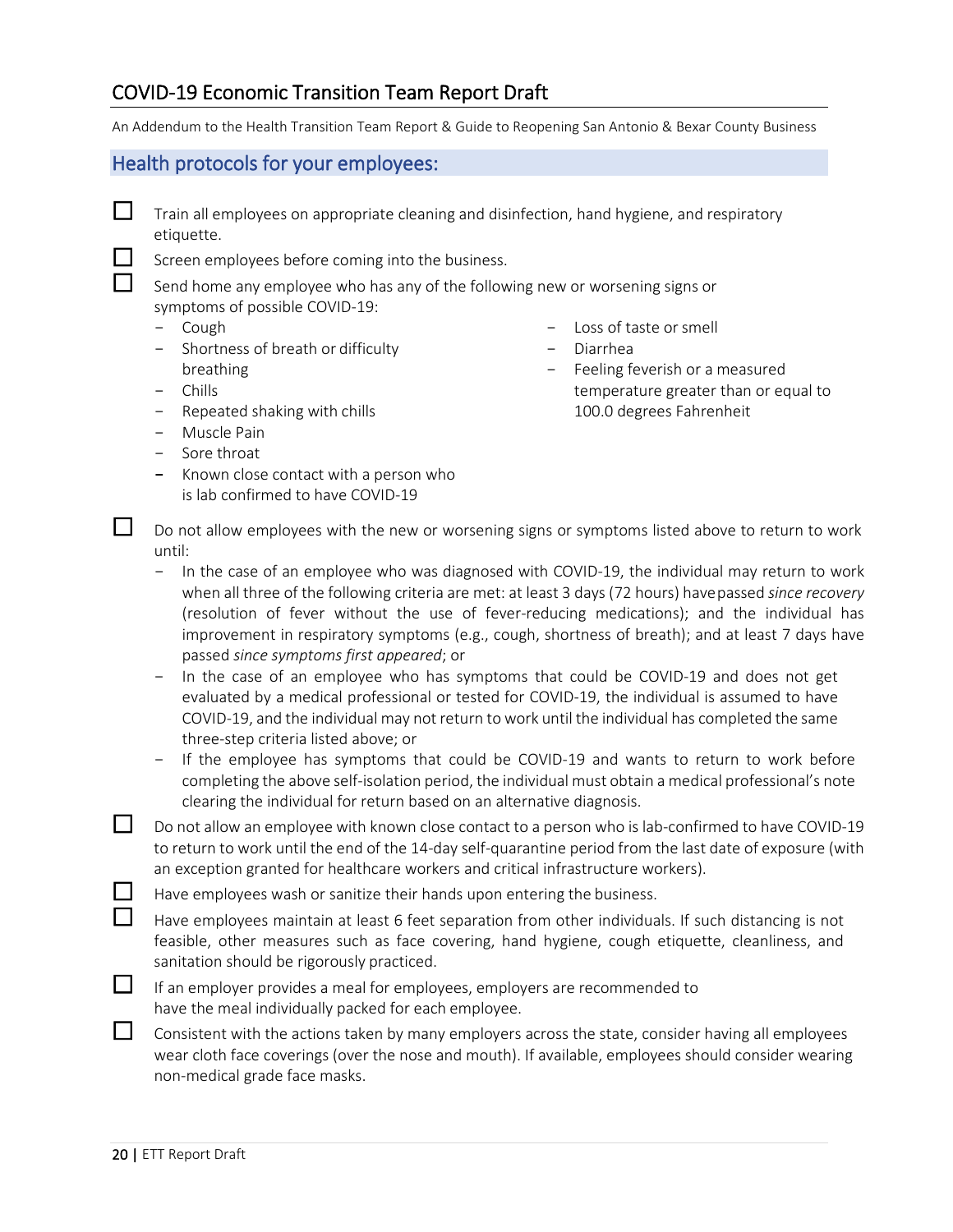An Addendum to the Health Transition Team Report & Guide to Reopening San Antonio & Bexar County Business

#### Health protocols for your facilities:

- $\Box$  Regularly and frequently clean and disinfect any regularly touched surfaces, such as doorknobs, tables, chairs, and restrooms.
- $\Box$  Disinfect any items that come into contact with customers.
	- Make hand sanitizer, disinfecting wipes, soap and water, or similar disinfectant readily available to employees and customers.
- $\Box$  Place readily visible signage at the business to remind everyone of best hygiene practices.

## ADDITIONAL LOCAL RESOURCES & RECOMMENDATIONS

#### Business Guidelines & Industry Best Practices:

 $\Box$  Pre-screening (temperature per CDC Guidelines) for all employees and customers.  $\Box$  Ask each client entering shop if they have been sick or been traveling.  $\Box$  Clean high-contact surfaces more than twice daily.  $\Box$  Training for all visitors on CDC Guidelines and 6-foot distancing.  $\Box$  No headsets or audio options.  $\Box$  Plexiglass at register or handsfree payment system. No cash payments. No tickets.  $\Box$  Worker and customers to use face coverings and gloves at all times. Limit to allow 6-foot distancing at all times.  $\Box$  Limit chairs & benches for customers with 6-foot distancing.  $\Box$  Personal hand washing and hand sanitation for all customers as they enter.  $\Box$  At least twice-daily cleaning of all common areas and handrails, doorknobs and other high-touch areas.  $\Box$  Full disinfecting of museum daily.  $\Box$  Guests wash hands before and after each visit.  $\Box$  Placement of CDC guidelines signage for customers to see. Designate Health, Safety & COVID-19 Supervisor and train all employees daily of COVID-19 expectations. Emergency plan for isolating sick person.

## <span id="page-21-0"></span> $\checkmark$  CHECKLIST FOR CHURCHES/PLACES OF WORSHIP

## STATE OF TEXAS MINIMUM STANDARD HEALTH PROTOCOLS

In accordance with Governor Abbott's executive order GA-18, the following are the minimum recommended health protocols for all churches, congregations, and places of worship in Texas. Churches, congregations, and places of worship may adopt additional protocols consistent with their specific needs and circumstances to help protect the health and safety of all Texans. The same minimum standard health protocols would apply to funeral services, burials, and memorials.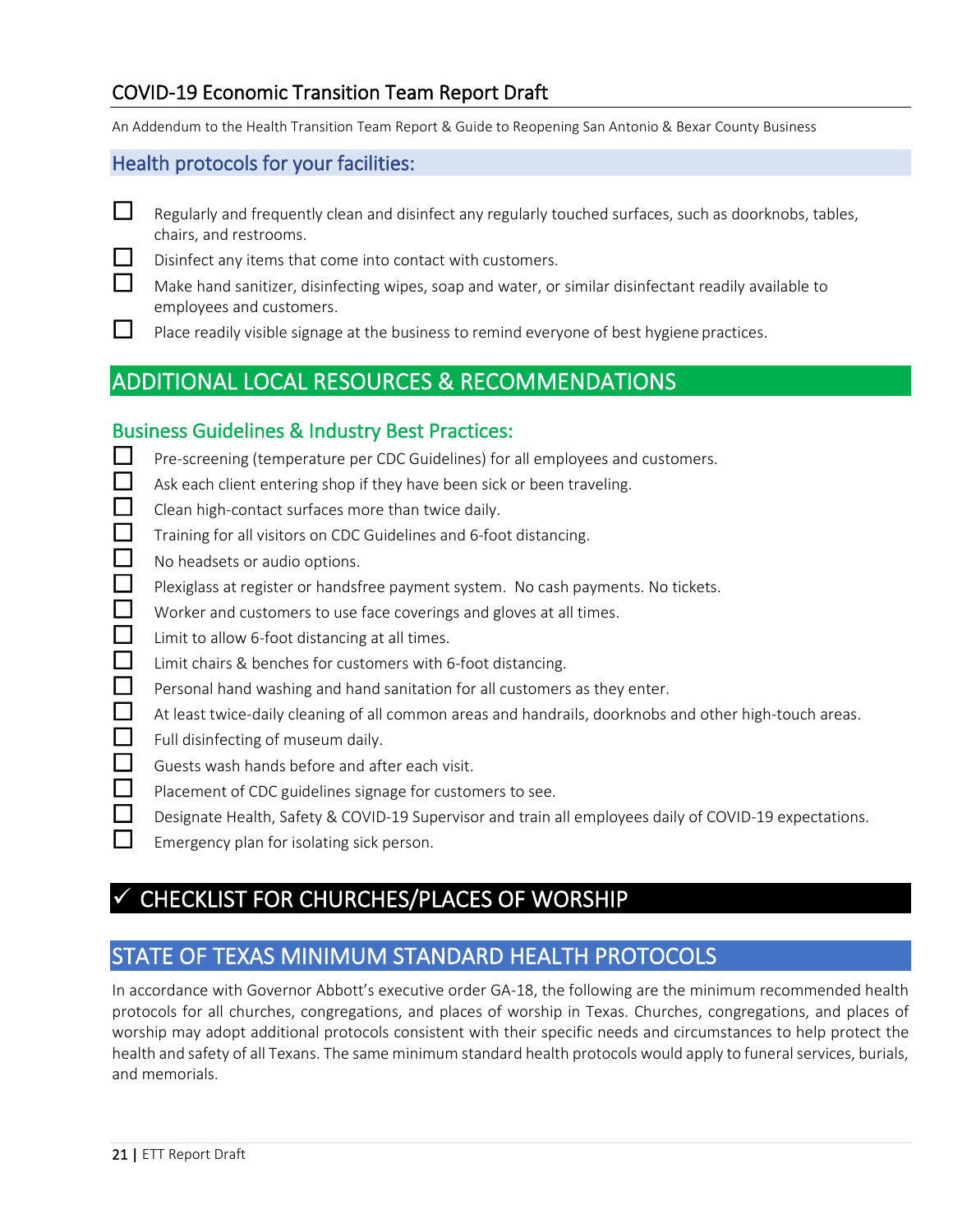An Addendum to the Health Transition Team Report & Guide to Reopening San Antonio & Bexar County Business

Please note, public health guidance cannot anticipate every unique situation. Churches, congregations, and places of worship should stay informed and take actions based on common sense and wise judgment that will protect health and support economic revitalization. Churches, congregations, and places of worship should also be mindful of federal and state employment laws and workplace safety standards.

#### **Note:**

To supplement the state's minimum guidance, we have included additional resources for San Antonio and Bexar County churches and places of worship to open safely. The full checklist (state and local guidance) is available below.

#### Health protocols for serving attendees:

- Strongly encourage the at-risk populations to watch or participate in the service remotely.
	- Designate an area inside the facility reserved for the at-risk population, or offer a service for at-risk population attendees only.

Ensure proper spacing between attendees:

- Keep at least two empty seats (or six feet separation) between parties in any row, except as follows:
	- Two or more members of the same household can sit adjacent to one another, with two seats (or six feet separation) empty on either side.
	- Two individuals who are not members of the same household but who are attending together can sit adjacent to one another, with two seats (or six feet separation) empty on either side.
- $\Box$  Alternate rows between attendees (every other row left empty).

#### Health protocols for your employees:

- $\Box$  Train all employees and volunteers on appropriate cleaning and disinfection, hand hygiene, and respiratory etiquette.
	- Screen employees and volunteers before coming into the church, congregation, or place ofworship:

Send home any employee or volunteer who has any of the following new or worsening signs or symptoms of possible COVID-19:

- Cough
- Shortness of breath or difficulty breathing
- Chills
- Repeated shaking with chills
- Muscle pain
- Headache
- Sore throat
- Loss of taste or smell
- Diarrhea
- Feeling feverish or a measured temperature greater than or equal to 100.0 degrees Fahrenheit
- Known close contact with a person who is lab confirmed to have COVID-19.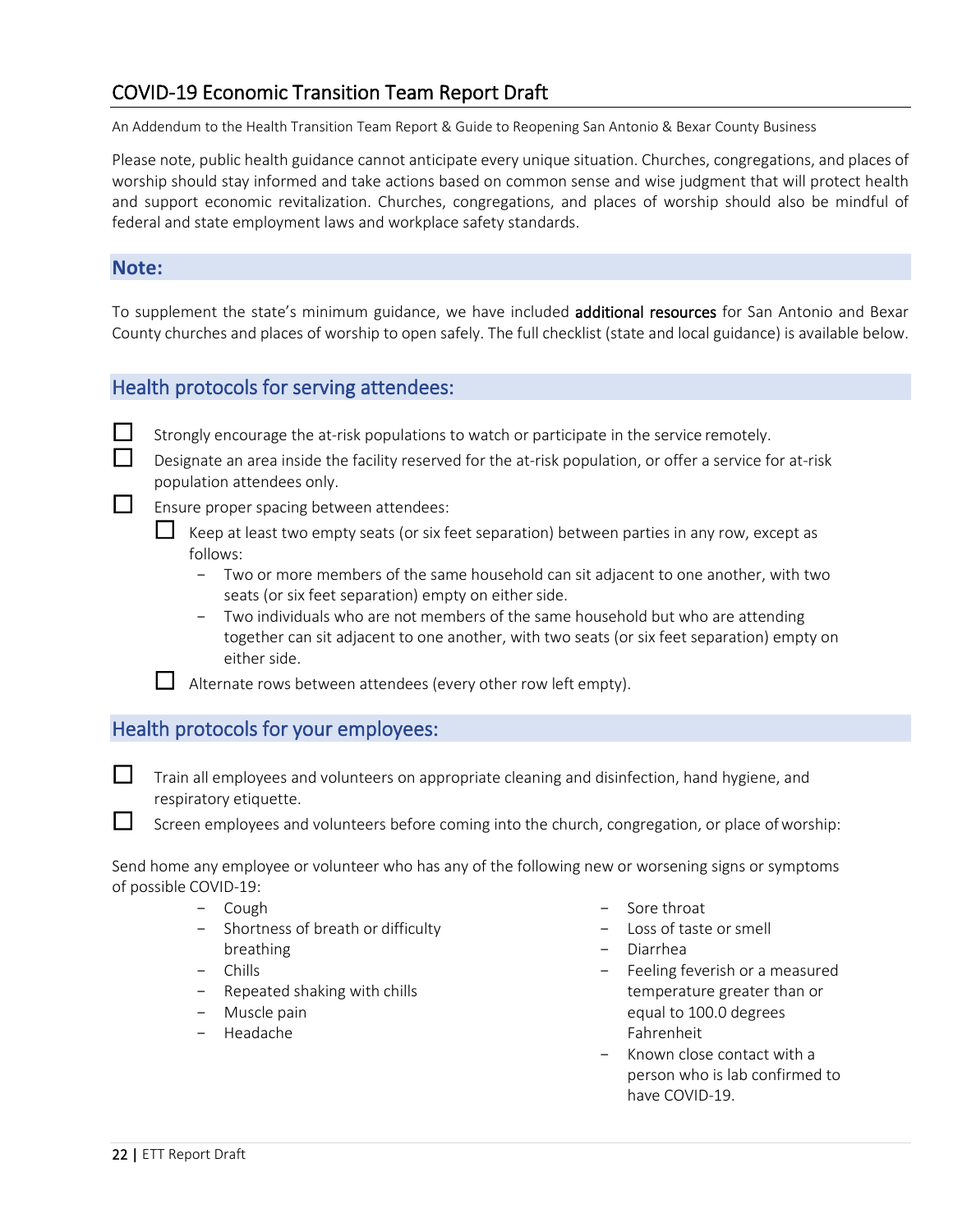An Addendum to the Health Transition Team Report & Guide to Reopening San Antonio & Bexar County Business

 Do not allow employees or volunteers with the new or worsening signs or symptoms listed above to return to work until:

- In the case of an employee or volunteer who was diagnosed with COVID-19, the individual may return to work when all three of the following criteria are met: at least 3 days (72 hours) have passed *since recovery* (resolution of fever without the use of fever-reducing medications); and the individual has improvement in respiratory symptoms (e.g., cough, shortness of breath); and at least 7 days have passed *since symptoms first appeared*;or
- In the case of an employee or volunteer who has symptoms that could be COVID-19 and does not get evaluated by a medical professional or tested for COVID-19, the individual is assumed to have COVID-19, and the individual may not return to work until the individual has completed the same three-step criteria listed above; or
- If the employee or volunteer has symptoms that could be COVID-19 and wants to return to work before completing the above self-isolation period, the individual must obtain a medical professional's note clearing the individual for return based on an alternative diagnosis.
- Do not allow an employee or volunteer with known close contact to a person who is lab- confirmed to have COVID-19 to return to work until the end of the 14-day self-quarantine period from the last date of exposure (with an exception granted for healthcare workers and critical infrastructure workers).
- $\Box$  Have employees or volunteers wash or sanitize their hands upon entering.
	- Have employees or volunteers maintain at least 6 feet separation from other individuals. If such distancing is not feasible, then other measures including face covering, hand hygiene, cough etiquette, cleanliness, and sanitation should be rigorously practiced.
- $\Box$  Consistent with the actions taken by many churches, congregations, and places of worship across the state, consider having employees, volunteers, and attendees wear cloth face coverings (over the nose and mouth). If available, they should consider wearing non-medical grade face masks.

#### Health protocols for your facilities:

- $\Box$  Regularly and frequently clean and disinfect any regularly touched surfaces, such as doorknobs, tables, chairs, and restrooms.
- $\Box$  Disinfect seats between services.
- $\Box$  Disinfect any items that come into contact with attendees.
- $\Box$  Make hand sanitizer, disinfecting wipes, soap and water, or similar disinfectant readily available.
- $\Box$  Place readily visible signage to remind everyone of best hygiene practices.
- $\Box$  If a church or place of worship provides meals for employees, volunteers, or attendees, they are recommended to have the meals individually packed for each employee, volunteer, or attendee.
- $\Box$  Maintain rigorous sanitation practices like disinfection, handwashing, and cleanliness when preparing or serving anything edible.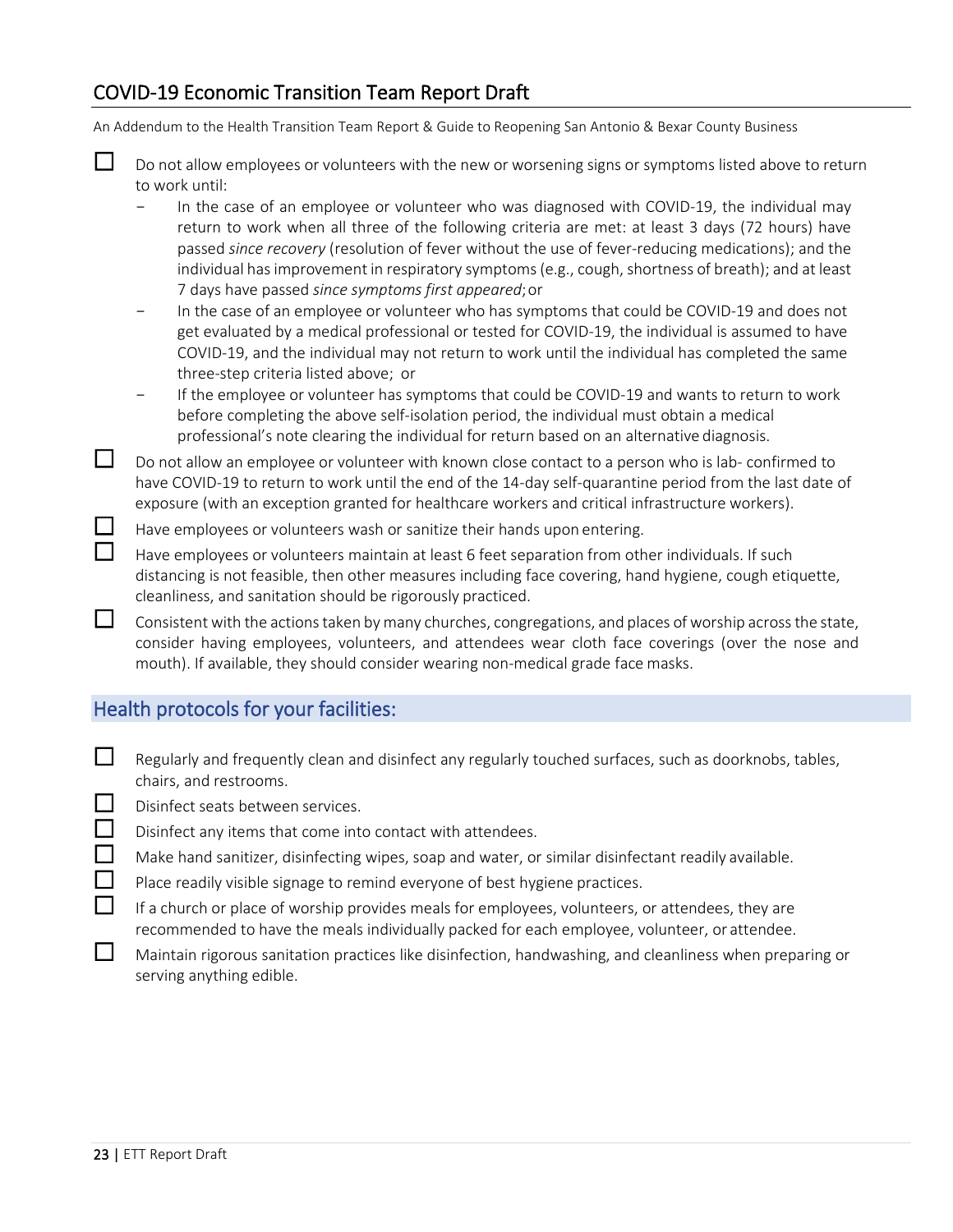An Addendum to the Health Transition Team Report & Guide to Reopening San Antonio & Bexar County Business

### ADDITIONAL LOCAL RESOURCES & RECOMMENDATIONS

#### Business Guidelines & Industry Best Practices:

- $\square$  Do a risk assessment of your congregation, considering the number of participants, the intensity of contact of those participants, and the ability to implement mitigation strategies. Proceed with worship if the risks for COVID-19 transmission can be substantially lowered by achievable mitigation strategies.
- **Prioritize protection of worshipers who are at risk of developing severe COVID-19 infection, including those** older than 65 with chronic medical problems such as hypertension, diabetes, obesity, and heart disease.
- $\Box$  If risk mitigation can be achieved, continue service to the community through assistance to individuals experiencing homelessness, individuals experiencing food insecurity, and those experiencing mental health concerns.
	- Clean high-contact surfaces more than twice daily.
		- We highly recommend that cloth or non-medical grade facial coverings be worn by employees and worshipers during worship and during transport between services.
		- If outdoor worship is conducted, establish a logistical plan to implement crowd and traffic control.
		- Contact local, state, and national governing bodies of your congregation to determine best practices of your particular religious affiliation.

#### Business & Industry Best Practice Links:

– San Antonio's Faith-Based initiative in the Department of Human services at: sanantonio.gov/humanservices/FaithBased

## <span id="page-24-0"></span> $\checkmark$  CHECKLIST FOR OFFICES & PROFESSIONAL SERVICES

## STATE OF TEXAS MINIMUM STANDARD HEALTH PROTOCOLS

As outlined in Governor Abbott's executive order GA-18, services provided by an individual working alone in an office may operate.

In accordance with Governor Abbott's executive order GA-18, the following are the minimum recommended health protocols for all single-person offices. Employers may adopt additional protocols consistent with their specific needs and circumstances to help protect the health and safety of all employees and customers.

Please note, public health guidance cannot anticipate every unique situation. Businesses should stay informed and take actions based on common sense and wise judgment that will protect health and support economic revitalization. Businesses should also be mindful of federal and state employment laws and workplace safety standards.

#### Note:

To supplement the state's minimum guidance, we have included additional resources for San Antonio and Bexar County professional service providers and standard offices to open safely. The full checklist (state and local guidance) is available below.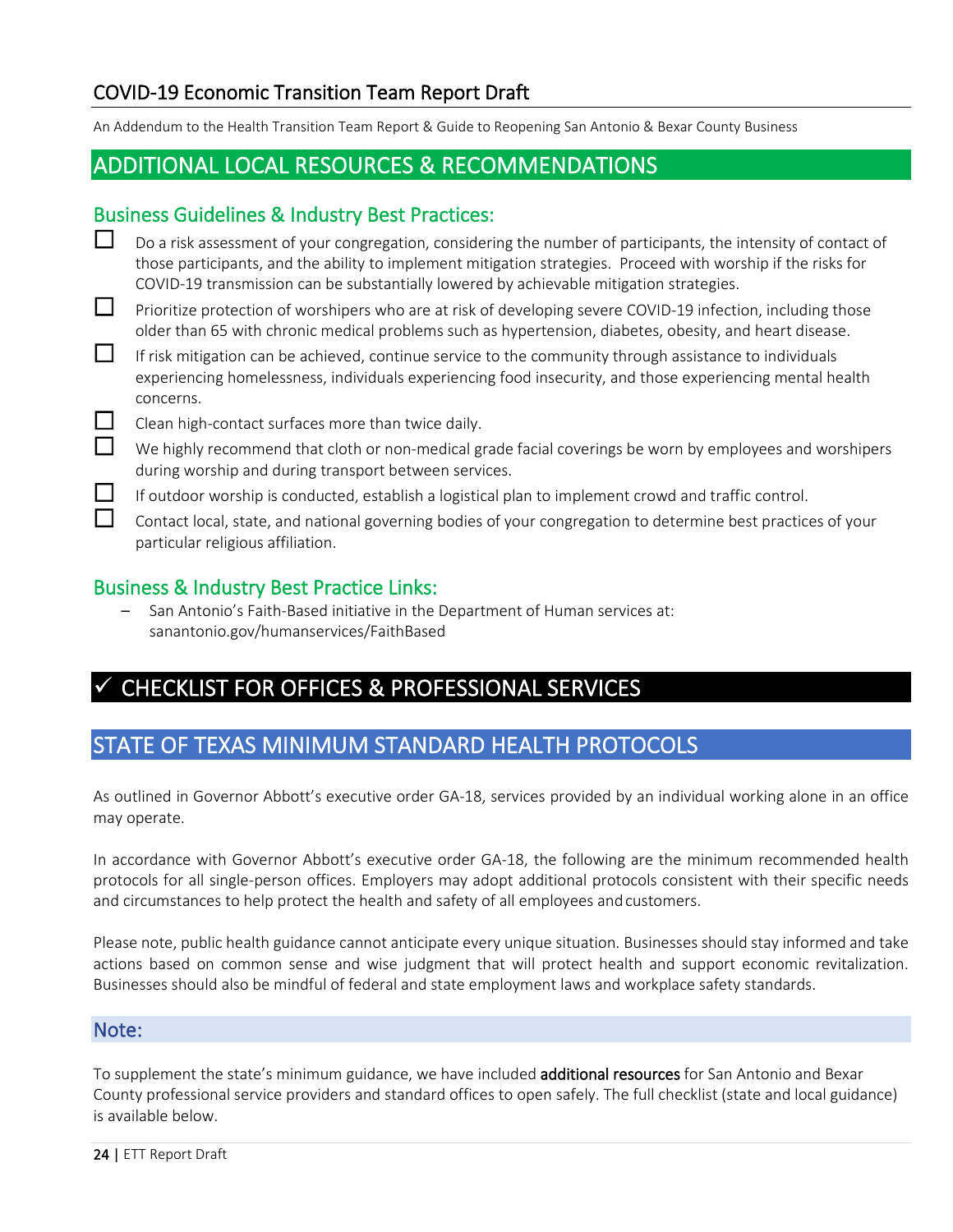An Addendum to the Health Transition Team Report & Guide to Reopening San Antonio & Bexar County Business

Health protocols for your customers and employees:

 $\Box$  Be trained on all appropriate cleaning and disinfection, hand hygiene, and respiratory etiquette.

Self-screen before coming into the office.

Do not go into the office with new or worsening signs or symptoms of possible COVID-19:

- Cough
	- Shortness of breath or difficulty
- breathing - Chills
- Repeated shaking with chills
- Muscle pain
- Headache
- Sore throat
- Loss of taste or smell
- **Diarrhea** Feeling feverish or a measured temperature greater than or equal to 100.0 degrees Fahrenheit
- Known close contact with a person who is lab confirmed to have COVID-19

 $\Box$  Do not allow employees with the new or worsening signs or symptoms listed above to return to work until:

- In the case of an employee who was diagnosed with COVID-19, the individual may return to work when all three of the following criteria are met: at least 3 days (72 hours) have passed *since recovery* (resolution of fever without the use of fever-reducing medications); and the individual has improvement in respiratory symptoms (e.g., cough, shortness of breath); and at least 7 days have passed *since symptoms first appeared*; or
- In the case of an employee who has symptoms that could be COVID-19 and does not get evaluated by a medical professional or tested for COVID-19, the individual is assumed to have COVID-19, and the individual may not return to work until the individual has completed the same three-step criteria listed above; or
- If the employee has symptoms that could be COVID-19 and wants to return to work before completing the above self-isolation period, the individual must obtain a medical professional's note clearing the individual for return based on an alternative diagnosis.

 $\Box$  Do not allow an employee with known close contact to a person who is lab-confirmed to have COVID-19 to return to work until the end of the 14-day self-quarantine period from the last date of exposure (with an exception granted for healthcare workers and critical infrastructure workers).

- Wash or sanitize their hands upon entering the business.
- Maintain at least 6 feet separation from other individuals. If such distancing is not feasible, other measures such as face covering, hand hygiene, cough etiquette, cleanliness, and sanitation should be rigorously practiced.
- Consistent with the actions taken by many businesses across the state, consider wearing a cloth face covering (over the nose and mouth) upon entering the premises and when using common areas, including elevators, restrooms, break rooms, or stairs. If available, you should consider wearing non- medical grade face masks.

#### Health protocols for your facilities:

 $\Box$  Regularly and frequently clean and disinfect any regularly touched surfaces, such as doorknobs, tables, chairs, and restrooms.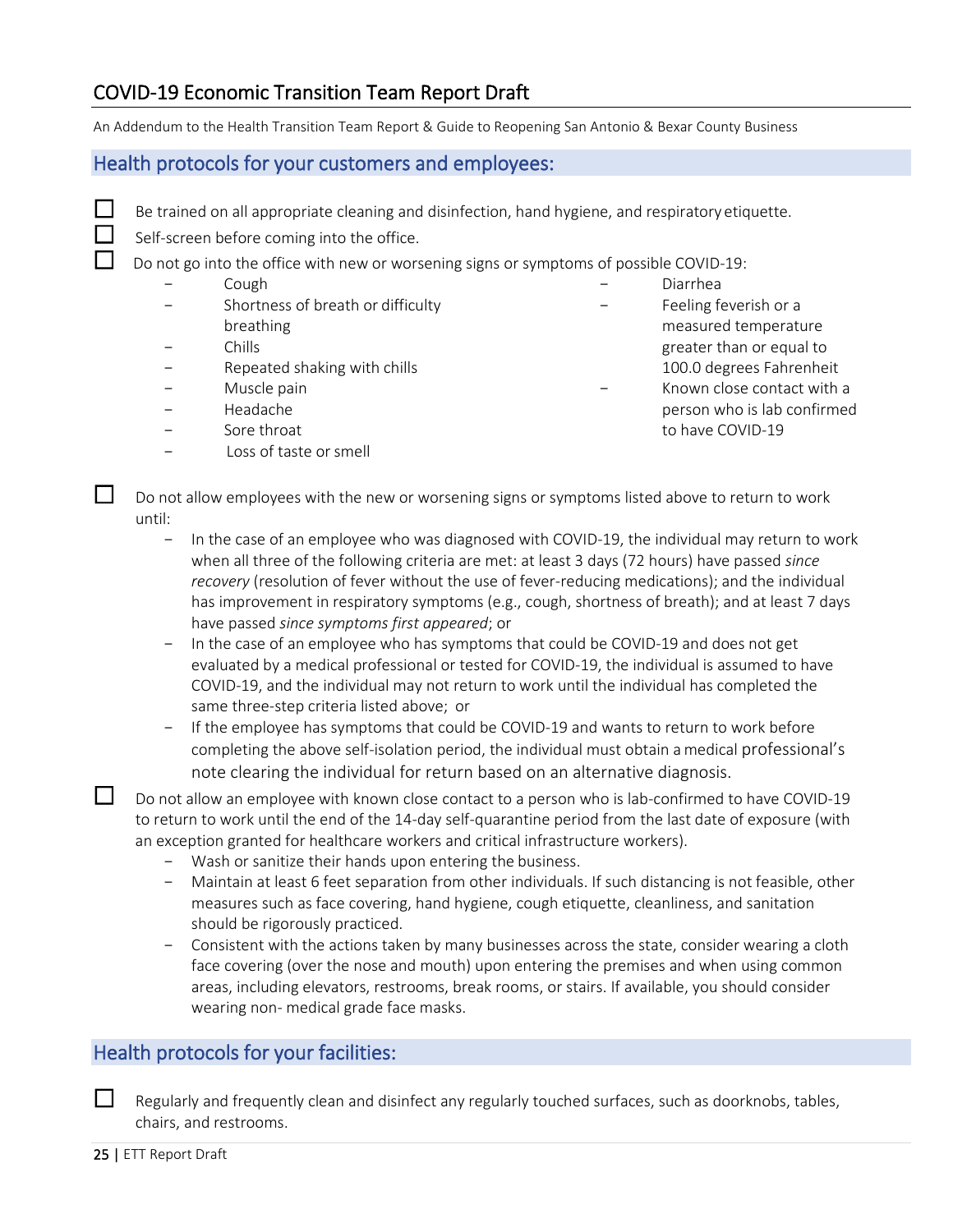An Addendum to the Health Transition Team Report & Guide to Reopening San Antonio & Bexar County Business



 $\Box$  Disinfect any items that come into contact with customers.

 $\Box$  Make hand sanitizer, disinfecting wipes, soap and water, or similar disinfectant readily available to employees and customers.

Place readily visible signage at the business to remind everyone of best hygiene practices.

## ADDITIONAL LOCAL RESOURCES & RECOMMENDATIONS

#### Business Guidelines & Industry Best Practices:

- $\Box$  Facial coverings to be used when public facing and during reduced physical distancing or movement throughout an office of building space – to exchange documents/record/items, narrowing spaces such as hallways, and to/from common areas such as restrooms and mailrooms.
- $\Box$  Encourage frequent hand washing to reduce risk on high-contact surfaces.
- $\Box$  Clean high-contact surfaces more than twice daily.
- $\Box$  Simple "Health Assessment" questionnaire for employees and guests entering building.
- $\Box$  Daily temperature check for employees and guests entering building.
- $\Box$  Physical distancing rules apply in all areas.
- $\Box$  Offices, cubicles and common areas will be cleaned with disinfectant daily.
- $\Box$  Development of "Remote" Working Program for those "at-risk" employees is strongly recommended.
	- Development of "Remote" Working Program for all others is encouraged.

#### Business & Industry Best Practice Links:

- <https://www.thinkhr.com/covid19/>
- <https://www.paychex.com/coronavirus-resources>
- [Covid 19 Health Questionaire](https://url.emailprotection.link/?b0R3ky6RPKLPnvmwBm9P2eLSrTz0etqMsH33NNBKfqxlD4Beli4wVc5VrY37qhydiu7Us7p1go3Gjra6L4RsYWET4xxZi2xcHkN5Q740bjJHOf4rYj7XjuFWWo7Uter5iTxDQ1SRXDcp8Kg5eN0MY3JyBROVBziHD7zNZHJDui33Gx3ksF-CyKHI6-PfCjgRZcWKiSnVKYI0NAC4drGw88QcGYIVofKXCADfmujkAqt5TZglfQrX207ZTPUlIzM-CW3NHW5shlTGgev2MuBrKYWIersFK1AM2KQQ6JhdUWLaccebKPoc9nSOkQigrSOwVI43oiDA93T6I90TJiBPrMkUVNXhnIek1RcA9Gh0I49L4F7UrR0bWFr65CovfRUHi)
- [https://www.paychex.com/articles/finance/continuity-planning-for-small-businesses](https://urldefense.proofpoint.com/v2/url?u=https-3A__www.paychex.com_articles_finance_continuity-2Dplanning-2Dfor-2Dsmall-2Dbusinesses&d=DwMFJg&c=DDPRwrN9uYSNUDpKqPeD1g&r=ql17_h5xZxzHd_japkgHDzU9TUbNC1wjn5Opw9UKUUQ&m=bpa2k97yJQ8DN3_N6LYSBoVNws_No60wjziGLI3nE6U&s=W1ECilz39LftDNXJ2vfLviQX43xyHacga3POYTekUNY&e=)
- [https://www.paychex.com/support/coronavirus](https://urldefense.proofpoint.com/v2/url?u=https-3A__www.paychex.com_support_coronavirus&d=DwMFJg&c=DDPRwrN9uYSNUDpKqPeD1g&r=ql17_h5xZxzHd_japkgHDzU9TUbNC1wjn5Opw9UKUUQ&m=bpa2k97yJQ8DN3_N6LYSBoVNws_No60wjziGLI3nE6U&s=w_-HZnOeUH7323iU9xPLzYUcitI1eoik3TiKkmcqSbQ&e=)

## <span id="page-26-0"></span> $\checkmark$  CHECKLIST FOR MANUFACTURERS

### STATE OF TEXAS MINIMUM STANDARD HEALTH PROTOCOLS

In accordance with Governor Abbott's executive order GA-18, the following are the minimum recommended health protocols for all businesses choosing to operate in Texas. Employers may adopt additional protocols consistent with their specific needs and circumstances to help protect the health and safety of all employees and customers.

Please note, public health guidance cannot anticipate every unique situation. Employers should stay informed and take actions based on common sense and wise judgment that will protect health and support economic revitalization. Employers should also be mindful of federal and state employment laws and workplace safety standards.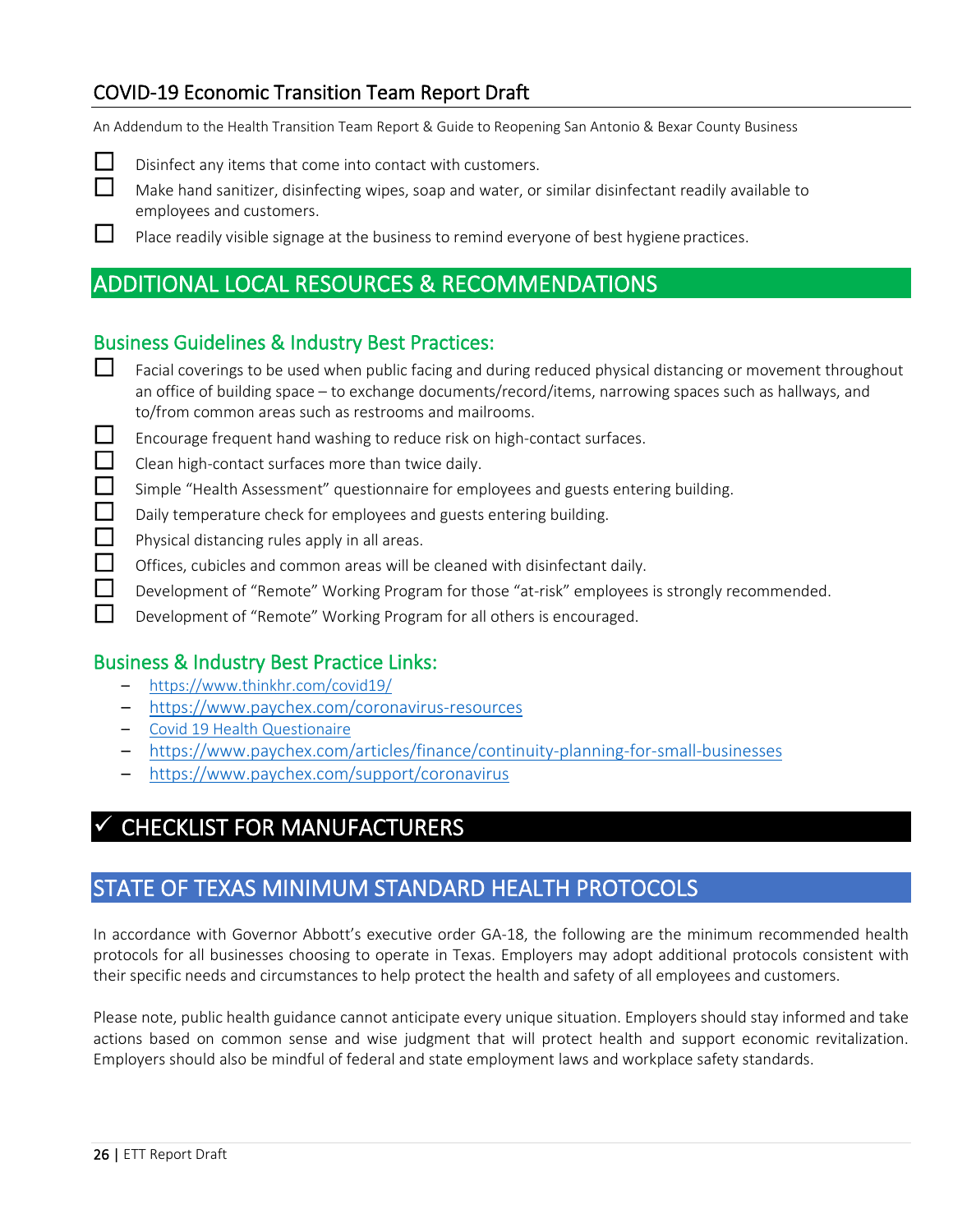An Addendum to the Health Transition Team Report & Guide to Reopening San Antonio & Bexar County Business

#### Note:

To supplement the state's minimum guidance, we have included additional resources for San Antonio and Bexar County manufacturers to open safely. The full checklist (state and local guidance) is available below.

#### Health protocols for your employees:

Train all employees on appropriate cleaning and disinfection, hand hygiene, and respiratory etiquette.

 $\Box$  Screen employees before coming into the business.

- Send home any employee who has any of the following new or worsening signs or symptoms of possible COVID-19:
- Cough
- Shortness of breath or difficulty breathing
- Chills
- Repeated shaking with chills
- Muscle pain
- Headache
- Sore throat
- Loss of taste or smell
- Diarrhea
- Feeling feverish or a measured temperature greater than or equal to 100.0 degrees Fahrenheit
- Known close contact with a person who is lab confirmed to have COVID-19
- $\square$  Do not allow employees with the new or worsening signs or symptoms listed above to return to work until:
	- In the case of an employee who was diagnosed with COVID-19, the individual may return to work when all three of the following criteria are met: at least 3 days (72 hours) have passed *since recovery*  (resolution of fever without the use of fever-reducing medications); and the individual has improvement in respiratory symptoms (e.g., cough, shortness of breath); and at least 7 days have passed *since symptoms first appeared*; or
	- In the case of an employee who has symptoms that could be COVID-19 and does not get evaluated by a medical professional or tested for COVID-19, the individual is assumed to have COVID-19, and the individual may not return to work until the individual has completed the same three-step criteria listed above; or
	- If the employee has symptoms that could be COVID-19 and wants to return to work before completing the above self-isolation period, the individual must obtain a medical professional's note clearing the individual for return based on an alternative diagnosis.

Do not allow an employee with known close contact to a person who is lab-confirmed to have COVID-19 to return to work until the end of the 14-day self-quarantine period from the last date of exposure (with an exception granted for healthcare workers and critical infrastructure workers).

Have employees wash or sanitize their hands upon entering the business.

 Have employees maintain at least 6 feet separation from other individuals. If such distancing is not feasible, other measures such as face covering, hand hygiene, cough etiquette, cleanliness, and sanitation should be rigorously practiced.

 $\Box$  If an employer provides a meal for employees, employers are recommended to have the meal individually packed for each employee.

 $\Box$  Consistent with the actions taken by many employers across the state, consider having all employees wear cloth face coverings (over the nose and mouth). If available, employees should consider wearing nonmedical grade face masks.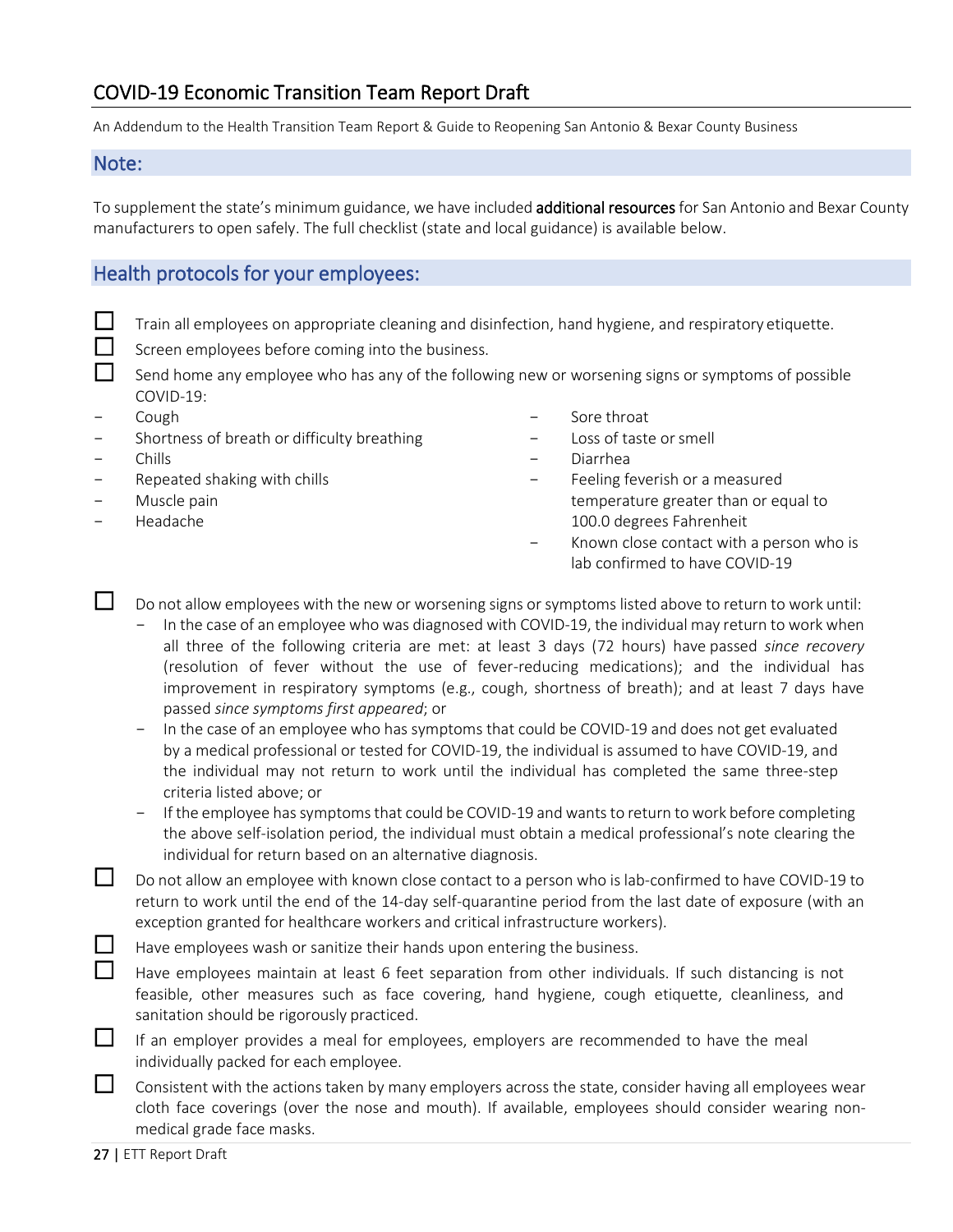An Addendum to the Health Transition Team Report & Guide to Reopening San Antonio & Bexar County Business

## ADDITIONAL LOCAL RESOURCES & RECOMMENDATIONS

#### Health protocols for your facilities:

Adhere to 'Symptom & Isolation' protocols: COVID-19 Incident Management Flow for Supervisors

Follow CDC guidance regarding travel restrictions

Daily self-screening protocols to decrease spread of infection 'Stay Home if Sick'

Return-to-Work (RTW) protocols:

- **-** Pre-survey for health and risk factors
- **-** Building Entry cemperature check
- **-** Badge control activation and deactivation for re-entry
- **-** Mandatory face covering, employer to provide face covering
- **-** Face covering if 6 feet of physical distance is not possible in workspace

**L** Physical distancing – use plexiglass, one-way direction flow:

- **-** Entry, walk-ways
- **-** Separation of workstations
- **-** Cafeteria/breakroom/restroom
- **-** Create work zones to ensure physical distancing
- **-** Split large groups into smaller groups where possible
- **-** No more than 10 people in a room
- **-** No more than one person in elevator
- **-** Add floor markings around walkways, copiers, watercoolers, appliances

Sanitization & Equipment

- **-** Frequent use of hand sanitizer, washing of hands, anti-bacterial wipes in all processes
- **-** Limit use of common tools; sanitize prior to handoff
- **-** Clean high-contact surfaces more than twice daily
- **-** At each rotation, provide employee time to sanitize all process touch points with sanitizer/cleaner provided
- **-** Keep as many doors open as possible to minimize touch
- **-** Close gym for personal use, offer virtual exercise
- **-** Unplug/remove all process fans; allow celling/roof mounted fans
- **-** Process time built in for sanitization during and in-between shift change

#### Business & Industry Best Practice Links:

**-** [Toyota Manufacturing North America Playbook](https://url.emailprotection.link/?bI2YgQPGSUtRQh_3wSx6xSt86kG9B2SbKSRxH7VkcTPb_r6XUatSa1-oNuCA_xygzyNgG4PpEKKlfH5YN1SZSGNla1JYKL8_UpA6NUMPbYXRpFDk2TCmJnQ6ygMZfvJEfTBEhcK9btZYojnYKfc7lSbaV1SHpUEvUuG9WgmBgO-SaB3mXwXNVhS2VzbY5ZF00pzE-POmDVb5i0zkaj42sWreHnWTAshVwpN3dAKXKsoIuX5e41dcynsvcujQwDYDjUqpsCZebVhimdZ9AcMG-T2gHs4l5QipjyvIjbyk70xwyqiRVfEzObR9YfTZphb16EPEgPuzvlIzY_OYURIaMGtkst7zu8d8MpDY1NqA2AOlvc4UBmLYPxkP4YOhHTFNL8DYwcE7qmEfv0mF3CQTmi13aTb2gAiBZp7RWGNt8iv8%7E)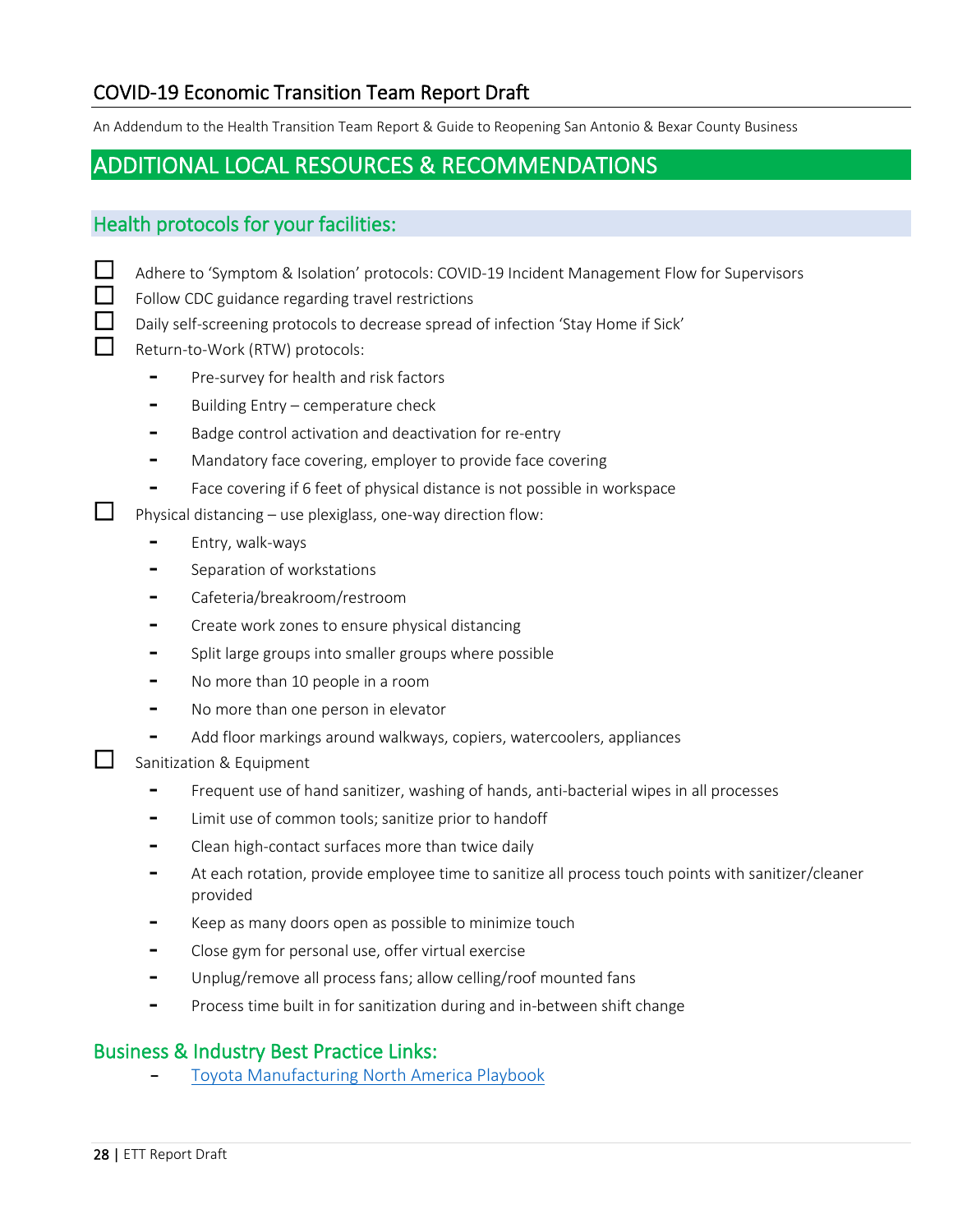An Addendum to the Health Transition Team Report & Guide to Reopening San Antonio & Bexar County Business

## <span id="page-29-0"></span>CHECKLIST FOR CONSTRUCTION COMPANIES

### STATE OF TEXAS MINIMUM STANDARD HEALTH PROTOCOLS

In accordance with Governor Abbott's executive order GA-18, the following are the minimum recommended health protocols for all businesses choosing to operate in Texas. Employers may adopt additional protocols consistent with their specific needs and circumstances to help protect the health and safety of all employees and customers.

Please note, public health guidance cannot anticipate every unique situation. Employers should stay informed and take actions based on common sense and wise judgment that will protect health and support economic revitalization. Employers should also be mindful of federal and state employment laws and workplace safety standards.

#### Note:

To supplement the state's minimum guidance, we have included additional resources for San Antonio and Bexar County construction companies to open safely. The full checklist (state and local guidance) is available below.

#### **Health protocols for your employees:**

- $\Box$  Train all employees on appropriate cleaning and disinfection, hand hygiene, and respiratory etiquette.
	- Screen employees before coming into the business.
	- Send home any employee who has any of the following new or worsening signs or symptoms of possible COVID-19:
- Cough
- Shortness of breath or difficulty breathing
- Chills
- Repeated shaking with chills
- Muscle pain
- Headache
- Sore throat
- Loss of taste orsmell
- Diarrhea
- Feeling feverish or a measured temperature greater than or equal to 100.0 degrees F.
- Known close contact with a person who is lab confirmed to have COVID-19.

 $\square$  Do not allow employees with the new or worsening signs or symptoms listed above to return to work until:

- In the case of an employee who was diagnosed with COVID-19, the individual may return to work when all three of the following criteria are met: at least 3 days (72 hours) havepassed *since recovery*  (resolution of fever without the use of fever-reducing medications); and the individual has
- improvement in respiratory symptoms (e.g., cough, shortness of breath); and at least 7 days have passed *since symptoms first appeared*; or
- In the case of an employee who has symptoms that could be COVID-19 and does not get evaluated by a medical professional or tested for COVID-19, the individual is assumed to have COVID-19, and the individual may not return to work until the individual has completed the same
- three-step criteria listed above; or
- If the employee has symptoms that could be COVID-19 and wants to return to work before completing the above self-isolation period, the individual must obtain a medical professional's note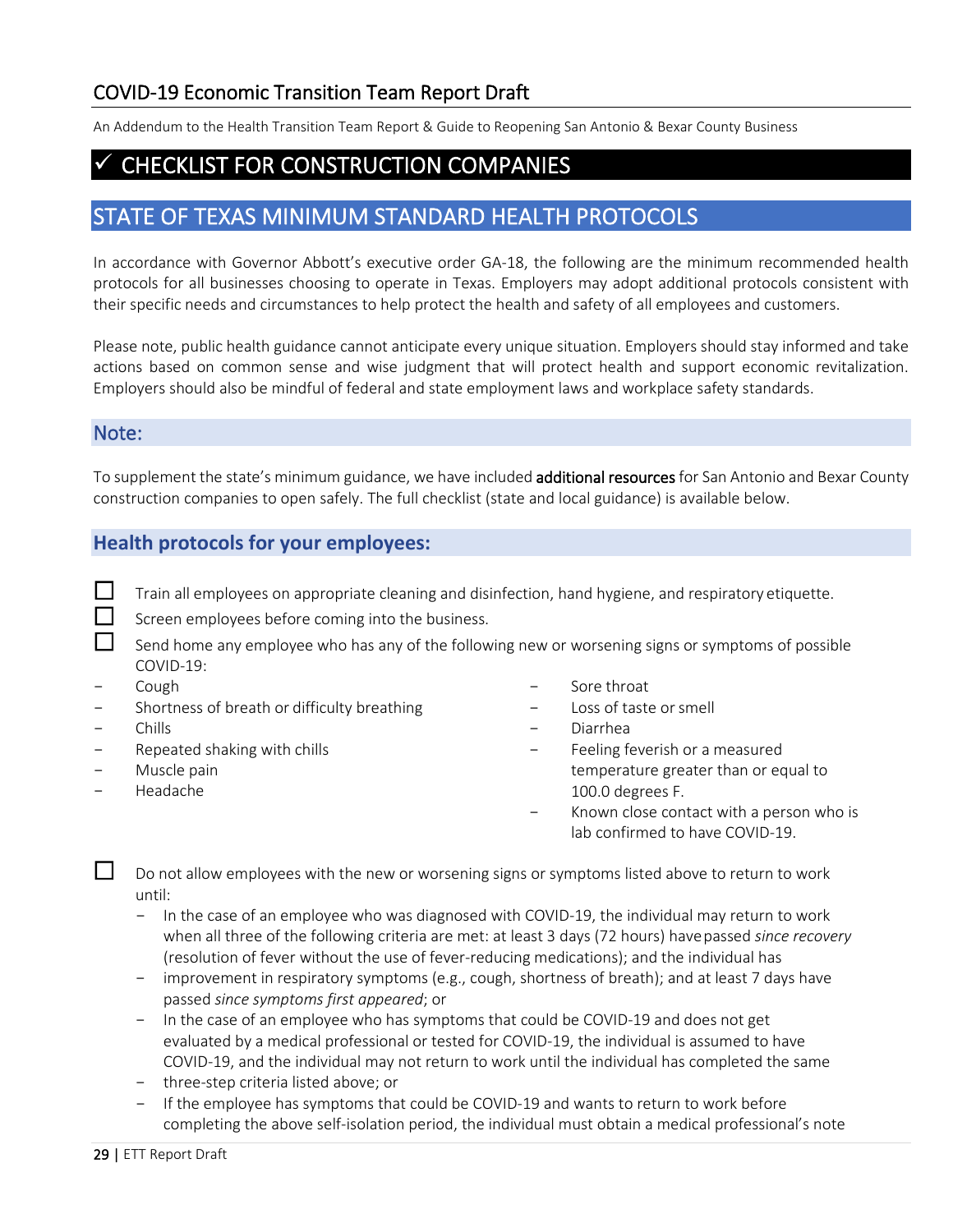An Addendum to the Health Transition Team Report & Guide to Reopening San Antonio & Bexar County Business

clearing the individual for return based on an alternative diagnosis.

- Do not allow an employee with known close contact to a person who is lab-confirmed to have COVID-19 to return to work until the end of the 14-day self-quarantine period from the last date of exposure (with an exception granted for healthcare workers and critical infrastructure workers).
- 

 $\Box$  Have employees wash or sanitize their hands upon entering the business.

 Have employees maintain at least 6 feet separation from other individuals. If such distancing is not feasible, other measures such as face covering, hand hygiene, cough etiquette, cleanliness, and sanitation should be rigorously practiced.

 $\Box$  If an employer provides a meal for employees, employers are recommended to have the meal individually packed for each employee.

 $\Box$  Consistent with the actions taken by many employers across the state, consider having all employees wear cloth face coverings (over the nose and mouth). If available, employees should consider wearing non-medical grade face masks.

## ADDITIONAL LOCAL RESOURCES & RECOMMENDATIONS

#### For Jobsites:

|  | Designate a Safety & COVID-19 Supervisor at each jobsite. |  |  |
|--|-----------------------------------------------------------|--|--|
|--|-----------------------------------------------------------|--|--|

- Conduct Safety/Training COVID-19 tool box talks to explain expectations.
- $\Box$  Mandatory temperature checks at each entrance.
- $\Box$  Provide face coverings for all workers.
- $\Box$  Install temporary hand washing stations with soap or antibacterial gel.
- $\Box$  No use of shared water cooler. Encourage individual water bottles.
- $\Box$  At least twice-daily cleaning of common areas, handrails, doors knobs/break rooms and restrooms; all hightouch surfaces.
- $\Box$  Maintain 6 feet physical distancing when gathering or eating together.
- $\Box$  Implement shift work if possible.
- Onsite signage of COVID-19 CDC requirements.
- Notify all visitors, subcontractors, and suppliers of guidelines.

#### For Office:

- $\Box$  Limit number of employees working in the same office at any given time.
- $\Box$  Issue laptops to work from home and offer alternating shifts for in-office presence.
- $\Box$  Limit office from visitors, deliveries only.
	- Check temperatures at all entrances.
	- Issue face coverings for all.
	- Switch to virtual meetings.
	- 6 feet of physical distancing when gathering or eating together.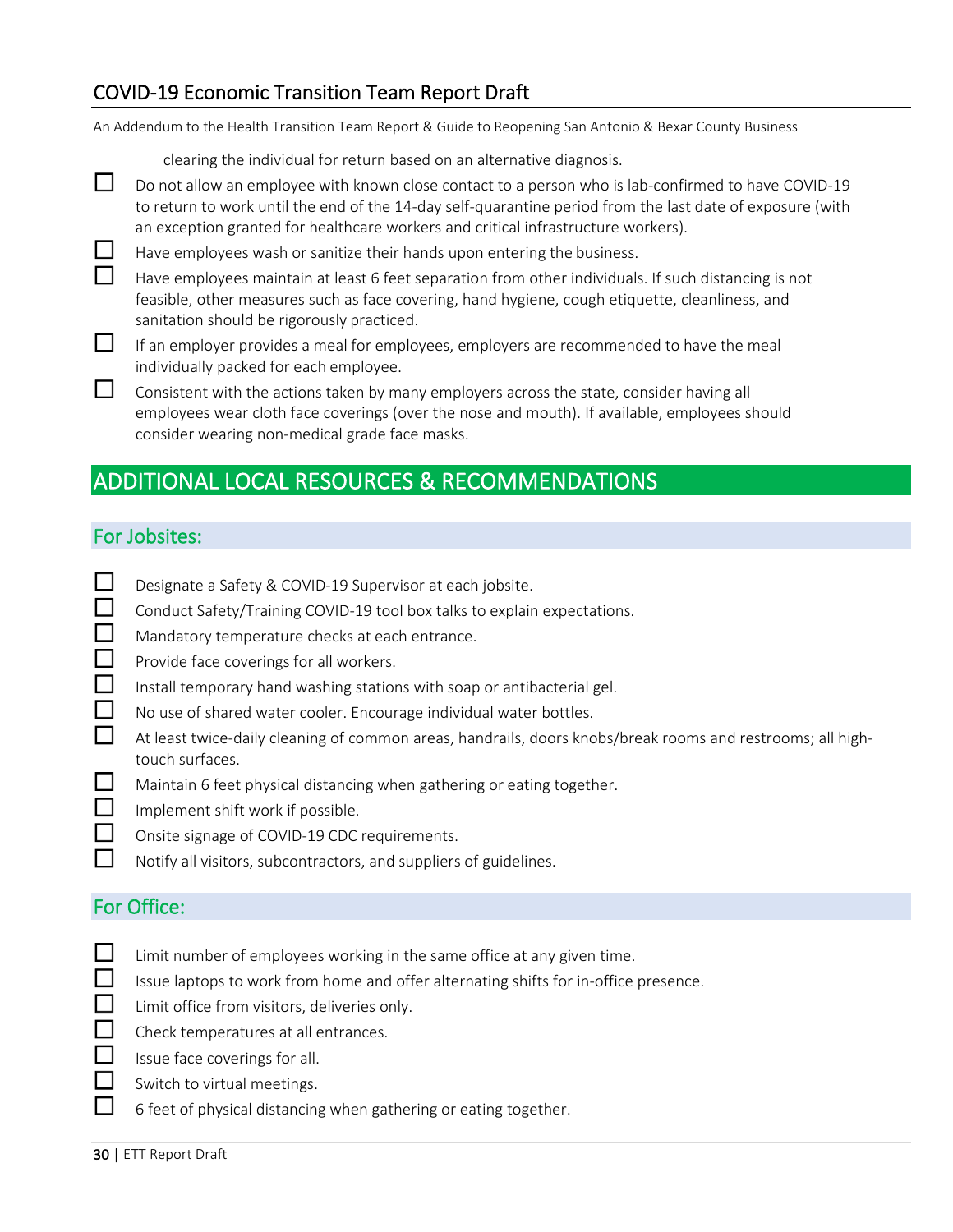An Addendum to the Health Transition Team Report & Guide to Reopening San Antonio & Bexar County Business



Onsite signage of COVID-19 CDC requirements.

 $\Box$  At least twice-daily cleaning of common areas, handrails, doors knobs/break rooms and restrooms.

Limit travel to essential site visits.

#### Business & Industry Best Practice Links:

- OSHA[: https://www.osha.gov/SLTC/covid-19/](https://www.osha.gov/SLTC/covid-19/)
- NIOSH: [https://www.cdc.gov/niosh/emres/2019\\_ncov.html](https://www.cdc.gov/niosh/emres/2019_ncov.html)
- CDC:<https://www.cdc.gov/coronavirus/2019-ncov/index.html>
- CPWR[: https://www.cpwr.com](https://www.cpwr.com/)
- <https://www.cdc.gov/coronavirus/2019-ncov/specific-groups/guidance-business-response.html>

## <span id="page-31-0"></span> $\checkmark$  CHECKLIST FOR GYMS/FITNESS STUDIOS

### STATE OF TEXAS MINIMUM STANDARD HEALTH PROTOCOLS

In accordance with Governor Abbott's executive order GA-18, the following are the minimum recommended health protocols for all businesses choosing to operate in Texas. Employers may adopt additional protocols consistent with their specific needs and circumstances to help protect the health and safety of all employees and customers.

Please note, public health guidance cannot anticipate every unique situation. Employers should stay informed and take actions based on common sense and wise judgment that will protect health and support economic revitalization. Employers should also be mindful of federal and state employment laws and workplace safety standards.

#### Note:

To supplement the state's minimum guidance, we have included additional resources for San Antonio and Bexar County manufacturers to open safely. The full checklist (state and local guidance) is available below.

#### Health protocols for your employees:

Train all employees on appropriate cleaning and disinfection, hand hygiene, and respiratory etiquette.

- Screen employees before coming into the business.
- $\Box$  Send home any employee who has any of the following new or worsening signs or symptoms of possible COVID-19:
- Cough
- 
- Shortness of breath or difficulty breathing
- Chills
- Repeated shaking with chills
- Muscle pain
- Headache
- Sore throat
	- Loss of taste or smell
- Diarrhea
- Feeling feverish or a measured temperature greater than or equal to 100.0 degrees Fahrenheit
- Known close contact with a person who is lab confirmed to have COVID-19

 $\Box$  Do not allow employees with the new or worsening signs or symptoms listed above to return to work until: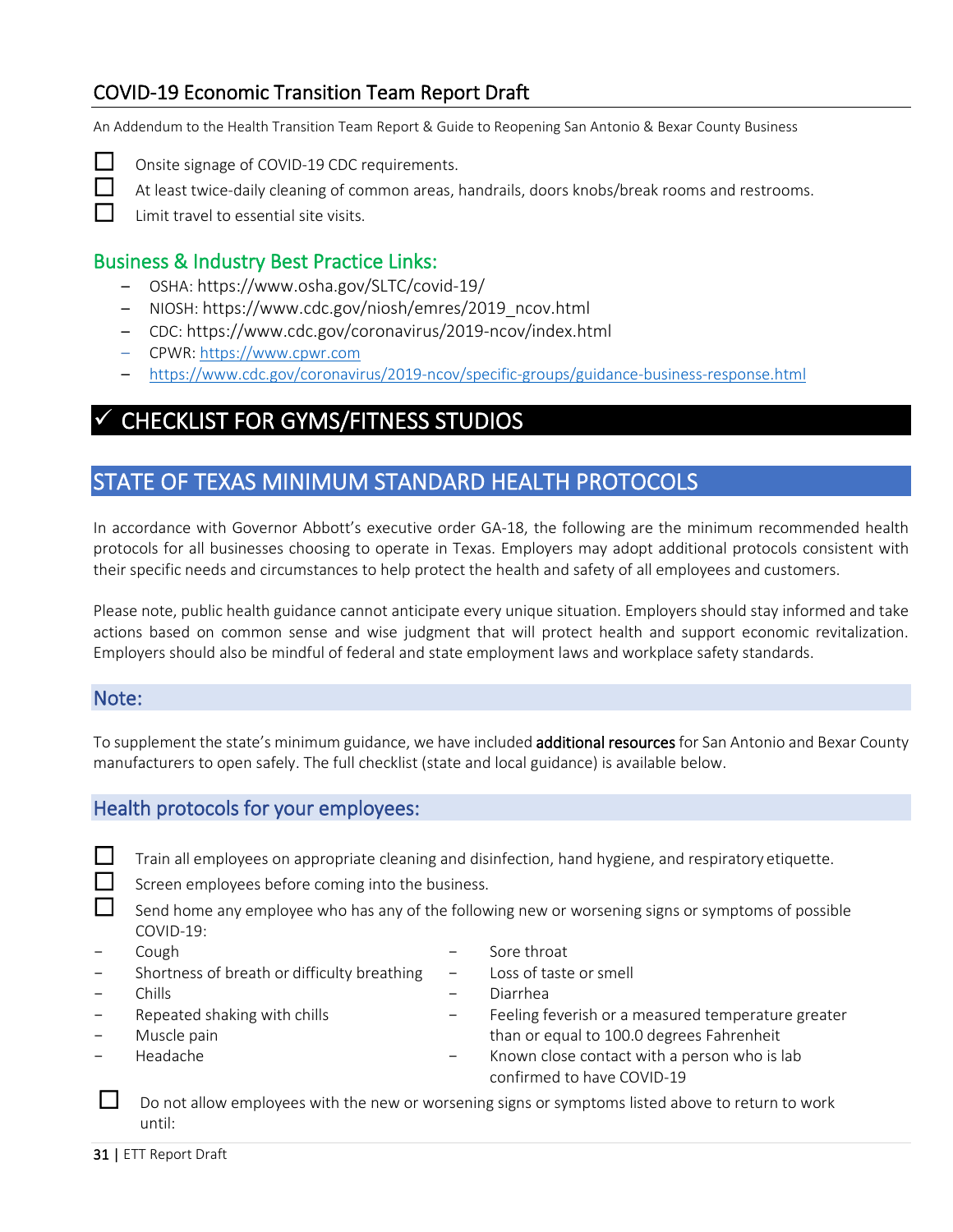An Addendum to the Health Transition Team Report & Guide to Reopening San Antonio & Bexar County Business

- In the case of an employee who was diagnosed with COVID-19, the individual may return to work when all three of the following criteria are met: at least 3 days (72 hours) havepassed *since recovery*  (resolution of fever without the use of fever-reducing medications); and the individual has improvement in respiratory symptoms (e.g., cough, shortness of breath); and at least 7 days have passed *since symptoms first appeared*; or
- In the case of an employee who has symptoms that could be COVID-19 and does not get evaluated by a medical professional or tested for COVID-19, the individual is assumed to have COVID-19, and the individual may not return to work until the individual has completed the same three-step criteria listed above; or
- If the employee has symptoms that could be COVID-19 and wants to return to work before completing the above self-isolation period, the individual must obtain a medical professional's note clearing the individual for return based on an alternative diagnosis.
- Do not allow an employee with known close contact to a person who is lab-confirmed to have COVID-19 to return to work until the end of the 14-day self-quarantine period from the last date of exposure (with an exception granted for healthcare workers and critical infrastructure workers).

Have employees wash or sanitize their hands upon entering the business.

 Have employees maintain at least 6 feet separation from other individuals. If such distancing is not feasible, other measures such as face covering, hand hygiene, cough etiquette, cleanliness, and sanitation should be rigorously practiced.

- $\Box$  If an employer provides a meal for employees, employers are recommended to have the meal individually packed for each employee.
- $\Box$  Consistent with the actions taken by many employers across the state, consider having all employees wear cloth face coverings (over the nose and mouth). If available, employees should consider wearing nonmedical grade face masks.

#### Health protocols for your facilities:

- $\Box$  Regularly and frequently clean and disinfect any regularly touched surfaces, such as doorknobs, tables, chairs, and restrooms.
	- Disinfect any items that come into contact with customers.
	- Make hand sanitizer, disinfecting wipes, soap and water, or similar disinfectant readily available to employees and customers.
- $\Box$  Place readily visible signage at the business to remind everyone of best hygiene practices.

### ADDITIONAL LOCAL RESOURCES & RECOMMENDATIONS

#### Business Guidelines & Industry Best Practices:

- 
- $\Box$  Instructors and members should wear face coverings.
- $\Box$  Implement physical distancing for use of exercise equipment.
	- Temperature screening of members before entering facility/studio.
	- Reduce size of classes to promote physical distancing.
	- Reduce group exercise time to 50 min. to allow for sanitizing in between classes.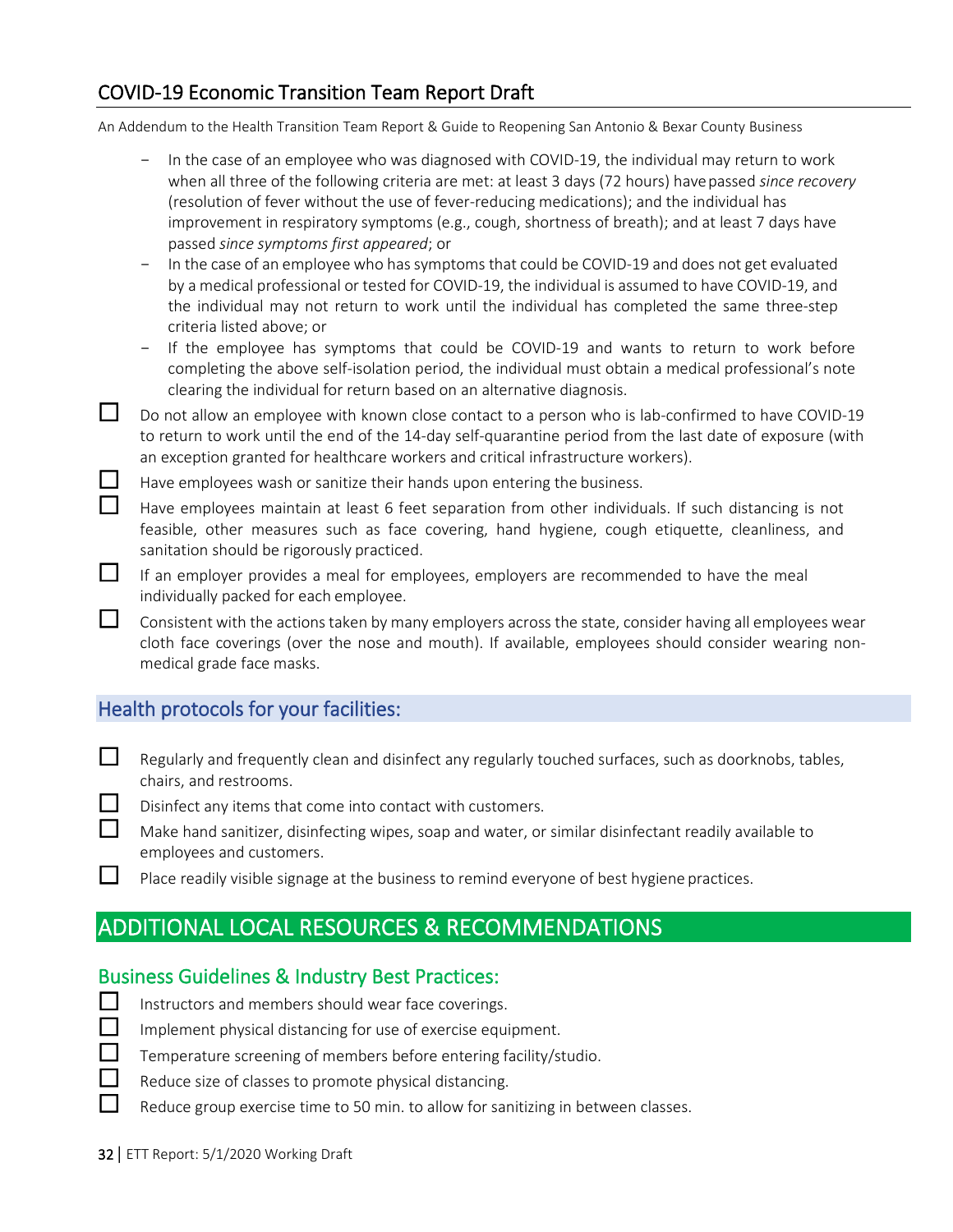An Addendum to the Health Transition Team Report & Guide to Reopening San Antonio & Bexar County Business

Clean high-contact surfaces more than twice daily.

Additional cleaning crew for extra daily sanitization.

Wipe down of exercise equipment after single use by member.

Install sneeze guards to protect employees.

No touch check-in and payment processes when possible.

Do not allow shower or locker services.

Recommend keeping pools, saunas, and whirlpools closed.

## <span id="page-33-0"></span>CHECKLIST FOR SALONS/SPAS

## STATE OF TEXAS MINIMUM STANDARD HEALTH PROTOCOLS

In accordance with Governor Abbott's executive order GA-18, the following are the minimum recommended health protocols for all businesses choosing to operate in Texas. Employers may adopt additional protocols consistent with their specific needs and circumstances to help protect the health and safety of all employees and customers.

Please note, public health guidance cannot anticipate every unique situation. Employers should stay informed and take actions based on common sense and wise judgment that will protect health and support economic revitalization. Employers should also be mindful of federal and state employment laws and workplace safety standards.

#### Note:

To supplement the state's minimum guidance, we have included **additional resources** for San Antonio and Bexar County manufacturers to open safely. The full checklist (state and local guidance) is available below.

#### Health protocols for your employees:

|  |  |  |  |  |  | $\Box$ Train all employees on appropriate cleaning and disinfection, hand hygiene, and respiratory etiquette. |
|--|--|--|--|--|--|---------------------------------------------------------------------------------------------------------------|
|--|--|--|--|--|--|---------------------------------------------------------------------------------------------------------------|

Screen employees before coming into the business.

 Send home any employee who has any of the following new or worsening signs or symptoms of possible COVID-19:

- **Cough**
- Shortness of breath or difficulty breathing
- Chills
- Repeated shaking with chills
- Muscle pain
- Headache

Sore throat

- Loss of taste or smell
- Diarrhea
- Feeling feverish or a measured temperature greater than or equal to 100.0 degrees Fahrenheit
- Known close contact with a person who is lab confirmed to have COVID-19
- $\Box$  Do not allow employees with the new or worsening signs or symptoms listed above to return to work until:
	- In the case of an employee who was diagnosed with COVID-19, the individual may return to work when all three of the following criteria are met: at least 3 days (72 hours) havepassed *since recovery* (resolution of fever without the use of fever-reducing medications);

33 **|** ETT Report: 5/1/2020 Working Draft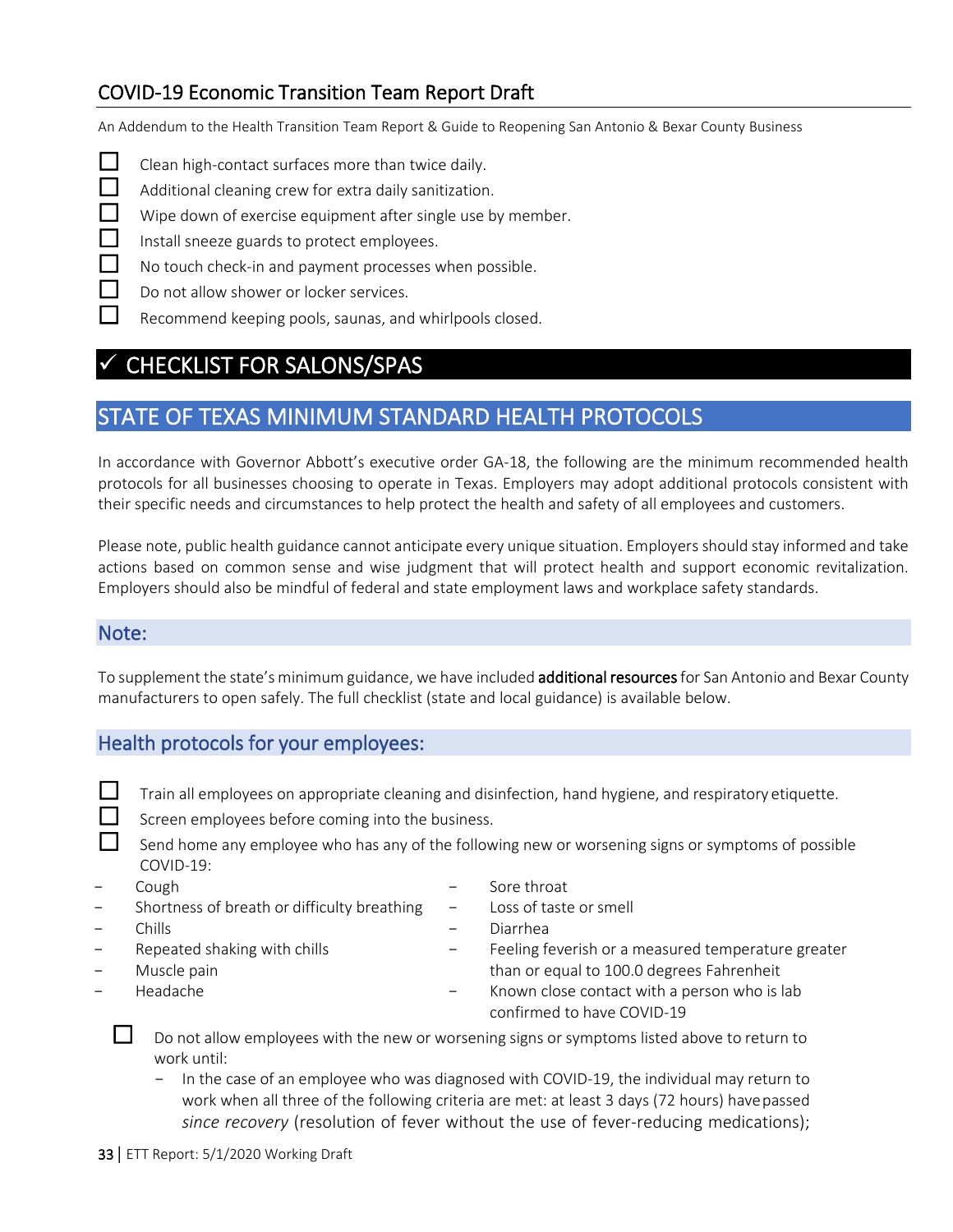An Addendum to the Health Transition Team Report & Guide to Reopening San Antonio & Bexar County Business

and the individual has improvement in respiratory symptoms (e.g., cough, shortness of breath); and at least 7 days have passed *since symptoms first appeared*; or

- In the case of an employee who has symptoms that could be COVID-19 and does not get
- have COVID-19, and the individual may not return to work until the individual has completed the same three-step criteria listed above; or
- If the employee has symptoms that could be COVID-19 and wants to return to work before completing the above self-isolation period, the individual must obtain a medical professional's note clearing the individual for return based on an alternative diagnosis.
- Do not allow an employee with known close contact to a person who is lab-confirmed to have
	- COVID-19 to return to work until the end of the 14-day self-quarantine period from the last date of exposure (with an exception granted for healthcare workers and critical infrastructure workers).
- $\Box$  Have employees wash or sanitize their hands upon entering the business.

 $\Box$  Have employees maintain at least 6 feet separation from other individuals. If such distancing is not feasible, other measures such as face covering, hand hygiene, cough etiquette, cleanliness, and sanitation should be rigorously practiced.

- $\Box$  If an employer provides a meal for employees, employers are recommended to have the meal individually packed for each employee.
- $\Box$  Consistent with the actions taken by many employers across the state, consider having all employees wear cloth face coverings (over the nose and mouth). If available, employees should consider wearing non-medical grade face masks.

#### Health protocols for your facilities:

- $\Box$  Regularly and frequently clean and disinfect any regularly touched surfaces, such as doorknobs, tables, chairs, and restrooms.
- Disinfect any items that come into contact with customers.
	- Make hand sanitizer, disinfecting wipes, soap and water, or similar disinfectant readily available to employees and customers.
- $\Box$  Place readily visible signage at the business to remind everyone of best hygiene practices.

## ADDITIONAL LOCAL RESOURCES & RECOMMENDATIONS

#### Business Guidelines & Industry Best Practices:

- $\Box$  Pre-screening (temperature per CDC Guidelines) for all employees and customers.
- $\Box$  Ask each client entering shop if they have been sick or been traveling.
- $\Box$  Plexiglass at register or handsfree payment system.
- $\Box$  Worker and customers to use face coverings and gloves at all times.
	- Limit of one customer at a time with 6-foot physical distance waiting area.
	- Limit chairs for customers with 6-foot physical distancing.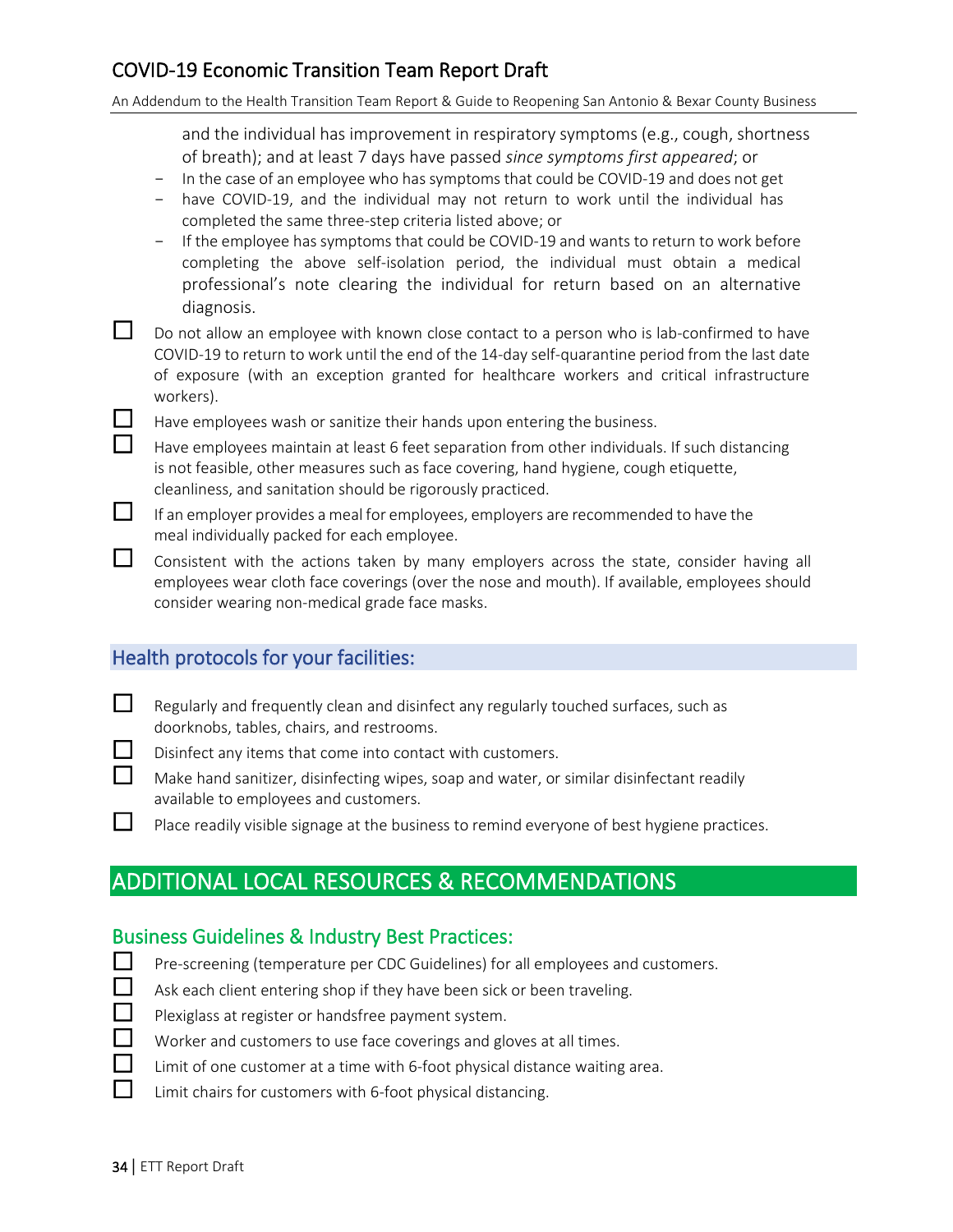An Addendum to the Health Transition Team Report & Guide to Reopening San Antonio & Bexar County Business

- 
- $\Box$  Remove all magazines or hand guides in salon.
- $\Box$  Personal hand washing and hand sanitation for all customers as they enter.
- $\Box$  Chair/Station wipe down with anti-bacterial wipes.
- $\Box$  At least twice-daily cleaning of all common areas and handrails, doorknobs.<br> $\Box$  Full disinfecting of shon daily.
	- Full disinfecting of shop daily.
- $\Box$  Employees wash hands before and after each client.
- $\Box$  Placement of CDC guidelines signage for customers to see.

#### Business & Industry Best Practice Links:

– [https://www.modernsalon.com/624102/28-safety-guidelines-for-reopening-salons-and](https://www.modernsalon.com/624102/28-safety-guidelines-for-reopening-salons-and-barbershops)[barbershops](https://www.modernsalon.com/624102/28-safety-guidelines-for-reopening-salons-and-barbershops)

## <span id="page-35-0"></span> $\checkmark$  CHECKLIST FOR MASS GATHERINGS

## STATE OF TEXAS MINIMUM STANDARD HEALTH PROTOCOLS

In accordance with Governor Abbott's executive order GA-18, the following are the minimum recommended health protocols for all businesses choosing to operate in Texas. Employers may adopt additional protocols consistent with their specific needs and circumstances to help protect the health and safety of all employees and customers.

Please note, public health guidance cannot anticipate every unique situation. Employers should stay informed and take actions based on common sense and wise judgment that will protect health and support economic revitalization. Employers should also be mindful of federal and state employment laws and workplace safety standards.

#### Note:

A mass gathering is a planned or spontaneous event with a large number of people in attendance that could strain the planning and response resources of the community hosting the event, such as a concert, festival, conference, sporting event, and bingo halls, even other large gatherings and event venues where concessions are sold and/or provided. Guidance specific to schools and childcare settings, institutions of higher education, and community- and faith-based organizations can be found on CDC's website focused on prevention COVID-19 spread in communities. Not outlined as separate section in Governor's report.

Please note that as of this writing, City of San Antonio and Bexar County orders do not allow for any mass gatherings. This direction, and the number of people allowed per gathering is subject to public health and safety conditions. Limit 50 people at the time of writing.

### Health protocol for individuals:

 $\Box$  Maintain at least 6 feet separation from other individuals not within the same household. If such distancing is not feasible, other measures such as face covering, hand hygiene, cough etiquette, cleanliness, and sanitation should be rigorously practiced.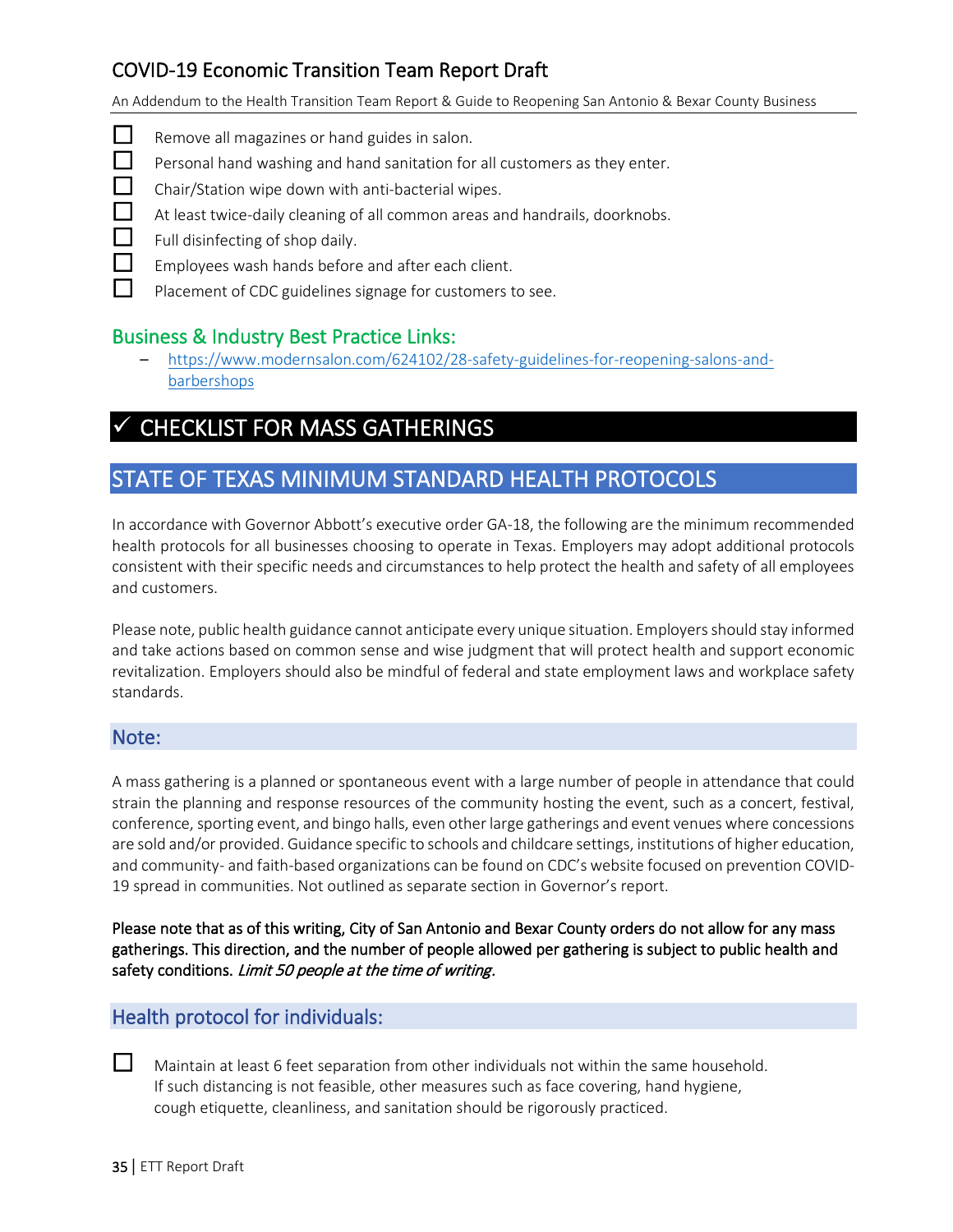An Addendum to the Health Transition Team Report & Guide to Reopening San Antonio & Bexar County Business

 $\Box$  Self-screen before going into a business for any of the following new or worsening signs or symptoms of possible COVID-19:

- Cough
- Shortness of breath or difficulty breathing
- Chills
- Repeated shaking with chills
- Muscle pain
- Headache
- Sore throat
- Loss of taste or smell
- Diarrhea
- Feeling feverish or a measured temperature greater than or equal to 100.0 degrees F
- Known close contact with a person who is lab confirmed to have COVID-19

## ADDITIONAL LOCAL RESOURCES & RECOMMENDATIONS

 $\Box$  Wash or disinfect hands upon entering a business and after any interaction with employees, other customers, or items in the business.

Clean high-contact surfaces more than twice daily.

 Consistent with the actions taken by many individuals across the state, wear cloth face coverings (over the nose and mouth) when entering a business, or when within 6 feet of another person who is not a member of the individual's household. If available, individuals should consider wearing non-medical grade face masks.

#### Health protocols for serving your customers:

 $\Box$  Create an emergency plan for mass gatherings and large community events to help protect you and the health of your event, participants and the local community.

 There are a number of factors to consider when determining the need to postpone or cancel a large gathering. These include:

- **-** The overall number of attendees, which includes venues equal to the size of movie theaters and is used for gatherings and events, in addition to larger gatherings (for example, more than 50 people) offer more opportunities for person-to-person contact and therefore pose greater risk of COVID-19 transmission.
- The number of people attending who are at greater risk of more serious illness after contracting COVID-19. Older adults and persons with severe pre-existing health conditions are thought to be at increased risk.
- The density of attendees within a confined area. Based on what is currently known about the virus, spread from person-to-person happens most frequently among close contacts (within 6 feet).
- The potential economic impact to participants, attendees, staff, and the larger community.
- The level of transmission in your local community and the level of transmission in the areas from which your attendees will travel. To better understand the level of community transmission in your community (and in
- the communities from which your attendees will be traveling), consult with your local and/or state public health department.
- If there are ways in which to significantly reduce the number of attendees. For example, for sporting events or school concerts, organizers could consider holding the event but significantly reduce the number of audience members.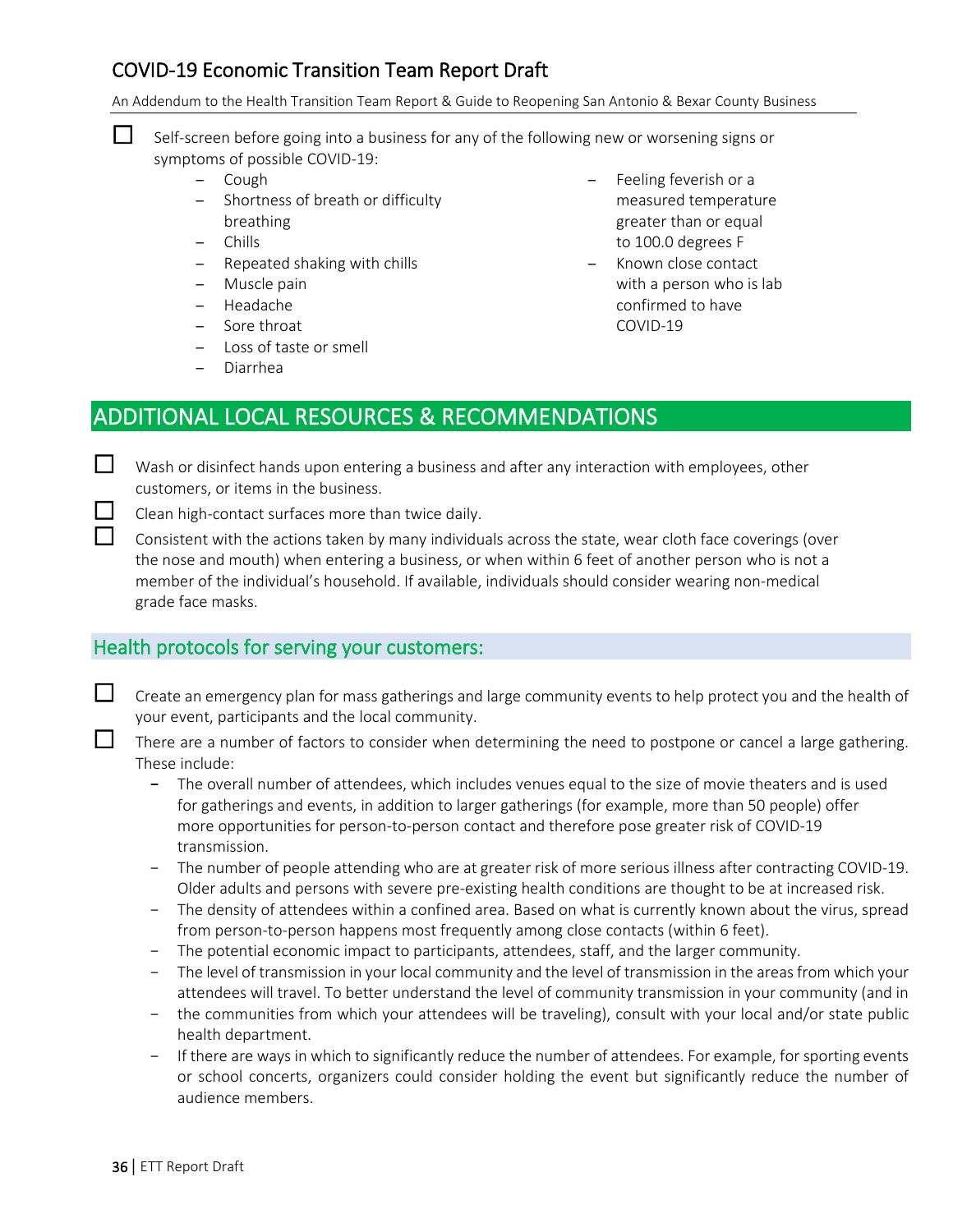An Addendum to the Health Transition Team Report & Guide to Reopening San Antonio & Bexar County Business



staffing). Provide instructions about how and when to safely return to work.

 $\Box$  Implement flexible staff attendance and sick-leave policies (if possible). Require staff to stay home if they are sick or caring for a sick household member. Notify staff when you plan to implement COVID-19 leave policies.

 $\Box$  Consider alternatives for event staff and participants who are at increased risk for complications from COVID-19. Currently, older adults and persons with severe underlying health conditions are considered to be at increased risk for severe illness and complications from COVID-19. Event organizers can consider reassigning duties for higher-risk staff to have minimal contact with other persons. People in higher-risk groups should consult with their healthcare provider about attending large events. Consider providing refunds to event participants who are unable to attend because they are at high risk and/or provide information on alternative viewing options.

 $\Box$  Plan ways to limit in-person contact for staff supporting your events. Several ways to do this include offering staff the option to telework if they can perform their job duties off-site, using email, and conducting meetings by phone or video conferencing. Reduce the number of staff needed such as staggering shifts for staff who support essential functions and services during events.

### Health protocols for your facilities:

 $\Box$  Routinely clean and disinfect surfaces and objects that are frequently touched. Clean with the cleaners typically used. Use all cleaning products according to the directions on the label.

 $\Box$  Face coverings should be kept on-site.

Should staff or participants become sick at your event, they should be immediately isolated and given a clean face covering to wear while healthcare / emergency protocol is followed.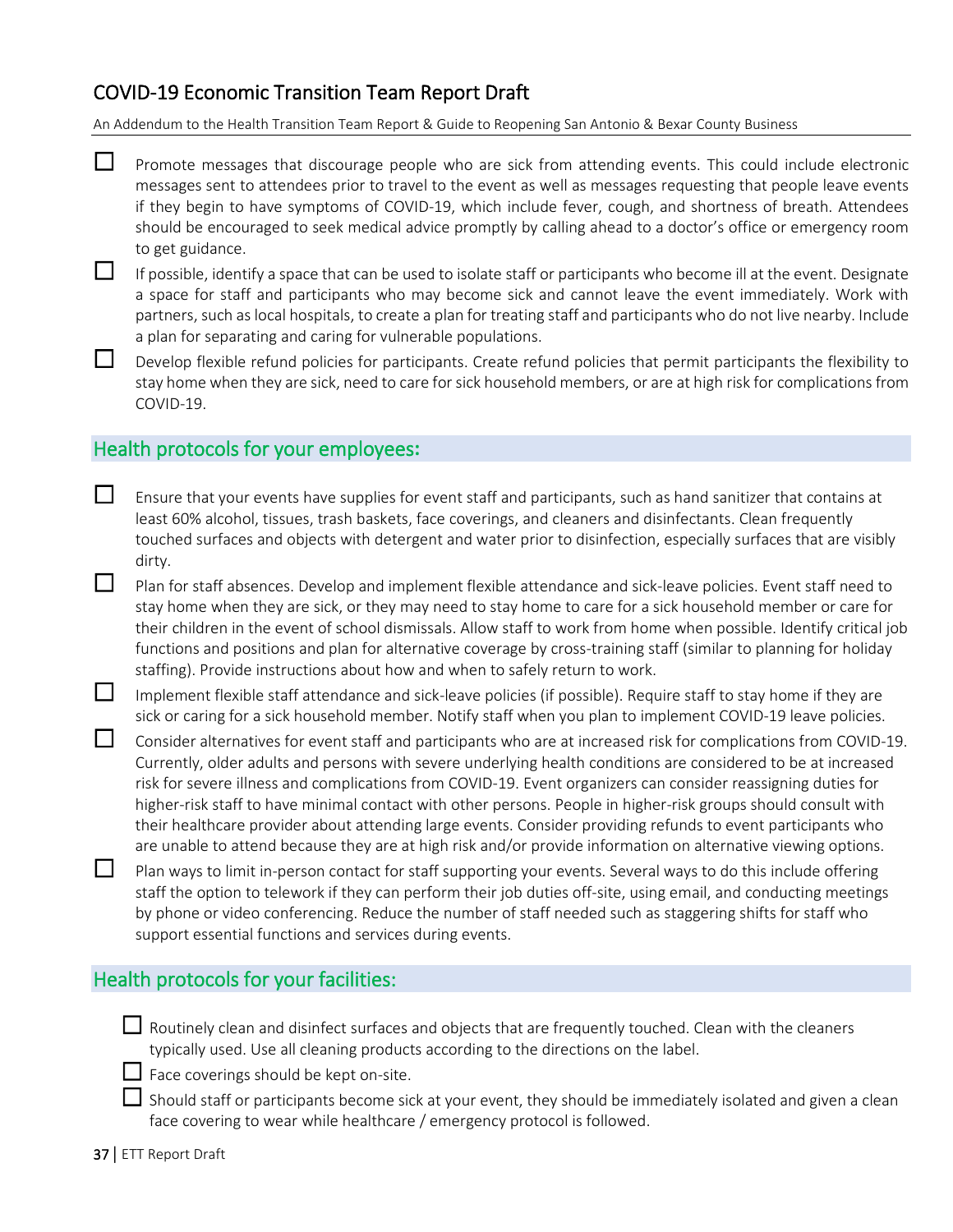An Addendum to the Health Transition Team Report & Guide to Reopening San Antonio & Bexar County Business

#### Business Guidelines & Industry Best Practices:

– (https://www.whitehouse.gov/wp-content/uploads/2020/03/03.16.20\_coronavirusguidance 8.5x11 315PM.pdf ).

## <span id="page-38-0"></span> $\checkmark$  CHECKLIST FOR HOTELS

### STATE OF TEXAS MINIMUM STANDARD HEALTH PROTOCOLS

In accordance with Governor Abbott's executive order GA-18, the following are the minimum recommended health protocols for all businesses choosing to operate in Texas. Employers may adopt additional protocols consistent with their specific needs and circumstances to help protect the health and safety of all employees and customers.

Please note, public health guidance cannot anticipate every unique situation. Employers should stay informed and take actions based on common sense and wise judgment that will protect health and support economic revitalization. Employers should also be mindful of federal and state employment laws and workplace safety standards.

#### **Note:**

There is no guidance specific to hotels in the "Open Texas" report. The minimum standards below were extracted from the "all employers" section of the state's report and all additional recommendations are in accordance with CDC guidelines and the ETT's collective findings.

#### Health protocol for your employees:

 $\Box$  Train all employees on appropriate cleaning and disinfection, hand hygiene, and respiratory etiquette.

Screen employees before coming into the business.

 Send home any employee who has any of the following new or worsening signs or symptoms of possible COVID-19:

- Cough
- Shortness of breath or difficulty breathing
- Chills
- Repeated shaking with chills
- Muscle pain
- Headache
- Sore throat
- Loss of taste or smell
- Diarrhea
	- Feeling feverish or a measured temperature greater than or equal to 100.0 degrees Fahrenheit
- Known close contact with a person who is lab confirmed to have COVID-19
- Do not allow employees with the new or worsening signs or symptoms listed above to return to work until:
	- In the case of an employee who was diagnosed with COVID-19, the individual may return to work when all three of the following criteria are met: at least 3 days (72 hours) have passed *since recovery* (resolution of fever without the use of fever-reducing medications); and the individual has improvement in respiratory symptoms (e.g., cough, shortness of breath); and at least 7 days have passed *since symptoms first appeared*; or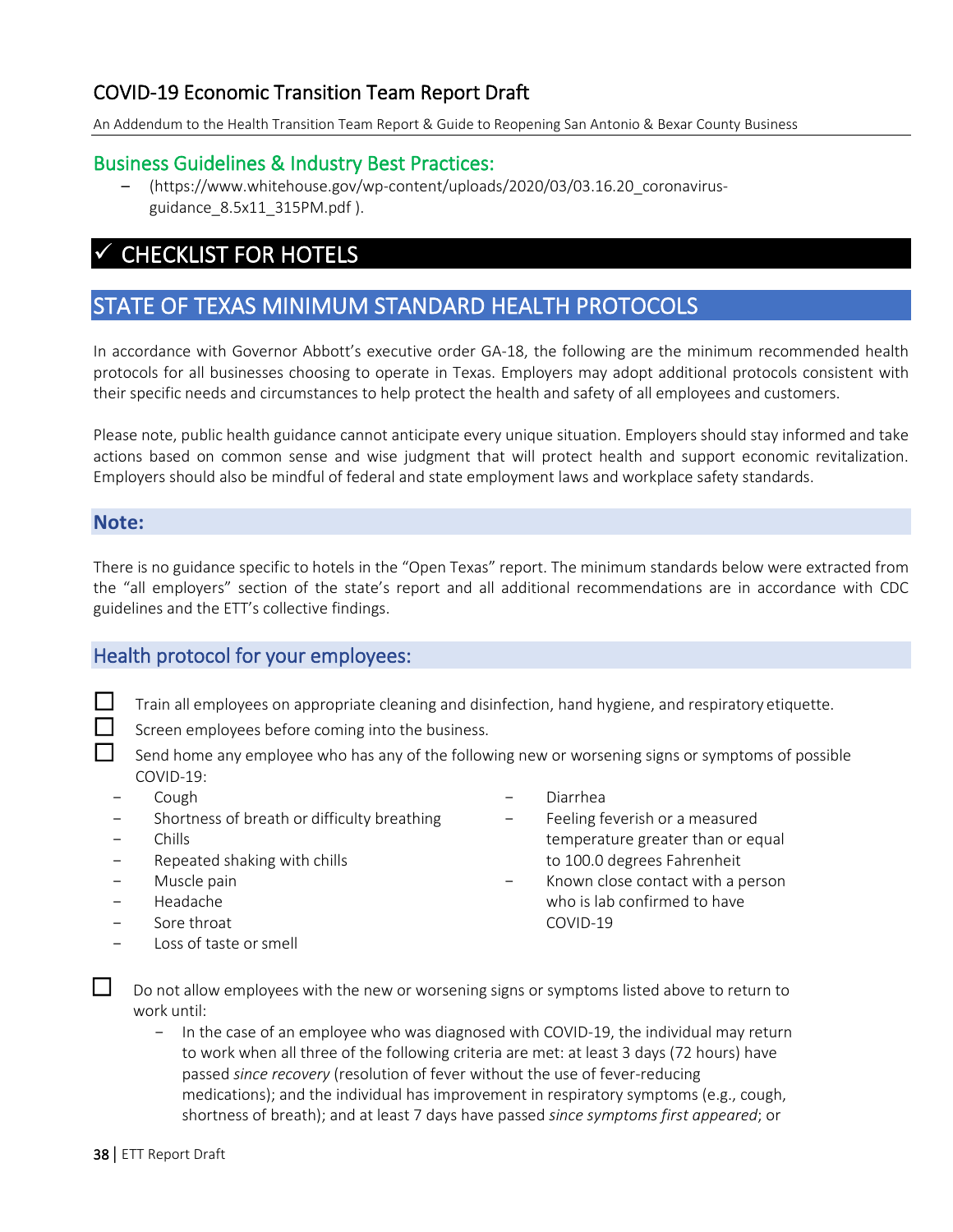An Addendum to the Health Transition Team Report & Guide to Reopening San Antonio & Bexar County Business

- In the case of an employee who has symptoms that could be COVID-19 and does not get evaluated by a medical professional or tested for COVID-19, the individual is assumed to have COVID-19, and the individual may not return to work until the individual has completed the same three-step criteria listed above; or
- If the employee has symptoms that could be COVID-19 and wants to return to work before completing the above self-isolation period, the individual must obtain a medical professional's note clearing the individual for return based on an alternative diagnosis.
- $\Box$  Do not allow an employee with known close contact to a person who is lab-confirmed to have COVID-19 to return to work until the end of the 14-day self-quarantine period from the last date of exposure (with an exception granted for healthcare workers and critical infrastructure workers).

 $\Box$  Have employees wash or sanitize their hands upon entering the business.

- $\Box$  Have employees maintain at least 6 feet separation from other individuals. If such distancing is not feasible, other measures such as face covering, hand hygiene, cough etiquette, cleanliness, and sanitation should be rigorously practiced.
- $\Box$  If an employer provides a meal for employees, employers are recommended to have the meal individually packed for each employee.

 $\Box$  Consistent with the actions taken by many employers across the state, consider having all employees wear cloth face coverings (over the nose and mouth). If available, employees should consider wearing non-medical grade face masks.

- Feeling feverish or a measured temperature greater than or equal to 100.0 degrees F
- Known close contact with a person who is lab confirmed to have COVID-19

#### Health protocols for your facilities:

- $\Box$  Regularly and frequently clean and disinfect any regularly touched surfaces, such as doorknobs, tables, chairs, and restrooms.
- $\Box$  Disinfect any items that come into contact with customers.
	- Make hand sanitizer, disinfecting wipes, soap and water, or similar disinfectant readily available to employees and customers.
- $\Box$  Place readily visible signage at the business to remind everyone of best hygiene practices.

## ADDITIONAL LOCAL RESOURCES & RECOMMENDATIONS

#### Business Guidelines & Industry Best Practices:

Hotels have the ability to sell specific amounts of rooms per guidelines to ensure traffic control and social distancing. Therefore, we will have the ability to open certain floors at a time and rotate deep cleaning protocol.

 $\Box$  Guest rooms can be cleaned upon departure should guest not want any contact in the guest room while occupied.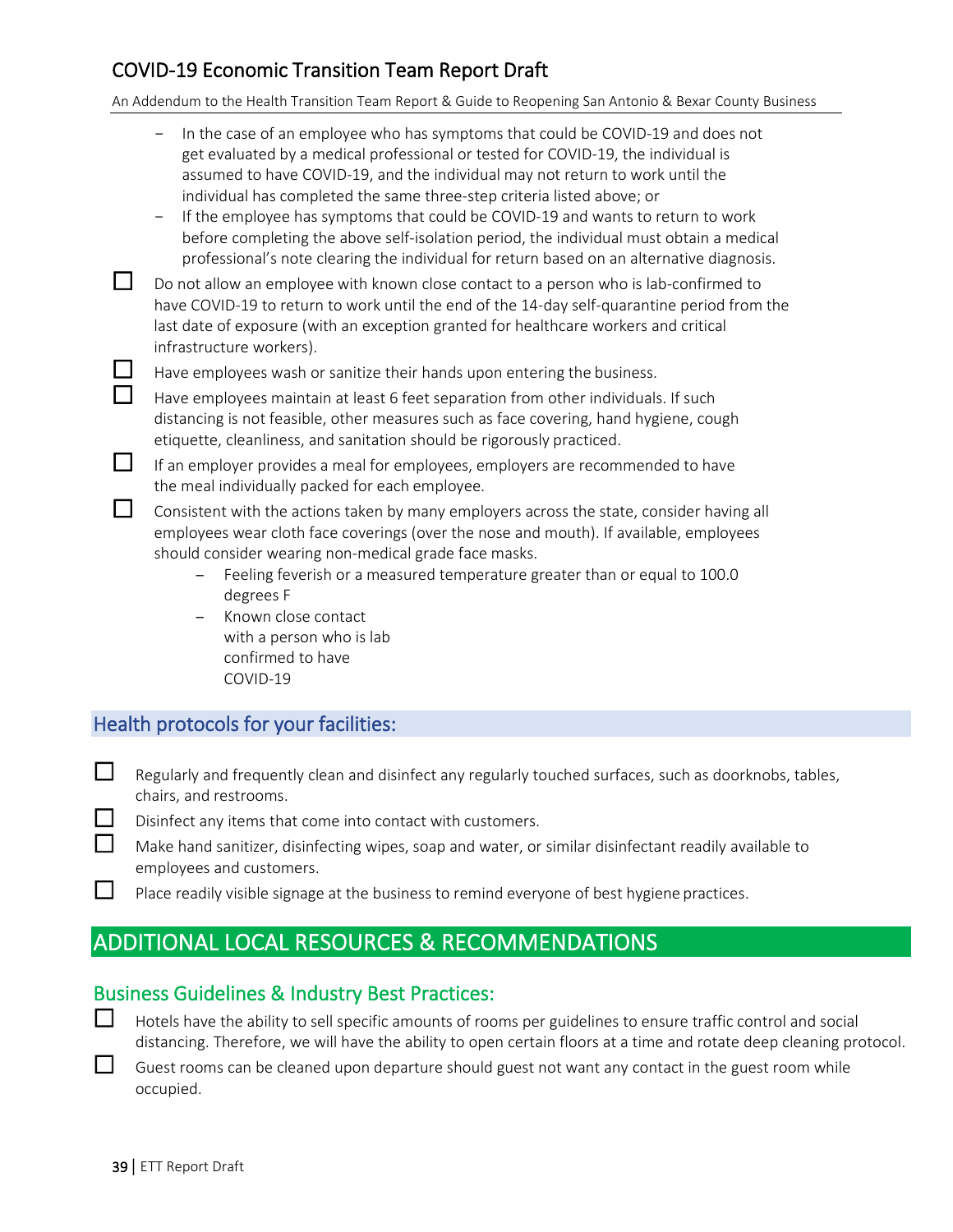An Addendum to the Health Transition Team Report & Guide to Reopening San Antonio & Bexar County Business

| $\Box$         | Sanitation stations set up throughout the hotel, to include elevators, meeting rooms and multiple points in the<br>lobby.                                                                                                                                                                                                                                                              |
|----------------|----------------------------------------------------------------------------------------------------------------------------------------------------------------------------------------------------------------------------------------------------------------------------------------------------------------------------------------------------------------------------------------|
| ப              | No valet service, self-park only.                                                                                                                                                                                                                                                                                                                                                      |
| $\Box$         | Safety Equipment: Hotels will ensure the use of gloves and face masks for associates per City and State<br>guidelines.                                                                                                                                                                                                                                                                 |
| $\Box$         | Hotels will have control of all entrances to control patterns of traffic for arriving guests and returning guests to<br>ensure physical distancing.                                                                                                                                                                                                                                    |
| $\Box$         | Front desk, restaurants, and any facing customers will have Plexiglas or coverings for associate and guest to<br>ensure no contact check in should the guest decide not to choose mobile check in.                                                                                                                                                                                     |
| $\Box$         | Hotel restaurants do have control for physical distancing tables like free standing restaurants.                                                                                                                                                                                                                                                                                       |
| $\Box$         | All hotels per city and state guidelines must carry the save serve certificate in both food and beverage and<br>engineering.                                                                                                                                                                                                                                                           |
| $\Box$         | Arrival free check in and check out; via mobile phone and mobile key process in place at most hotels. Guest bill<br>will be emailed to ensure no contact upon departure.                                                                                                                                                                                                               |
| ⊔              | Room service can also be ordered via mobile phone. Touchless delivery in to go bags delivered to guest rooms                                                                                                                                                                                                                                                                           |
| $\Box$         | All meeting rooms will utilize and be controlled by capacity charts, thereby adhering to all capacity limits set<br>forth by the city and state, as restaurants, shopping etc.                                                                                                                                                                                                         |
| $\Box$         | New table guidelines and set up processes for physical distancing with space mapping is available for customers<br>to have trust and ensure they will have proper distancing in all meetings. If lineless tables suggested, to be able<br>to sanitize after every use, or change of linen protocol for breakouts and large groups. No pads, pens, paper or<br>candy on meeting tables. |
| $\perp$        | Technology streaming: Breakouts and general sessions can be seen via satellite and internet from the customer<br>guest room should they not choose to attend the meetings in person.                                                                                                                                                                                                   |
| $\mathbb{R}^n$ | Banquet grab and go meals so guest has a no touch food service and can dine at the space of their choice<br>and/or guest room.                                                                                                                                                                                                                                                         |
| $\Box$         | Hotel restaurant and cafés: many are set up with mobile technology to order via kiosk or tablet for a no touch<br>interaction.                                                                                                                                                                                                                                                         |
| ΙI             | Removal of coffee makers, periodicals, glasses and cups from guest rooms.                                                                                                                                                                                                                                                                                                              |

#### Business & Industry Best Practice Links:

**-** <https://texaslodging.com/wp-content/uploads/2020/05/AHLA-Safe-Stay-Protocols.pdf>

## <span id="page-40-0"></span>CHECKLIST FOR SCHOOLS & CHILDCARE FACILITIES

#### Note:

In order to catch up students, the law mandating the first day of instruction as the 4th Monday in August shall be waived in order to allow for more flexible, year-round school schedules, if necessary. Additionally, the law mandating 75,600 minutes annually of student school time shall be waived. The accountability system should remain with No Rating until all brick and mortar schools resume with fully in-person instruction for a full school year.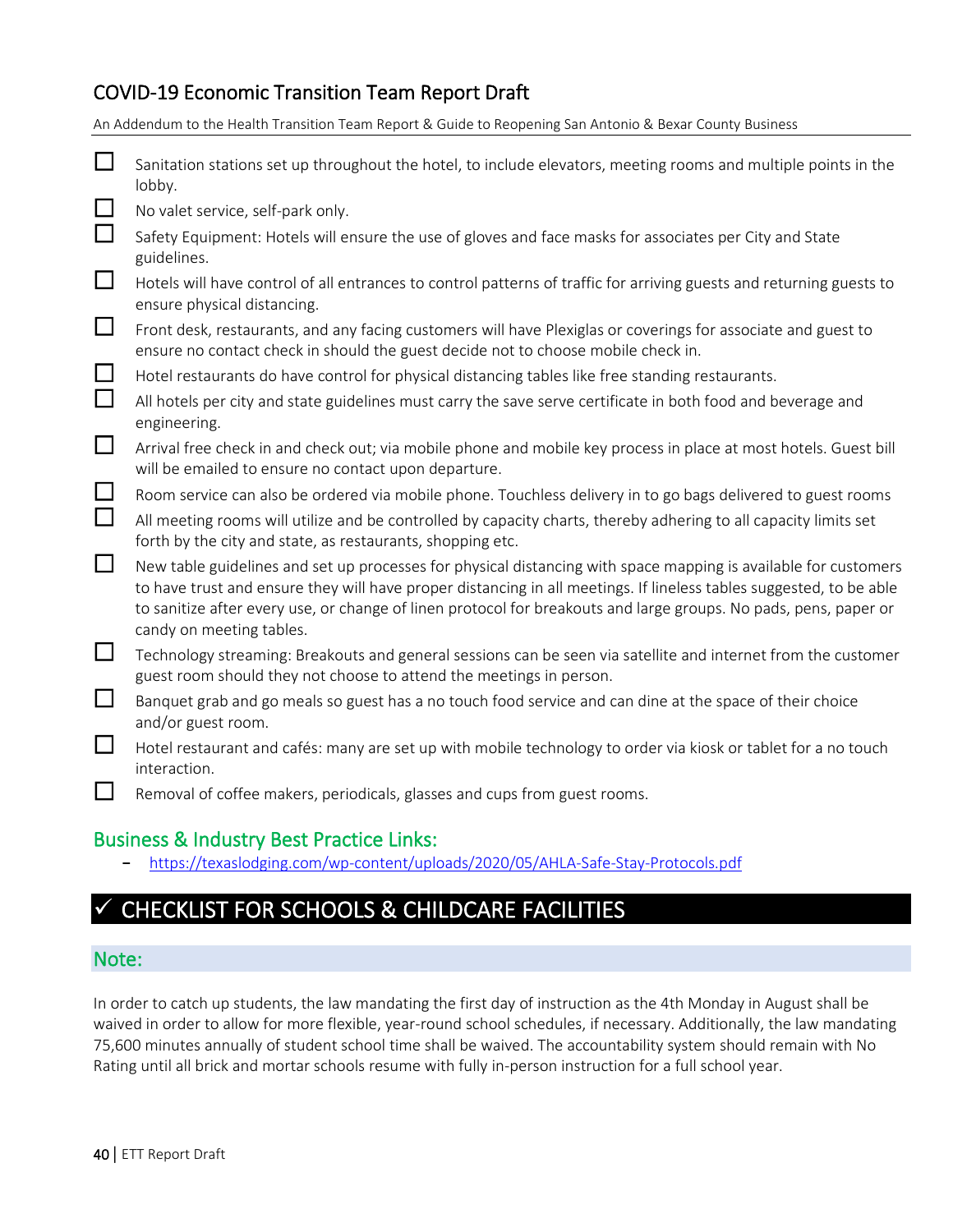An Addendum to the Health Transition Team Report & Guide to Reopening San Antonio & Bexar County Business

## ADDITIONAL LOCAL RESOURCES & RECOMMENDATIONS

#### Logistics and Policy:

|  | <b>Let</b> Preserve the elements of funding transformation from the last legislative session (i.e. HB3). |  |  |  |  |
|--|----------------------------------------------------------------------------------------------------------|--|--|--|--|
|--|----------------------------------------------------------------------------------------------------------|--|--|--|--|

 Schools should be allowed to reopen in waves in order to allow students most in need to be served first. The first students prioritized should include:

- Those with Special Needs
- Homeless Students
- Students that are at highly risk academically
- Students without access to Technology
- $\Box$  Once these populations are served, then other students can be prioritized based on the capacity of the school. Until physical distancing is no longer needed, it is likely that most students will have to attend school on a modified schedule in shifts (could be certain days of the week, all mornings/afternoons, etc.) to create a hybrid in-person/online school experience.
- If a family requests for their student to stay entirely online that request should be honored during COVID-19 by all county schools.
- $\Box$  All meal service will take place inside classrooms.
	- All assemblies will not be possible. Case-by-case determinations should be made by districts in accordance with mass gatherings guidance from CDC.
- $\Box$  Recess will be limited to non-contact activities. Students must wash their hands before entering the classroom.
- $\Box$  Clean high-contact surfaces more than twice daily. With classroom surfaces cleaned after each class.
- $\Box$  Faculty and staff should wear face coverings at all times.
- $\Box$  There will need to be extensive educator training on new safety protocols.
	- 6-foot physical distancing protocols would be followed on school buses.

#### Health protocols for students & educators:

 $\Box$  Maintain at least 6 feet separation from other students. While it is not practical for students to wear face coverings, it is recommended that schools install plexiglass or another barrier between students who must be closer than 6 feet together.

 $\Box$  Self-screen before going into a school for any of the following, new or worsening signs or symptoms of possible COVID-19:

- **-** Cough
- **-** Shortness of breath or difficulty breathing
- **-** Chills
- **-** Repeated shaking with chills
- **-** Muscle pain
- **-** Headache
- **-** Sore throat
- **-** Loss of taste or smell
- **-** Diarrhea
- **-** Feeling feverish or a measured temperature greater than or equal to 100.0 degrees Fahrenheit.
- **-** Known close contact with a person who is lab confirmed to have COVID-19

 $\Box$  Wash or disinfect hands upon entering a school and after any interaction with employees/students, other visitors, or non-personal items in the school.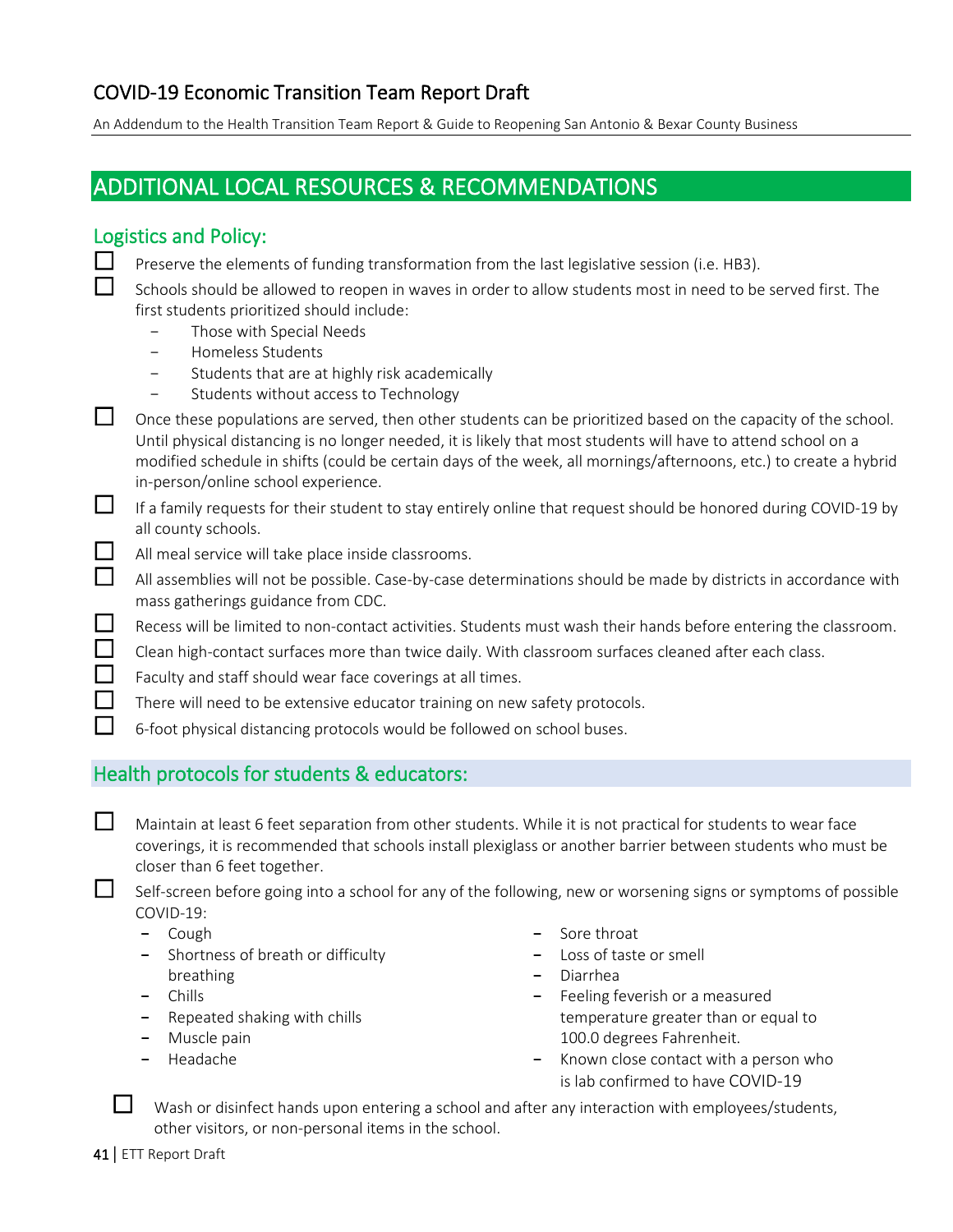An Addendum to the Health Transition Team Report & Guide to Reopening San Antonio & Bexar County Business

 $\Box$  Do not allow employees with the new or worsening signs or symptoms listed above to return to work until:

- In the case of an employee who was diagnosed with COVID-19, the individual may return to work when all three of the following criteria are met: at least 3 days (72 hours) have passed since recovery (resolution of fever without the use of fever-reducing medications); and the individual has improvement in respiratory symptoms (e.g., cough, shortness of breath); and at least 7 days have passed since symptoms first appeared; or
- In the case of an employee who has symptoms that could be COVID-19 and does not get evaluated by a medical professional or tested for COVID-19, the individual is assumed to have COVID-19, and the individual may not return to work until the individual has completed the same three-step criteria listed above; or
- If the employee has symptoms that could be COVID-19 and wants to return to work before completing the above self-isolation period, the individual must obtain a medical professional's note clearing the individual for return based on an alternative diagnosis.

 $\Box$  Do not allow an employee with known close contact to a person who is lab-confirmed to have COVID-19 to return to work until the end of the 14-day self-quarantine period from the last date of exposure (with an exception granted for healthcare workers and critical infrastructure workers).

 $\Box$  Have employees maintain at least 6 feet of physical separation from other individuals. If such distancing is not feasible, measures such as face covering, hand hygiene, cough etiquette, cleanliness, and sanitation should be rigorously practiced.

 $\Box$  Schools are recommended to have the meal individually packed for each student.

 $\square$  Schools are recommended to continue meal service to those who remain at home completing distance learning.

 $\Box$  Consistent with the actions taken by many businesses across the state, consider having all employees wear cloth face coverings (over the nose and mouth). If available, employees should consider wearing non-medical grade face coverings.

 $\Box$  Train all employees on appropriate cleaning and disinfection, hand hygiene, and respiratory etiquette.

 $\Box$  Screen employees before coming into the school:

Send home any employee who has any of the following new or worsening signs or symptoms of possible COVID-19:

- Cough
- Shortness of breath or difficulty breathing
- Chills
- Repeated shaking with chills
- Muscle pain
- Headache
- Sore throat
- Loss of taste or smell
- Diarrhea
- Feeling feverish or a measured temperature greater than or equal to 100.0 degrees Fahrenheit
- Known close contact with a person who is lab confirmed to have COVID

 $\Box$  Do not allow employees with the new or worsening signs or symptoms listed above to return to work until:

- In the case of an employee who was diagnosed with COVID-19, the individual may return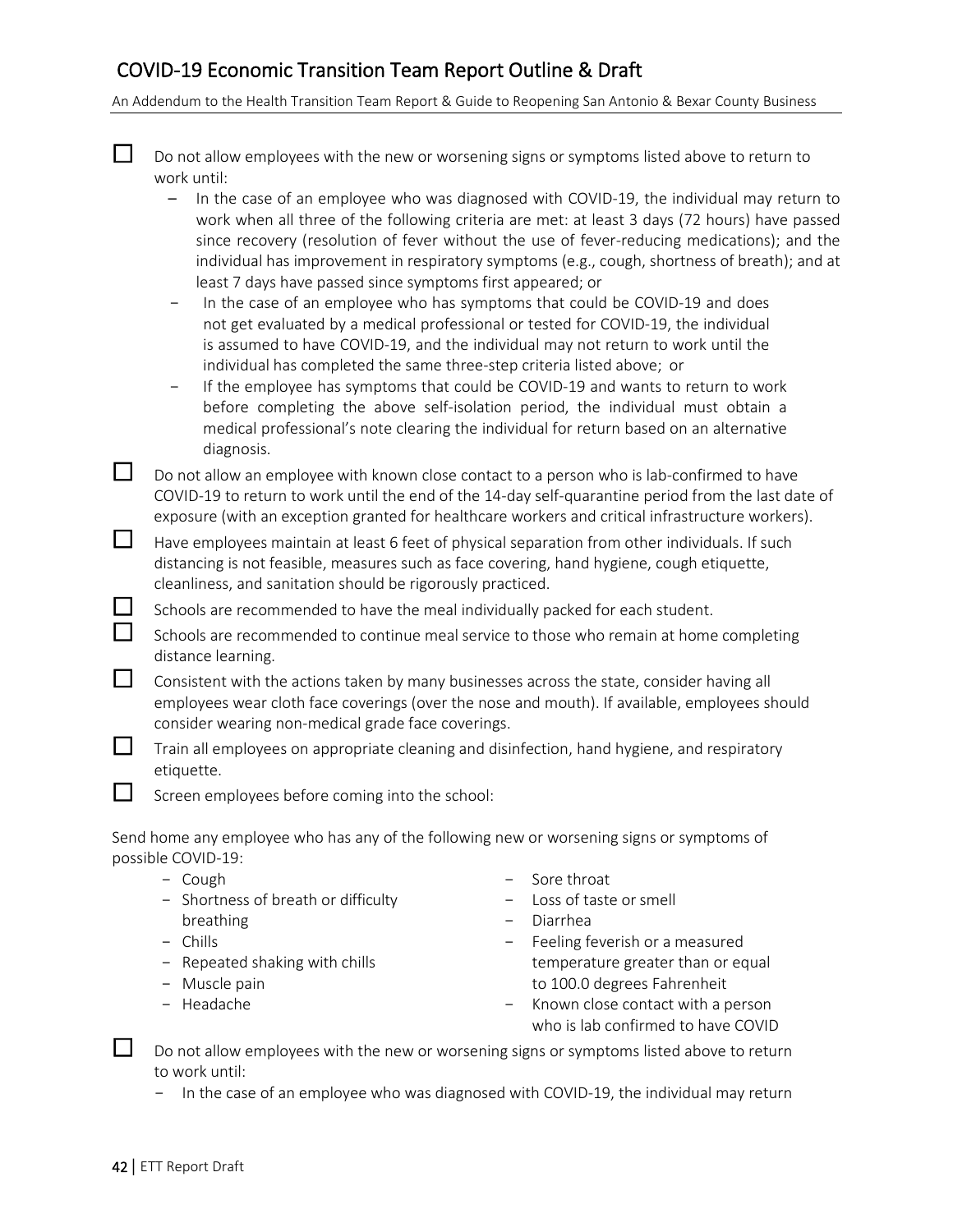An Addendum to the Health Transition Team Report & Guide to Reopening San Antonio & Bexar County Business

to work when all three of the following criteria are met: at least 3 days (72 hours) have passed *since recovery* (resolution of fever without the use of fever-reducing medications); and the individual has improvement in respiratory symptoms (e.g., cough, shortness of breath); and at least 7 days have passed *since symptoms first appeared*.

#### Health protocols for your facilities:

- $\Box$  Regularly and frequently clean and disinfect any regularly touched surfaces, such as doorknobs, tables, chairs, and restrooms.
- $\Box$  Disinfect any items that come into contact with students.



- $\Box$  Make hand sanitizer, disinfecting wipes, soap and water, or similar disinfectant readily available to employees, students, and visitors.
- $\Box$  Place readily visible signage at the facility to remind everyone of best hygiene practices.

### <span id="page-43-0"></span>HEALTH TRANSITION TEAM CONCLUDING REMARKS

The COVID-19 Health Transition Team congratulate the Economic Transition Team on this report, which we believe represents some of the best practices in place to reduce the risk of COVID-19 spread in our community.

We recognize that re-opening businesses and other sectors of the economy increases the risk of COVID-19 in our community. It is impossible, within the context of the COVID-19 pandemic, to eliminate the risk of infection. However, there are many opportunities to reduce the risk of reopening for ourselves and others in our community. To do this, we must be vigilant in our own behaviors, watch the indicators proposed in the Health Transition Team Report closely, and prioritize the health of those who are medically at risk or from marginalized communities.

Our COVID-19 Health Transition Team Report, released on April 27, 2020, detailed the current state of public health knowledge and recommendations for reopening. Governor Abbott's Report to Open Texas, released the same day, established minimum standards of health protocols for some Texas industries. The Economic Transition Team's Report builds upon both documents, providing details regarding best practices for an expanded list of sectors of our economy and calling for higher standards that should further reduce risk and promote equity within our community.

We also recognize that both our knowledge of COVID-19 and our response to the pandemic are changing rapidly. Since the release of our report, the U.S. Centers for Disease Control and Prevention (CDC) has changed guidance on who should be tested and protocols for isolation. We encourage all members of our community, but particularly business owners and employers, to remain up to date on evidence-based guidelines and practices.

The Economic Transition Team's recommendations for the support of small and minority owned businesses, which form a large segment of the economy of San Antonio and Bexar County and are particularly threatened by the current crisis, are of critical importance. We applaud their work in this realm.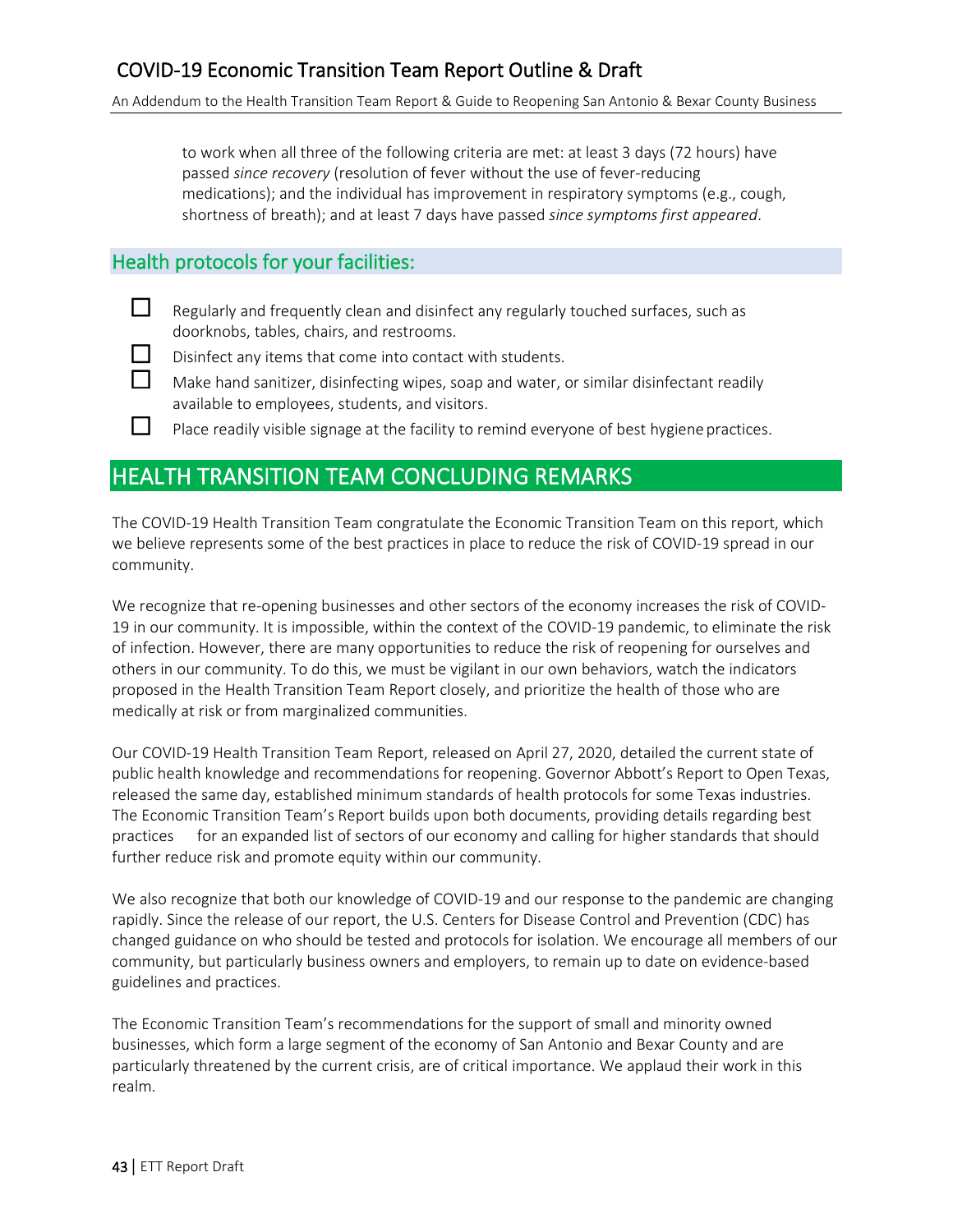An Addendum to the Health Transition Team Report & Guide to Reopening San Antonio & Bexar County Business

The 'Greater. SAfer. Together.' pledge will help ensure that business owners adhere to our City/County Standards including face covering, physical (or social) distancing, temperature checks, hand sanitizer and cleaning protocols, contactless payment, and employee training. By calling on all business owners to protect the health of employees and customers, we promote both individual and public health.

We are grateful for the Economic Transition Team's thoughtful approach, their responsiveness to data and public health guidance, and their commitment to equity. By working together, caring for one another, following safety guidance, and focusing on our medically at risk or marginalized neighbors, we will find a way forward and out of this crisis.

Sincerely,

The COVID-19 Health Transition Team Barbara Taylor, MD, MS, UT Health San Antonio, Chair, COVID-19 Health Transition Team Bryan J. Alsip, MD, MPH, FACPM, University Health System Ruth Berggren, MD, UT Health San Antonio Caroline C. DeWitt, MD, San Antonio Infectious Diseases Consultants Michele Durham, MEd, BEAT AIDS Coalition Trust Dawn Emerick, MPA, Ed.D, City of San Antonio, San Antonio Metropolitan Health District Rita Espinoza, DrPH(c), MPH, City of San Antonio, San Antonio Metropolitan Health District Zan Gibbs, MPH, City of San Antonio, Office of Equity Kenneth R. Kemp, MD, Pulmonary and Critical Care Medicine, Pastor Antioch Missionary Baptist Church Jason Morrow, MD, PhD, FAAPM, UT Health San Antonio Sharon Ong'uti, MD, MPH, FACP, UT Health San Antonio Fellow, Lead Writer Thomas F. Patterson, MD, UT Health San Antonio Amelie G. Ramirez, DrPH, UT Health San Antonio Justin Rodriguez, Bexar County Precinct 2 Commissioner Cherise Rohr-Allegrini, PhD, MPH, Epidemiology Consultant and The Immunization Partnership Ana Sandoval, MPH, City of San Antonio District 7 Councilwoman Junda Woo, MD, MPH, City of San Antonio, San Antonio Metropolitan Health District

### <span id="page-44-0"></span>APPENDIX

<span id="page-44-2"></span><span id="page-44-1"></span>i "Open Texas" report defines "at-risk" customers as those who are 65 or older, especially those with chronic lung disease; moderate to severe asthma; chronic heart disease; severe obesity; diabetes; chronic kidney disease undergoing dialysis; liver disease; or weakened immune system. The Greater San Antonio region definition of "at risk" includes marginalized populations such as individuals living in poverty, experiencing homelessness, and minority populations. ii The "Open Texas" report cites a minimum temperature of 100 degrees F. The City of San Antonio and Bexar County recommend a minimum temperature in accordance with CDC guidance (of 99.6 degrees F at the time of writing) – subject to change. It is also recommended by the HTT that employees and visitors with a CDC-minimum temperature or higher who test negative for COVID-19 still be required to stay home from work for 7-10 days to minimize the risk of spreading influenza and other contagious pathogens. The ETT recommends against penalties against sick employees.

#### Table 2

In addition to assistance organizations that connect small business with resources like education, training, access to capital, and supplies, our advocacy organization and chambers of commerce actively represent the voice of local businesses to policymakers. The chambers can help small businesses establish and strengthen networks and will work on their behalf to bring forth and alter policy affecting business.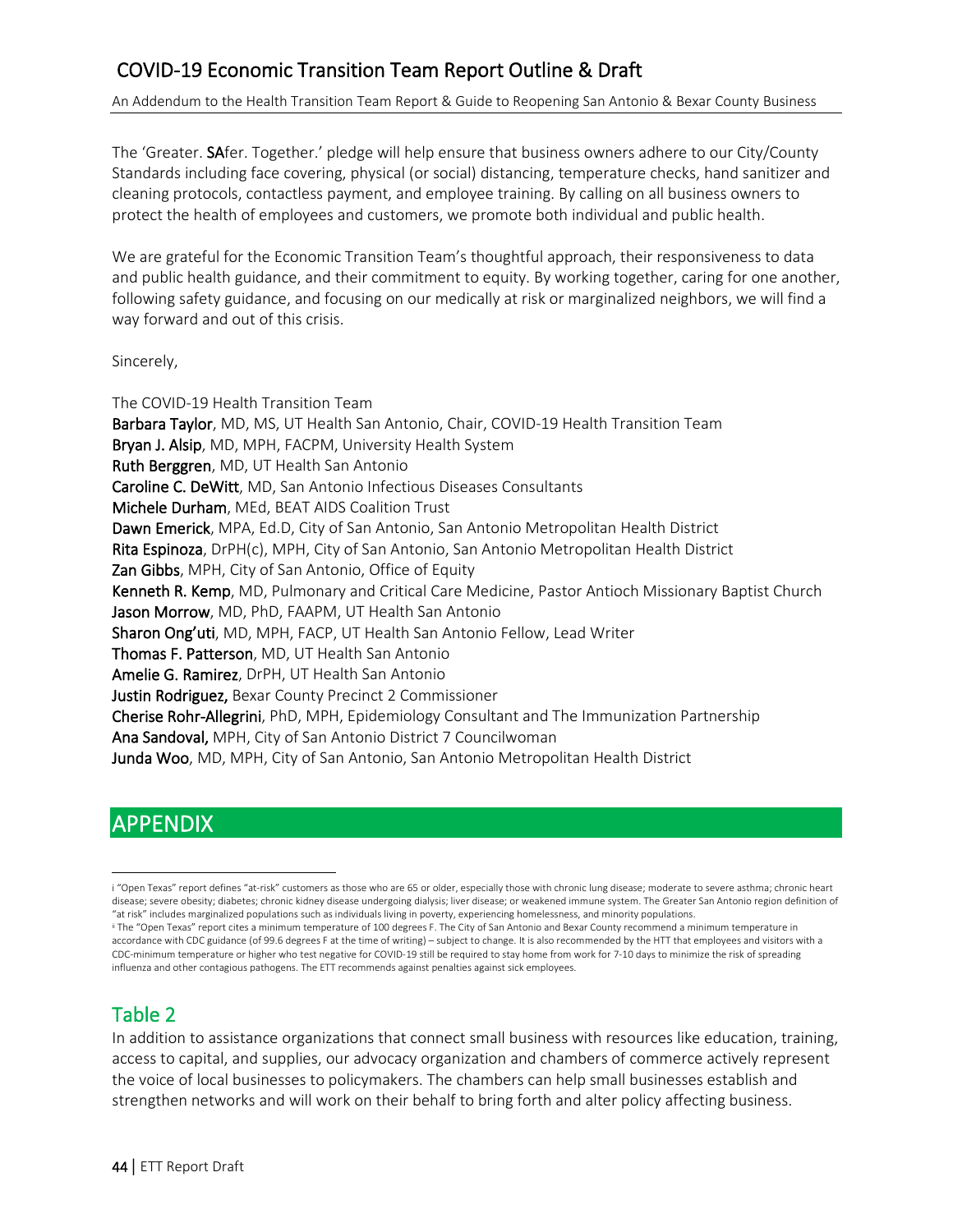An Addendum to the Health Transition Team Report & Guide to Reopening San Antonio & Bexar County Business

| SMALL BUSINESS ASSISTANCE                          | <b>BY PHONE</b> | <b>ON THE WEB</b>                                   |
|----------------------------------------------------|-----------------|-----------------------------------------------------|
| <b>Centro San Antonio</b>                          | 510-501-0434    | https://centrosanantonio.org/                       |
| Launch SA                                          | 210-885-5914    | https://launchsa.org/                               |
| LiftFund                                           | 210-685-8377    | https://www.liftfund.com/                           |
| <b>LISC</b>                                        | 210-867-2065    | https://www.lisc.org/                               |
| Maestro Entrepreneur Center                        | 210-693-8345    | https://maestrocenter.org/                          |
| <b>SAGE</b>                                        | 210-464-1355    | https://www.sagesa.org/                             |
| Small Business Development Center at UTSA          | 210-458-2744    | https://sasbdc.org/                                 |
| SouthSide First                                    | 210-718-8347    | https://www.southsidefirst.org/                     |
| <b>Westside Development Corporation</b>            | 210-501-0192    | https://westsidedevcorp.com/                        |
| U.S. Small Business Administration - S.A.          | 210-517-7377    | https://www.sba.gov/offices/district/tx/san-antonio |
| MEMBERSHIP & ADVOCACY ORGS.                        | <b>BY PHONE</b> | <b>ON THE WEB</b>                                   |
| African American Chamber of Commerce of S.A.       | 210-490-5200    | https://www.africanamericanchambersa.org/           |
| Alamo Asian American Chamber of Commerce           | 210-275-1063    | https://alamo-aacc.org/                             |
| Alamo City Black Chamber of Commerce               | 210-789-2788    | https://alamocitychamber.org/                       |
| American Council of Engineering Companies          | 210-842-4055    | http://acecsanantonio.org/                          |
| <b>American Institute of Architects</b>            | 210-316-8073    | https://aiasa.org/                                  |
| <b>American Subcontractors Association</b>         | 210-349-2105    | https://asasanantonio.org/                          |
| Asociacion de Empresarios Mexicanos in S.A.        | 210-239-9831    | https://aemusa.org/chapter-san-antonio/             |
| <b>Associated Builders and Contractors</b>         | 210-342-1994    | http://www.abcsouthtexas.org/                       |
| <b>Associated General Contractors - Horizontal</b> | 512-431-4194    | https://agctx.org/                                  |
| <b>Associated General Contractors - Vertical</b>   | 210-349-4921    | https://www.sanantonioagc.org/                      |
| <b>Chef Cooperatives</b>                           | 210-854-4479    | https://www.chefcooperatives.com/                   |
| Culinaria                                          | 210-822-9555    | https://culinariasa.org/                            |
| <b>Fair Contractors Coalition</b>                  | 210-226-9041    | https://www.facebook.com/FairContractingCoalition/  |
| Global Chamber San Antonio                         | 210-920-1831    | https://www.globalchamber.org/aboutsanantonio       |
| <b>Greater San Antonio Builders Association</b>    | 210-696-3800    | https://www.sabuilders.com/                         |
| Hispanic Contractors Association de San Antonio    | 210-444-1100    | https://hcadesa.org/                                |
| <b>Independent Electrical Contractors</b>          | 210-431-9861    | http://www.iecsanantonio.com/                       |
| Ntl. Assc. for the Adv. of Colored People          | 210-224-7636    | http://www.sanantonionaacp.org/                     |
| National Assc. of Women's Business Owners          | 210-260-6246    | https://nawbosa.org/                                |
| North San Antonio Chamber                          | 210-344-4848    | https://www.northsachamber.com/                     |
| Plumbing Heating Cooling Contractors Assc.         | 210-824-7422    | http://www.phcc-sanantonio.org/                     |
| Professional Engineers in Private Practice         | 210-862-8300    | http://www.peppbexar.com/                           |
| San Antonio Chamber of Commerce                    | 210-229-2100    | http://www.sachamber.org                            |
| San Antonio Manufacturers Association (SAMA)       | 210-979-7530    | http://www.sama-tx.org/                             |
| San Antonio Hispanic Chamber of Commerce           | 210-208-8200    | https://www.sahcc.org/                              |